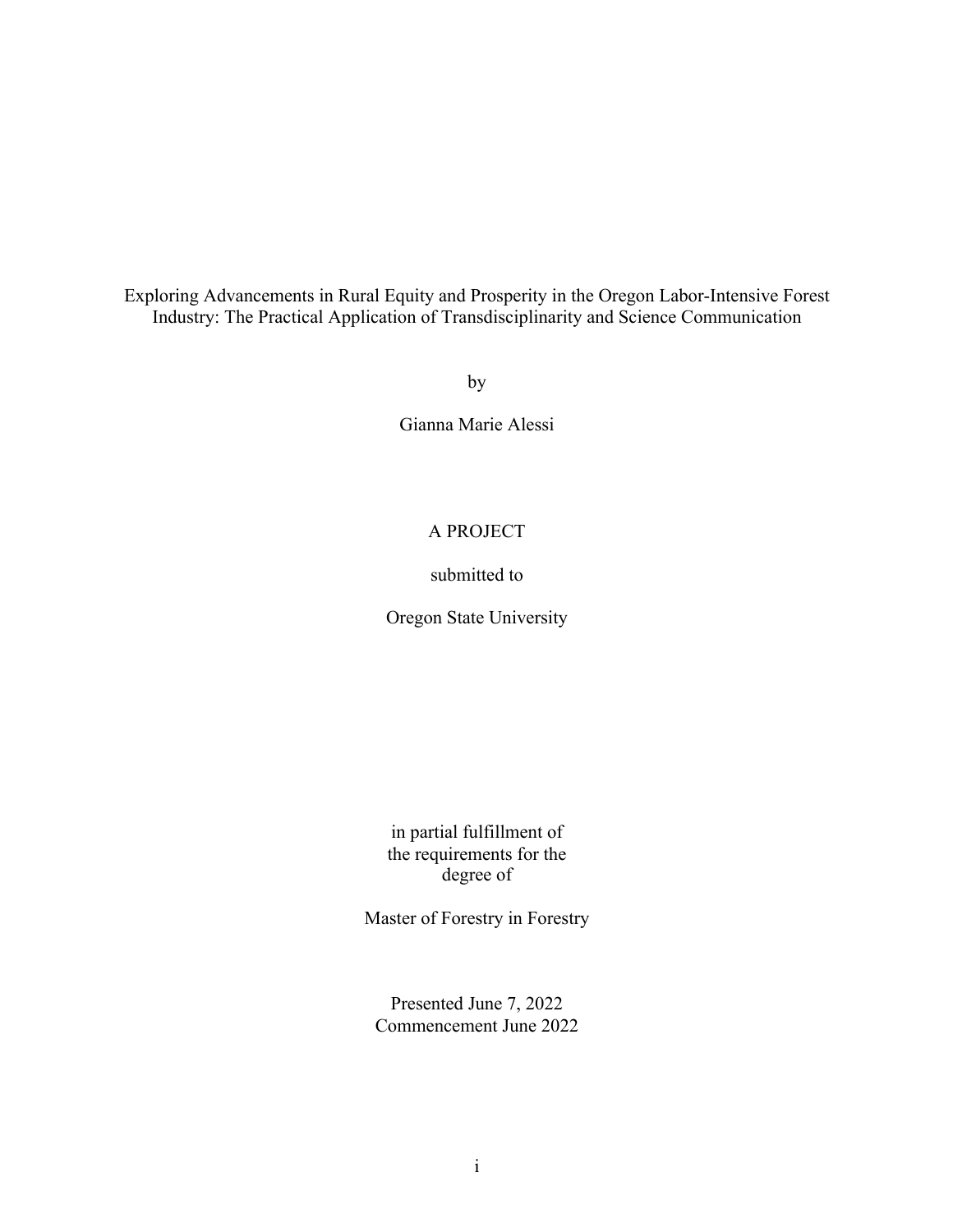## ABSTRACT OF THE PROJECT OF

Gianna Alessi for the degree of Master of Forestry presented on June 7, 2022. Title: Exploring Advancements in Rural Equity and Prosperity in the Oregon Labor-Intensive Forest Industry: The Practical Application of Transdisciplinarity and Science Communication.

Disproportionate exposure to exploitative working conditions, social marginalization, and a lack of equitable living conditions are among the many issues that migrant Latinx populations face daily in the United States. However, such issues cannot be addressed by relying solely on traditional academic research approaches without the participation and direction of the very forest workers who experience these issues. This type of research is called transdisciplinary, and it aims to foster collaboration and knowledge sharing between researchers and those directly impacted by the issues. By leveraging principles of science communication, the knowledge generated through this collaborative research can then be provided back to the vulnerable communities. This capstone report discusses transdisciplinary research and science communication in the context of a specific research project being carried out in Oregon. Ultimately, the project seeks to empower and enhance the capacity of Latinx forest workers, as well as improve the quality of life for the rural communities in which they reside. This will be accomplished through collaboration with several community and development organizations that represent and advocate for Latinx forest workers. Through an exploration of this real-world challenge and active research project, this paper seeks to provide an in-depth discussion and application of transdisciplinarity and science communication in an effort to illustrate why these concepts are valuable and practical in addressing some of the world's most challenging problems.

Corresponding email address: gianna\_alessi@outlook.com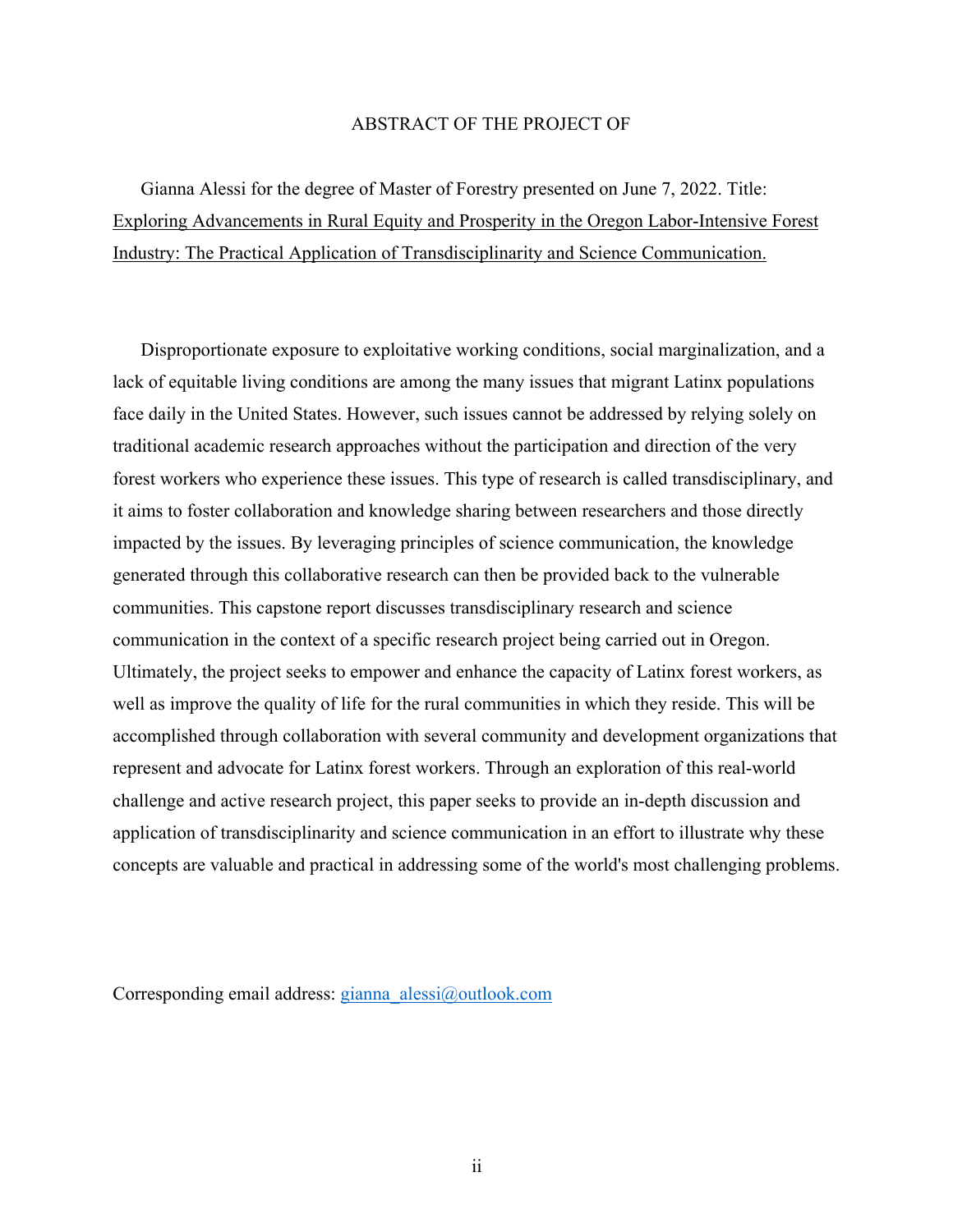© Copyright by Gianna Alessi June 19, 2022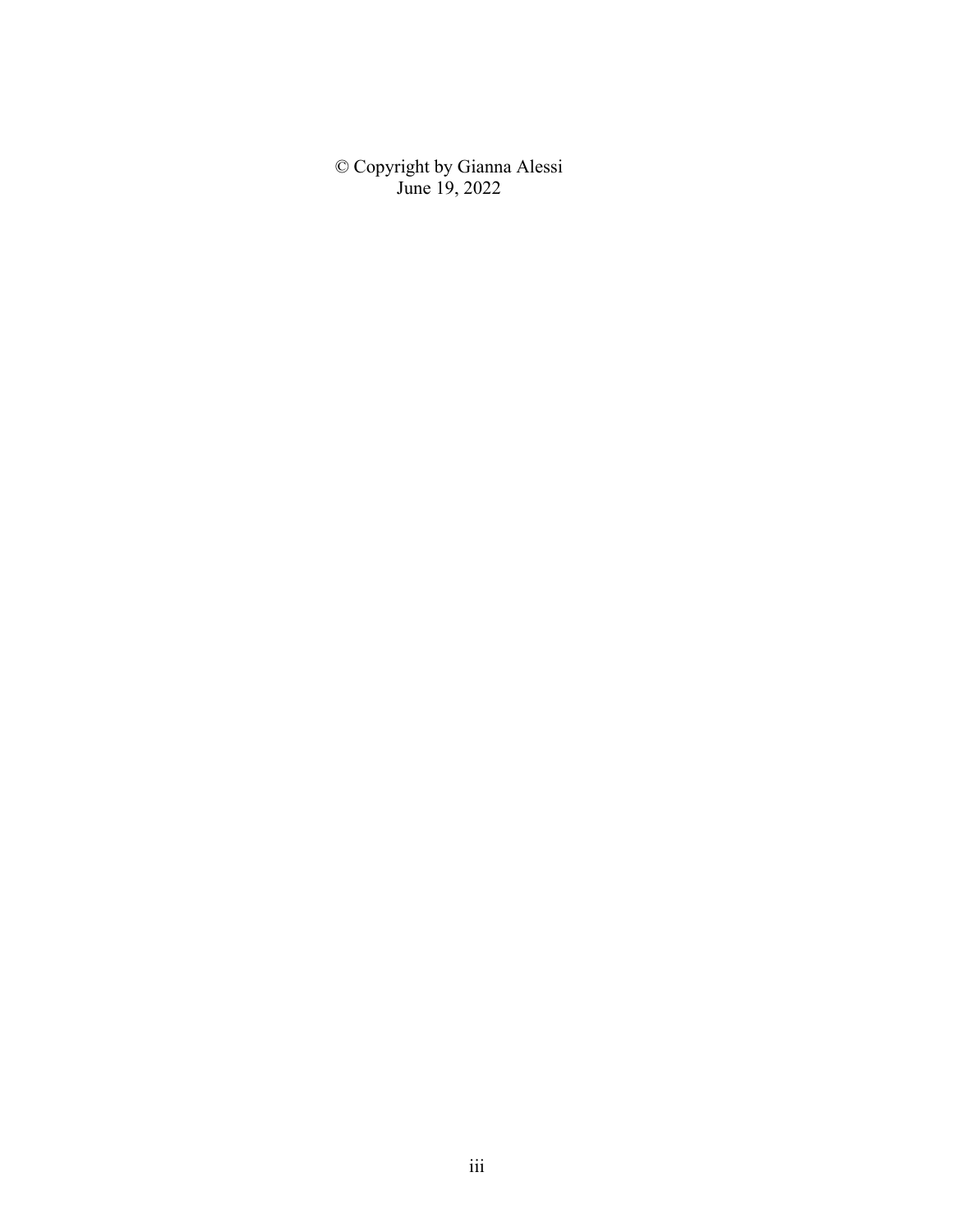# **Table of Contents**

| <b>Abstract</b>                                                                              | $\ddot{\mathbf{i}}$ |
|----------------------------------------------------------------------------------------------|---------------------|
| Acknowledgement                                                                              | vi                  |
| <b>Introduction</b>                                                                          | vii                 |
| <b>Structure of Capstone Paper</b>                                                           | ix                  |
| <b>Section 1: Transdisciplinary Research</b>                                                 | $\mathbf{1}$        |
| Introduction to Section One                                                                  | $\mathbf{1}$        |
| A Comparison of Disciplinarity: Multidisciplinarity, Interdisciplinarity, and                |                     |
| Transdisciplinarity                                                                          | $\mathbf{1}$        |
| Centering Equity in Transdisciplinarity                                                      | 6                   |
| Real-World Application of Transdisciplinarity                                                | 8                   |
| How Extension can be used to address social issues using social sciences                     | 10                  |
| The Pineros Project and Why Transdisciplinarity Research is a Good Fit                       | 11                  |
| Introduction to the problem                                                                  | 11                  |
| The West and The Northwest Forest Plan                                                       | 13                  |
| The Latinization of Forest Management                                                        | 14                  |
| Latinx workers' experience and the workforce environment                                     | 15                  |
| Projection Description, the Needs Being Met, Major Objectives                                | 17                  |
| Transdisciplinarity, equity, and collaborating organizations                                 | 18                  |
| <b>Section 2: Science Communication</b>                                                      | 22                  |
| Introduction to Section Two-Science Communication and the Scientist                          | 22                  |
| The Role of Science Communication in Transdisciplinarity                                     | 24                  |
| Science Communication in Extension                                                           | 26                  |
| Challenges and Best Practices of Effective Science Communication in Extension                | 27                  |
| Challenge 1: Building and maintaining trust between communicators and audience               |                     |
| members                                                                                      | 28                  |
| Challenge 2: Recognizing audience diversity to anticipate their needs                        | 31                  |
| Challenge 3: Accounting for varying levels of knowledge and abilities of audience<br>members | 34                  |
| Challenge 4: Increasing knowledge on how to create equitable and inclusive learning          |                     |
| opportunities                                                                                | 35                  |
| Challenge 5: Developing methods to sustain long-term results                                 | 38                  |
| Science Communication in the Context of the Forest Workers Project                           | 39                  |
| <b>Extension</b> activities                                                                  | 40                  |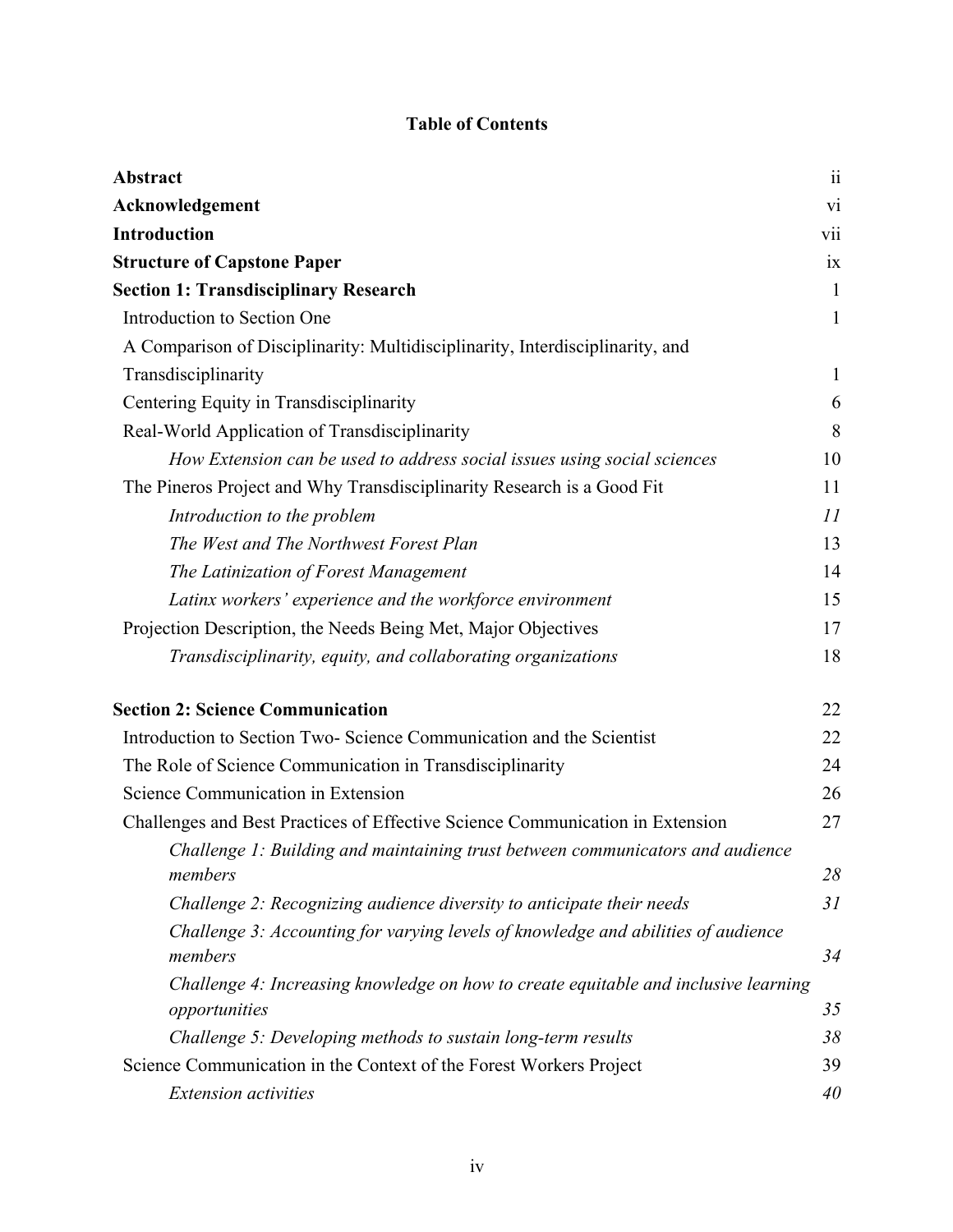| Working alongside established programs                                                                                  | 41 |
|-------------------------------------------------------------------------------------------------------------------------|----|
| <b>Section 3: Reflection of Capstone</b>                                                                                | 42 |
| Introduction to Section Three: Process and Reflection of the Capstone Project                                           | 42 |
| Process of Annotated Bibliography                                                                                       | 44 |
| Topical focus and research parameters                                                                                   | 44 |
| Stages of research                                                                                                      | 44 |
| Stage 1                                                                                                                 | 45 |
| Stage 2                                                                                                                 | 45 |
| Stage 3                                                                                                                 | 45 |
| Literature Analysis                                                                                                     | 46 |
| Process of Additional Deliverables                                                                                      | 47 |
| Perspective paper                                                                                                       | 47 |
| Consulting Guide: Choosing a Forestry Service Contractor-Practical, Ethical, and<br><b>Environmental Considerations</b> | 47 |
| Reflection on My Capstone Experience                                                                                    | 48 |
| Conclusion                                                                                                              | 50 |
| <b>Appendix A: Note of Importance - Indigenous People and Extension</b>                                                 | 53 |
| <b>Appendix B: Figures</b>                                                                                              | 55 |
| Figures 1.1                                                                                                             | 55 |
| Figure 1.2                                                                                                              | 56 |
| <b>References</b>                                                                                                       | 57 |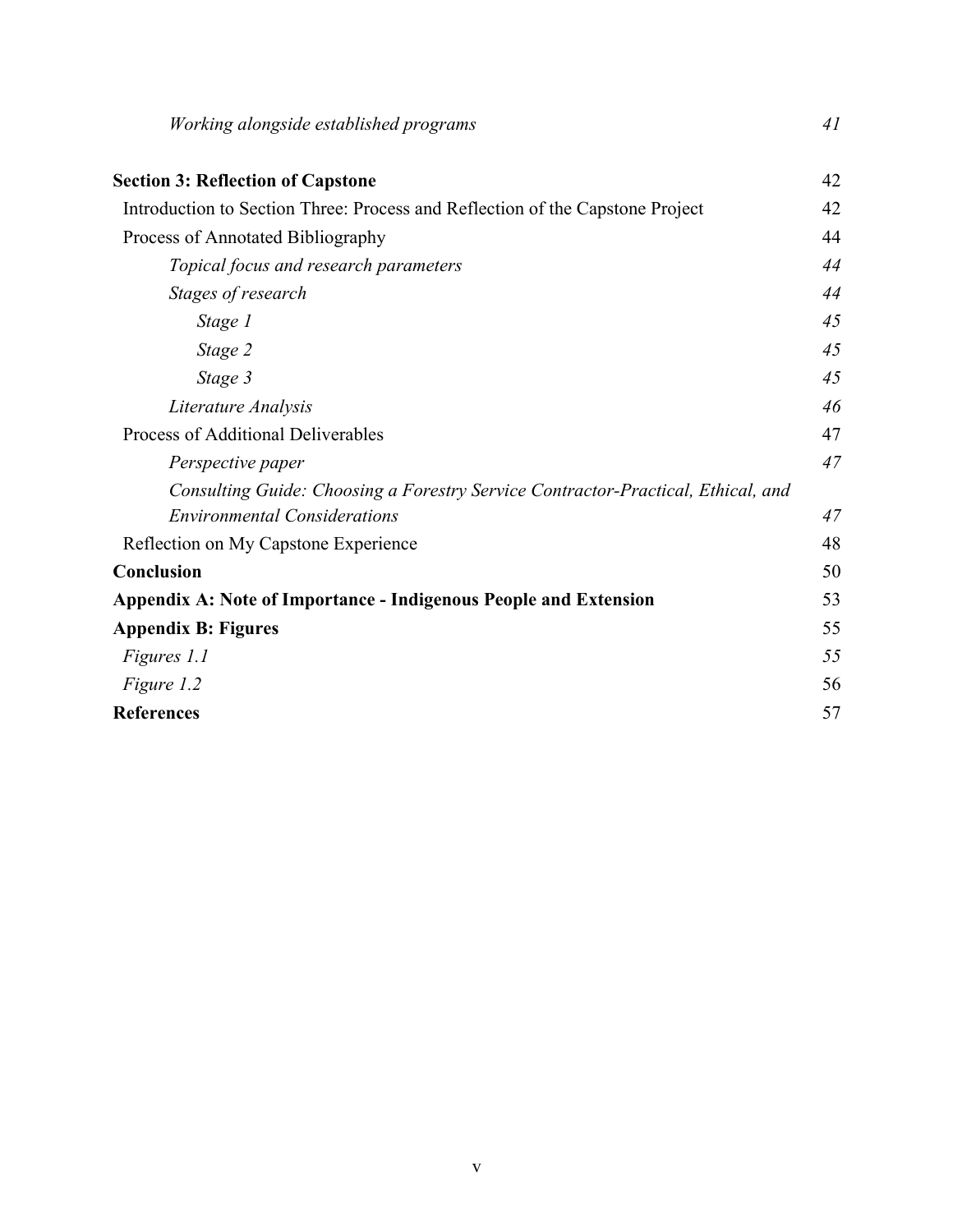# **Acknowledgement:**

I would like to express my deepest gratitude to everyone who has provided me with support, guidance, and kind words throughout my time at Oregon State University. Moreover, I would like to express my sincere gratitude to my major professor, Troy Hall, for her continued support in my transition from a Master of Science to a Master of Forestry. I am deeply grateful for all of the empathy and kindness you showed me while I attended Oregon State.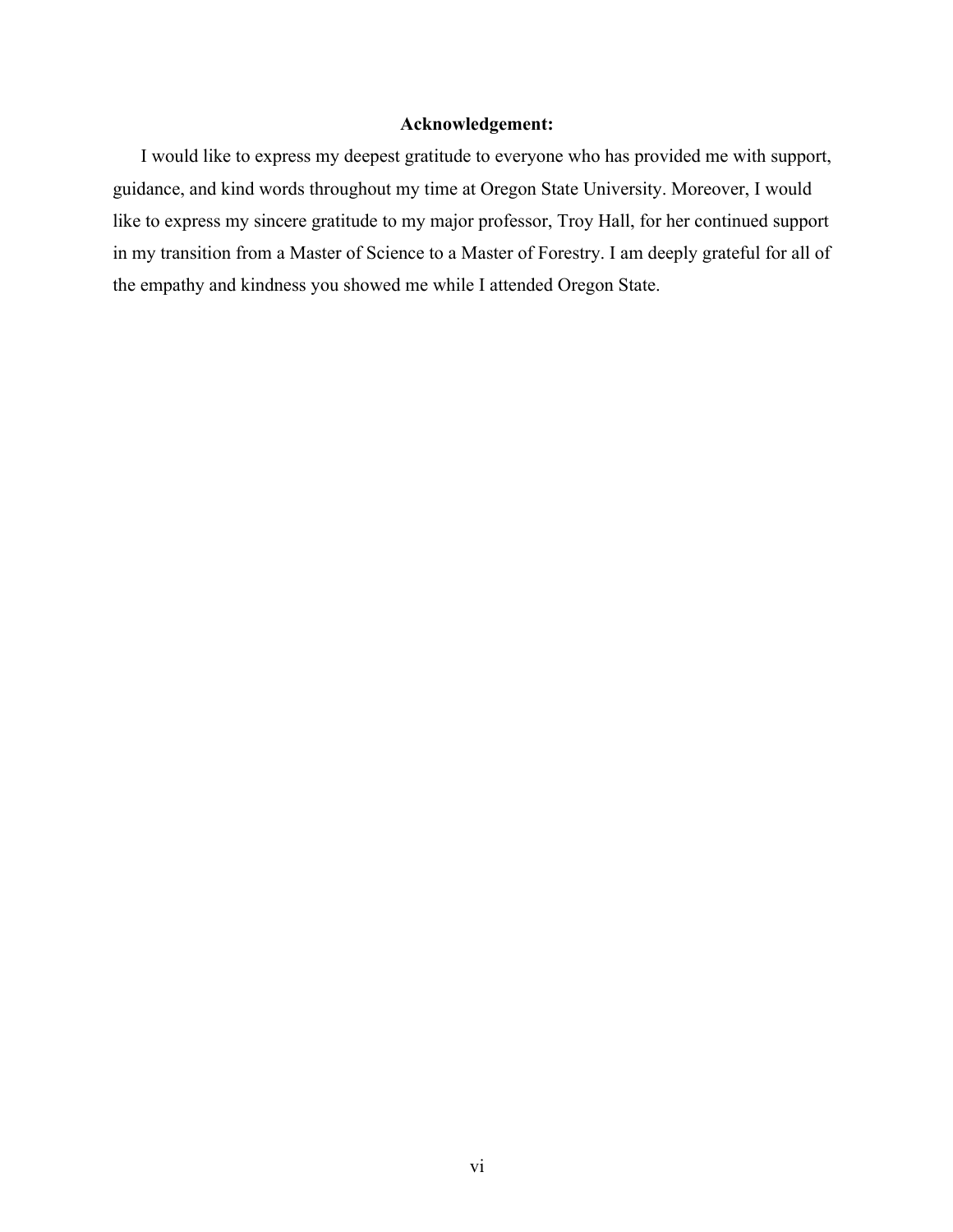### **Introduction**

Ecological and social systems are undergoing unprecedented and widespread transformations (Chaffin & Gunderson, 2016; Shrivastava et al., 2020). Multifaceted challenges exceed the rigid boundaries of individual systems and result from the interaction between social and ecological systems (Reid et al., 2005). These challenges include issues that range from societal to health, economic, and environmental (Kalmar & Stenfert, 2020). Due to their complexity, they require an approach informed by a diversity of knowledge sources and a myriad of experiences and perspectives. An approach of this nature is transdisciplinarity (TD), an extension of multidisciplinarity and interdisciplinarity where scientific and non-scientific actors work together to address complex problems.

As a theoretical approach to research, TD encompasses more than the production and dissemination of knowledge; it also uses that new knowledge to educate and inform the people affected by the problem. In this way, it contributes to advancements both in societal and scientific discourses and leads to tangible, meaningful outcomes (Jahn et al., 2012). Further, it involves the integration of transformative learning and communication practices. As a result, the principles and practices of science communication are well suited for promoting a successful transdisciplinary research process. They provide systematic and practical methods and strategies for the dissemination and application of findings in a way that is widely accessible and relevant (Jahn et al., 2012).

The transdisciplinary research (TDR) process can be more easily understood when contextualized within a real-world challenge. As such, this capstone paper aims to discuss and examine the theoretical background, process, and outcomes of a specific transdisciplinary research process. Additionally, this paper will examine how transdisciplinarity and TDR can be used to facilitate collaborative learning and communication, as well as discuss its effectiveness in disseminating scientific findings that promote societal discourse and action.

The challenge addressed in this paper pertains to conditions of workers within the laborintensive forest industry and the New Forest Economy, specifically, the journal this industry, who constitute the majority of the workforce and are a very underserved community. A comprehensive research project organized by the Oregon State University Extension program is currently being conducted that addresses this issue, titled "Advancing Rural Prosperity And Equity Through The New Forest Economy" (Davis et al., 2021, p. 2). Dr. Emily Jane Davis is

vii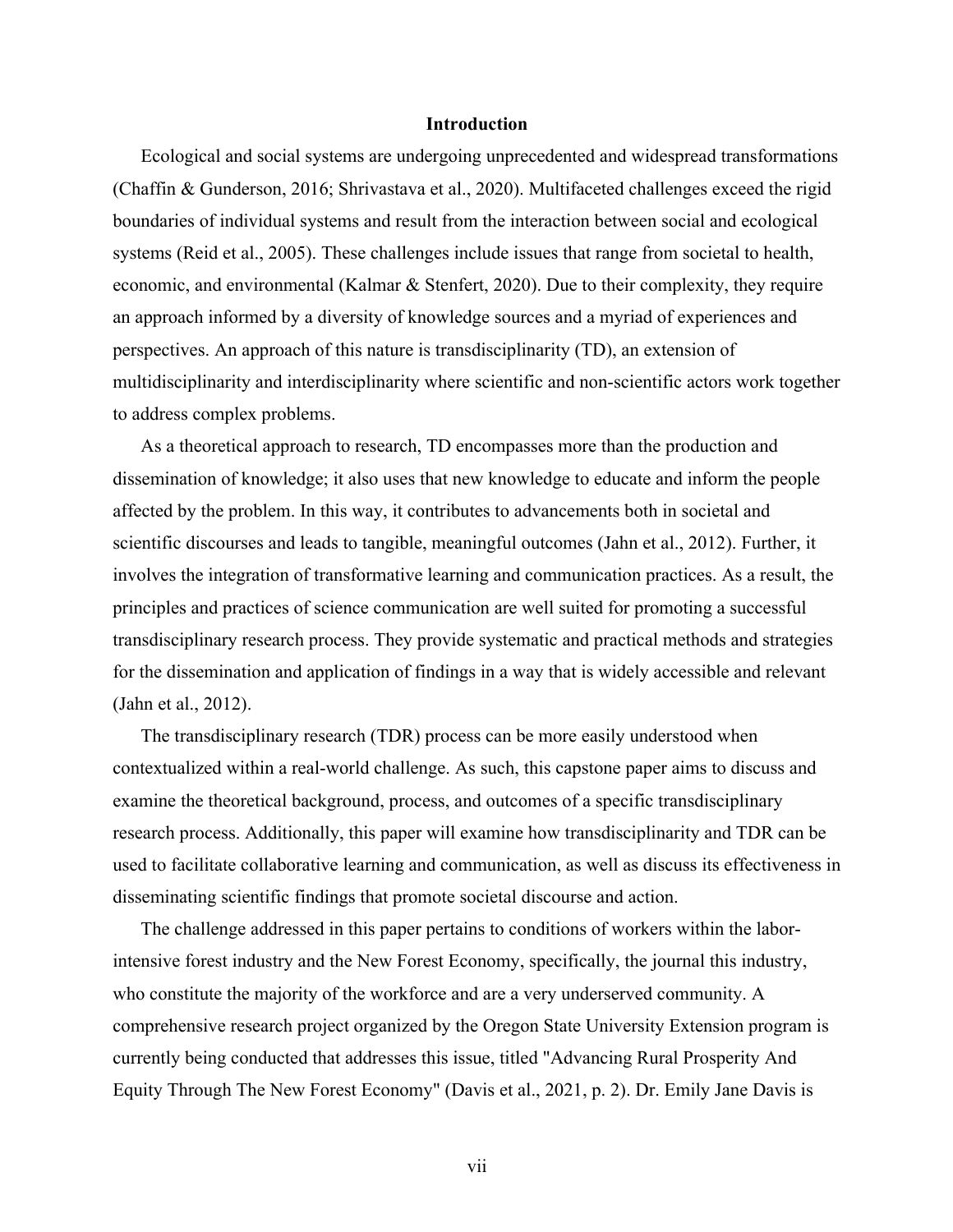conducting this study in collaboration with several community and development organizations that represent and advocate for Latinx forest workers and will engage and consult directly with forest workers to identify their needs, concerns, and interests. Dr. Davis' project intends to employ a combination of quantitative and qualitative research methods to build new knowledge about the market and labor structures, policies, and social factors that drive and inhibit equitable employment and ethical labor practices. In turn, this will help enhance education and Extension efforts by applying research findings to design and implement targeted interventions that will support more equitable policies, practices, and programs and provide benefits to marginalized and underrepresented communities, such as the Latinx forest workers. It is the purpose of this paper to demonstrate how this Extension research project is a timely and practical exemplification of transdisciplinarity and the TDR process that addresses the needs of marginalized communities and employs appropriate scientific communication methods to ensure the research results and benefits are distributed equitably among the researchers and workers (Davis et al., 2021, p. 2).

Furthermore, this paper is one of four components of a Master of Forestry capstone project that all address issues related to the labor-intensive forest industry and the working conditions and realities of Latinx migrant forest workers. The second component of this project is an annotated bibliography, which reviews and summarizes the existing academic and practitioner literature on the labor-intensive forest workforce within the United States. The information in the annotated bibliography is used to inform the third and fourth components. The third component, a perspective paper, will be submitted to the journal *Society and Natural Resources*, which will summarize the current state of the literature on the labor-intensive forest workforce, identify areas of research that are underdeveloped or outdated, and explain why engaging in research on this topic is important. The fourth and final component is a consultation guide for forest landowners interested in hiring a restoration contractor, which will be made available on the Oregon State University's Extension website. These last two components will serve as examples of alternative science communication formats. Each aim to reach different audiences, address different needs and concerns, and employ an appropriate lexicon to address different audience types.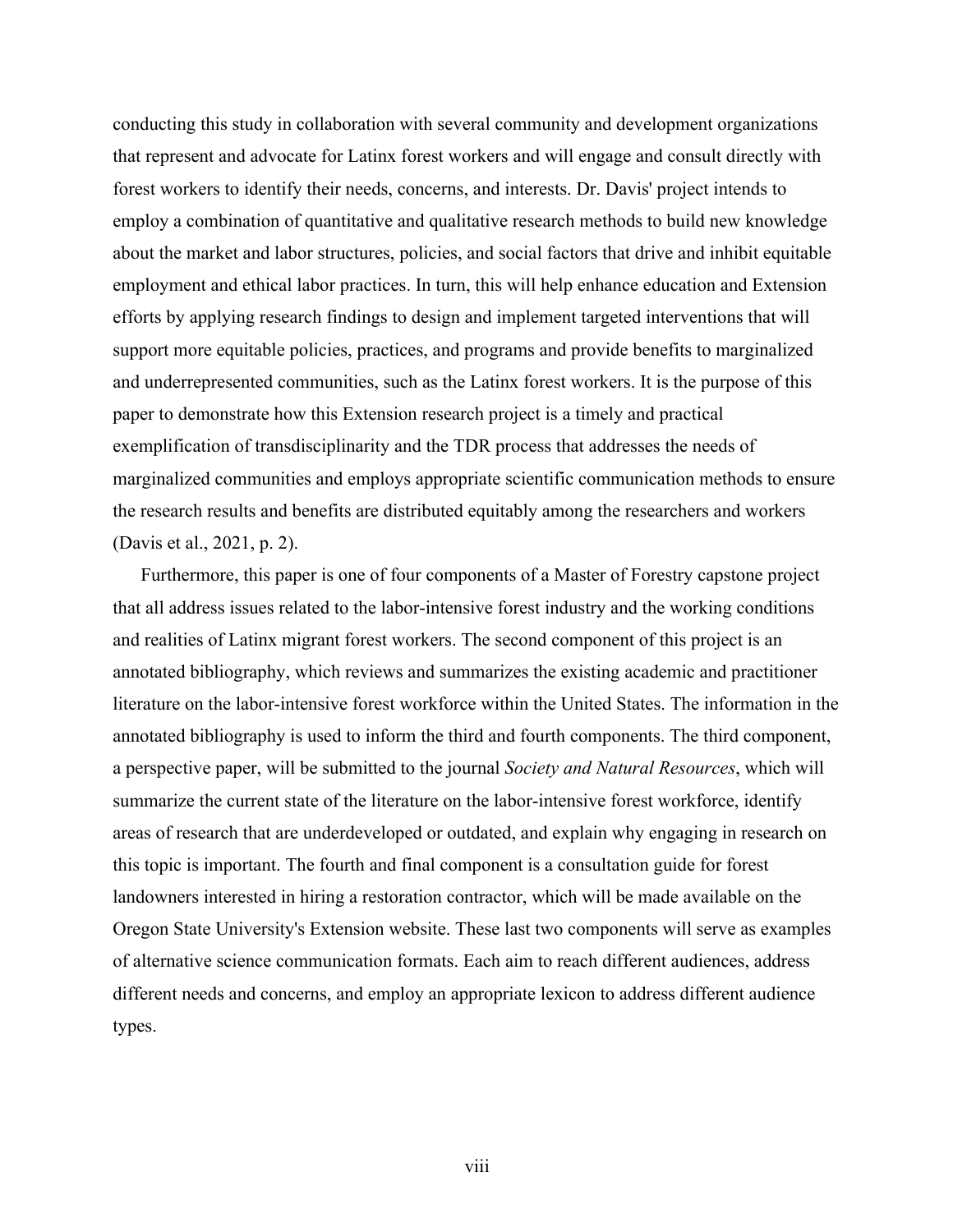### **Structure of this Capstone Paper**

This capstone paper has three sections. The purpose of the first section is to discuss transdisciplinary research and provide an introduction to Extension and the value that can be realized when Extension engages in research that integrates social sciences alongside biophysical sciences. This will be followed by a discussion on how the Extension forest workers project exemplifies a transdisciplinary research approach in which the findings have the potential to increase equity and inclusion.

The second section further develops the discussion of transdisciplinarity and the TDR process for forest workers by examining it within the framework of scientific communication and providing practical science communication methods and principles that are compatible with transdisciplinarity. This will be supported by a discussion of science communication within Extension, including the common science communication challenges that Extension personnel experience and the appropriate methods and strategies to address these challenges. It will finish by discussing the process and application of science communication incorporated into the forest workers project.

The third section discusses the process and logic behind producing the other three components of this capstone project: the annotated bibliography, the perspectives paper, and the consulting guide. It concludes with a reflection on my engagement with Extension in a research and professional capacity, as well as participation in several Extension-hosted programs and the lessons learned throughout this capstone project.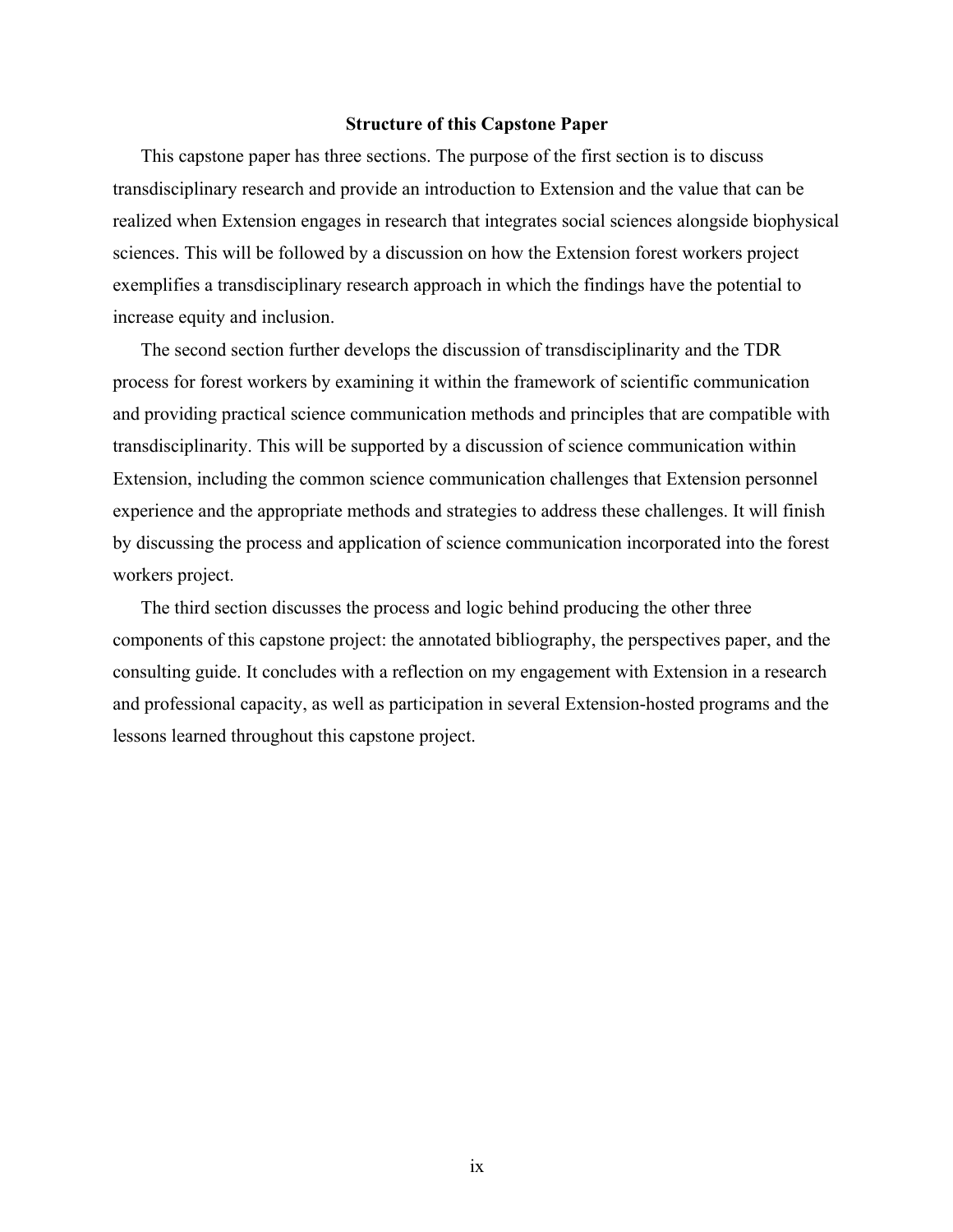### **Introduction to Section One**

In section one of the capstone paper, the concept of transdisciplinary research is described, followed by a discussion of how it distinguishes itself from multidisciplinary and interdisciplinary research. Next, the paper discusses the importance of incorporating equitycentered methods within transdisciplinarity and TDR to engage marginalized and underrepresented populations more effectively and meaningfully.

Following this is an introduction and discussion of Extension as a program, as well as a brief examination of its purpose and practice. The topic will be further elaborated on by discussing how the application of social sciences to an Extension research process can contribute to more robust and credible research. This section culminates with a comprehensive overview of the labor-intensive forest industry and the Latinx migrant workers employed in this industry, accompanied by a discussion on how an Extension research project intends to address the needs and objectives outlined in this study to promote an equitable and inclusive future for forest workers.

# **A Comparison of Disciplinarity: Multidisciplinarity, Interdisciplinarity, and Transdisciplinarity**

To a large extent, disciplinary norms have shaped how complex social and ecological challenges have been addressed, primarily based on the belief that ecological and social systems exist independently and vice versa (Kivunja & Kuyini, 2017). In this sense, any shifts and developments in ecological systems is considered to be beyond the influence of the social system, and the same is believed to be true of changes in social systems (Chaffin et al., 2016). In light of this, distinct disciplines and branches of knowledge were established, in which each studied the world based upon knowledge drawn from within its own boundaries. As a result, scientists developed their own ways of knowing and understanding the world while showing limited commitment to identifying the connections across the scientific disciplines and systems (Kivunja & Kuyini 2017).

It should be noted that tackling some challenges from the context of a single field can be perfectly acceptable and is often the most appropriate course of action. Generally, this occurs when a single topic is studied within a single system, for example, when a botanist attempts to create a new genetically modified corn variety or when a sociologist attempts to identify the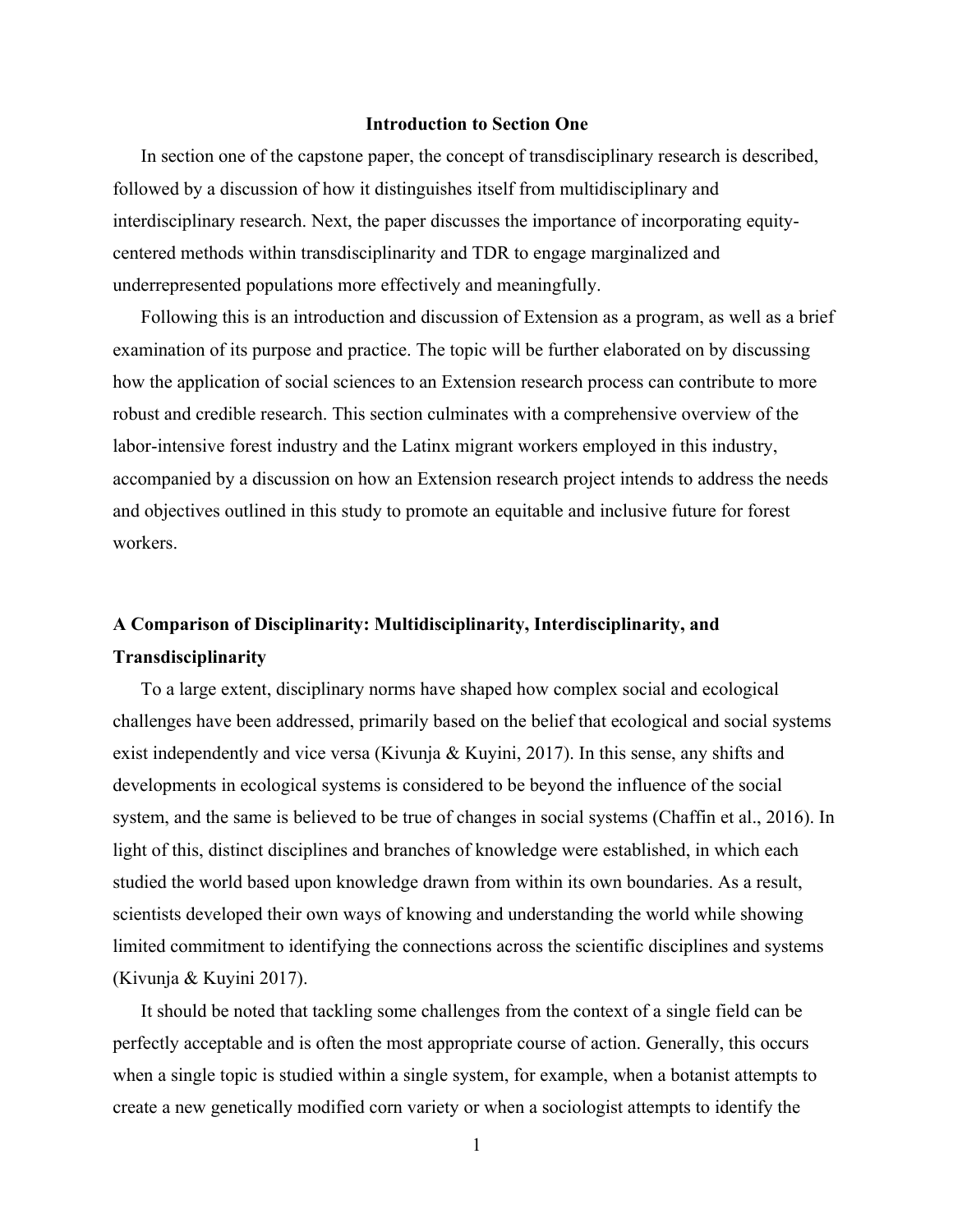social impacts that beauty influencers have on young girls. In neither case will a researcher necessarily need to look beyond the boundaries of their discipline to adequately address the pertinent issues. The botanist is not necessarily concerned with how social systems affect the development of genetically modified corn. Conversely, the sociologist does not need to examine the ecological system to understand the social impact of beauty influencers.

Nevertheless, the more complex a problem is, the more difficult it is to study it from a singular disciplinary approach. As the problems scientists seek to address have grown in complexity, this recognition has become more readily accepted. Accordingly, researchers have begun to question the explicit distinction between the social and the ecological, as they more readily acknowledge that there exist profound links between the two spheres and that whatever takes place in one sphere will affect the other (Chaffin et al., 2016).

Therefore, these complex challenges are well suited to a variety of research approaches that combine different scientific disciplines; among these approaches are multidisciplinarity, interdisciplinarity, and transdisciplinarity. To an individual unfamiliar with these research processes or who only has experience engaging in a single discipline, these three processes might appear interchangeable rather than distinct. That is why it is essential to note the nuances them among the three, which might not appear self-evident, but nevertheless are quite considerable.

Multidisciplinarity is the approach least rooted in collaboration and disciplinary integration. Instead, it adheres to disciplinary-specific parameters and focuses on achieving disciplinary goals (Park & Son, 2010). When working on a multidisciplinary research project, scientists may cooperate, but each apply their own disciplinary knowledge and analysis without attempting to recognize the linkages across their disciplines. In this way, they work in tandem or sequentially, bringing their disciplinary-specific expertise to address a common problem (Rosenfield, 1992). As a result, the final product resembles a collection of reports and analyses assembled without integrating or synthesizing the findings across the disciplines (Max-Neef, 2005).

On the other hand, interdisciplinarity is understood as the collaboration and interaction between researchers from differing disciplines while still adhering to disciplinary-specific fundamentals to address a common problem (Rosenfield, 1992). In an interdisciplinary research project, scientists share accepted beliefs and theories rooted in scientific and academic knowledge, encouraging them to identify how their disciplinary borders "overlap," which guides how they define their research strategies and objectives. The research process is based on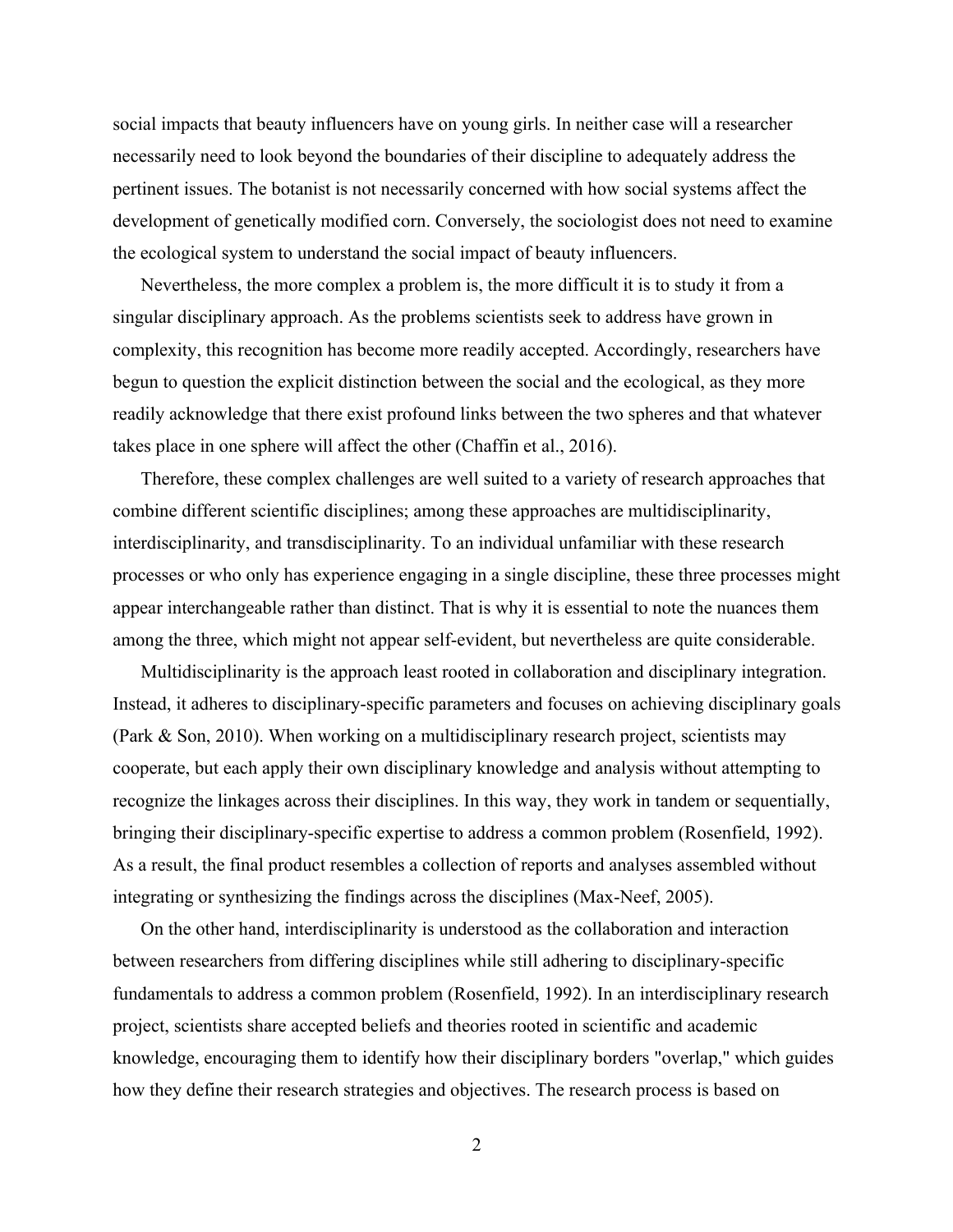integrating concepts, methods, and principles from the various disciplines, where findings are intended to contribute to advancements in science (Lawrence, 2010). Nevertheless, interdisciplinarity still predominantly confines its application of knowledge and findings within the boundaries of academic and scientific disciplines, limiting the extent to which scholars and scientists collaborate with individuals outside of the scientific community (Park & Son, 2010).

In practice, how might it look go beyond interdisciplinarity to synthesize scientific disciplines with extra-scientific knowledge and perspectives to holistically address complex challenges that bridge social and ecological systems? Such an approach is known as transdisciplinarity, a natural extension of interdisciplinarity that devotes greater emphasis to the collaboration among scientific and non-scientific participants (Jahn et al., 2012). To provide a context for understanding how transdisciplinarity might function in practice, an analogy from medicine may be helpful. A patient has just broken a bone and can no longer perform their favorite activity, leading them to become depressed. The patient visits two specialists to address their problems: first, an orthopedic surgeon to fix their bone, and second, a therapist to manage their depression. Consequently, these specialists lack the training and expertise to perform the other professional's role. The doctor and psychiatrist can only address what is within the boundaries of what they know, even though the symptoms they are treating are connected: the broken bone has triggered the onset of depression.

The two specialists could address each of the patient's symptoms either independently or collaboratively. Perhaps the orthopedic surgeon provides the patient with opioids to manage the pain. While this would address their physical pain, the patient still struggles mentally, and soon their depression begins to impact the way they operate day-to-day. Eventually, they begin to socially isolate themselves, which strains their relationships. Ergo, prescribing opioids only provides the patient minimal ease of pain, as it does not address their inability to participate in their favorite activities or socialize. Conversely, the therapist could encourage the patient to socialize with their friends to get their mind off their pain and depression, yet this still would not help with the physical pain the patient is experiencing.

In this way, pain is not simply a physical manifestation but has become an amalgamation of pain sources, including physical, psychological, and social. For a patient to fully recover, all three sources of their pain must be accounted for not as separate issues but collectively. In this situation, the best course of action is for each of the three actors, the orthopedic surgeon, the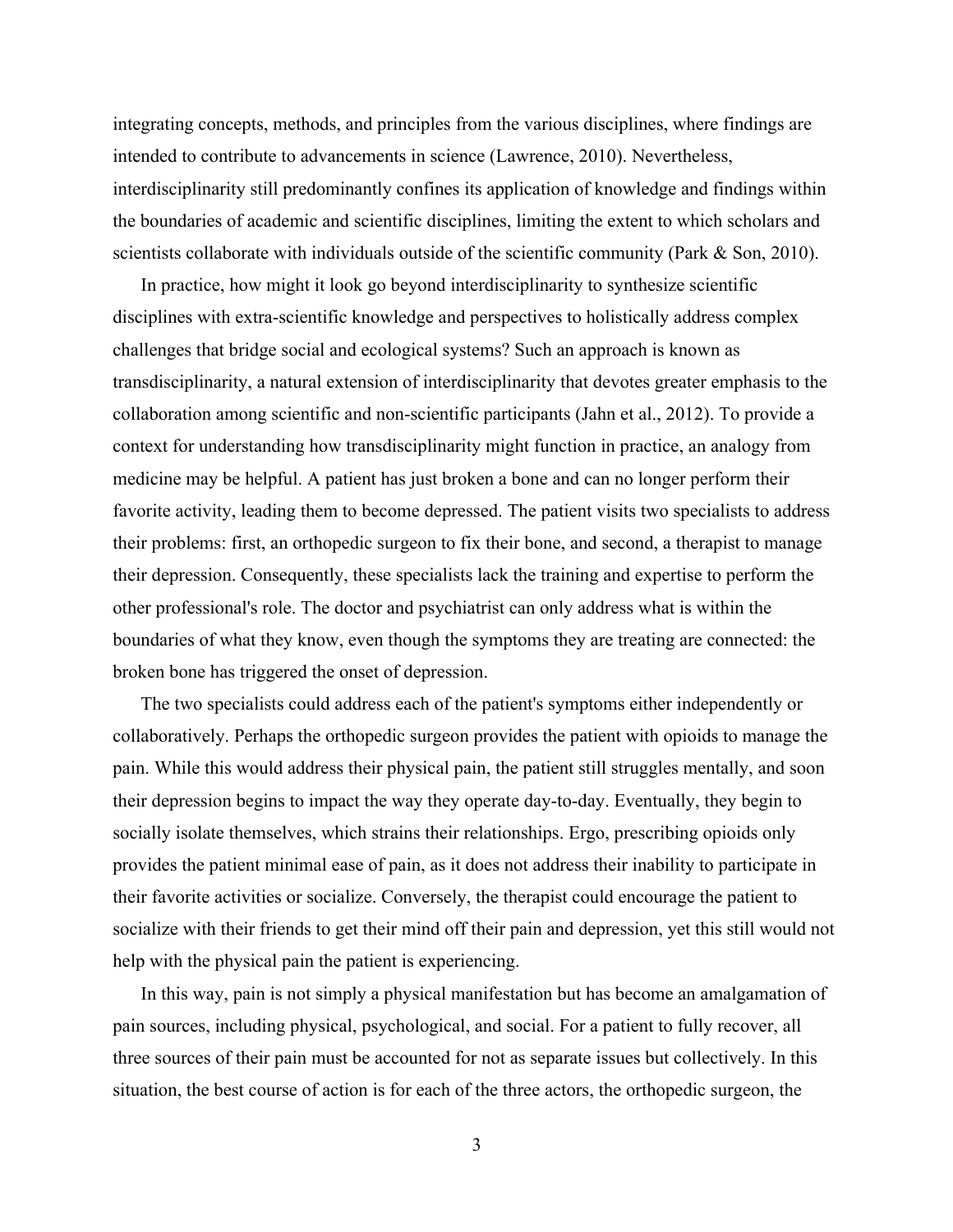therapist, and the patient, to collaborate and share their own knowledge, insights, and experiences to treat the pain in a systematic manner (Katona & Curtin, 1980). In other words, each specialist must be willing to work with others outside their domain of expertise and experience and integrate input from the patient as part of a collaborative process to resolve the problem as comprehensively as possible.

Such collaboration is also the key to solving complex challenges in social and ecological systems. Rather than rigidify the boundaries between scientific disciplines and social boundaries between scientists and non-scientists, scientists and non-scientists should be encouraged to engage in collaborative endeavors aimed at integrating different ways of knowing and doing. Just as the two specialists listened to the patient's needs and concerns to gain a complete understanding of the situation, and then they all collaborated to determine how to proceed, scientists and communities follow the same process when conducting research. To address the social and ecological challenges affecting a community, it is crucial to hear that community's experiences, insights, and knowledge. As a result, the researcher can identify more practical and viable methods of resolving the issue and benefitting the community. Moreover, when engaging in this type of collaboration, there might be instances in which it is advantageous to integrate community-based knowledge into the research process, even if the knowledge extends beyond the traditional Western understanding of what constitutes valid knowledge and science. In this way, scientists must be willing to listen to and trust knowledge derived from extra-scientific audiences, who view the world from a variety of perspectives, experiences, and interpretations (Lang et al., 2012; Polk & Diver, 2020).

An approach like this is called transdisciplinarity, and this paper adopts the definition as proposed by Jahn et al. (2012):

"[A] critical and self-reflexive research approach that relates societal with scientific problems; it produces new knowledge by integrating different scientific and extrascientific insights; its aim is to contribute to both societal and scientific progress; integration is the cognitive operation of establishing a novel, hitherto non-existent connection between the distinct epistemic, social–organizational, and communicative entities that make up the given problem context" (p. 8-9).

From this definition, transdisciplinarity is understood not as a distinct theory or methodology with a set of rules or an explicit framework, but rather as a demand-driven approach to research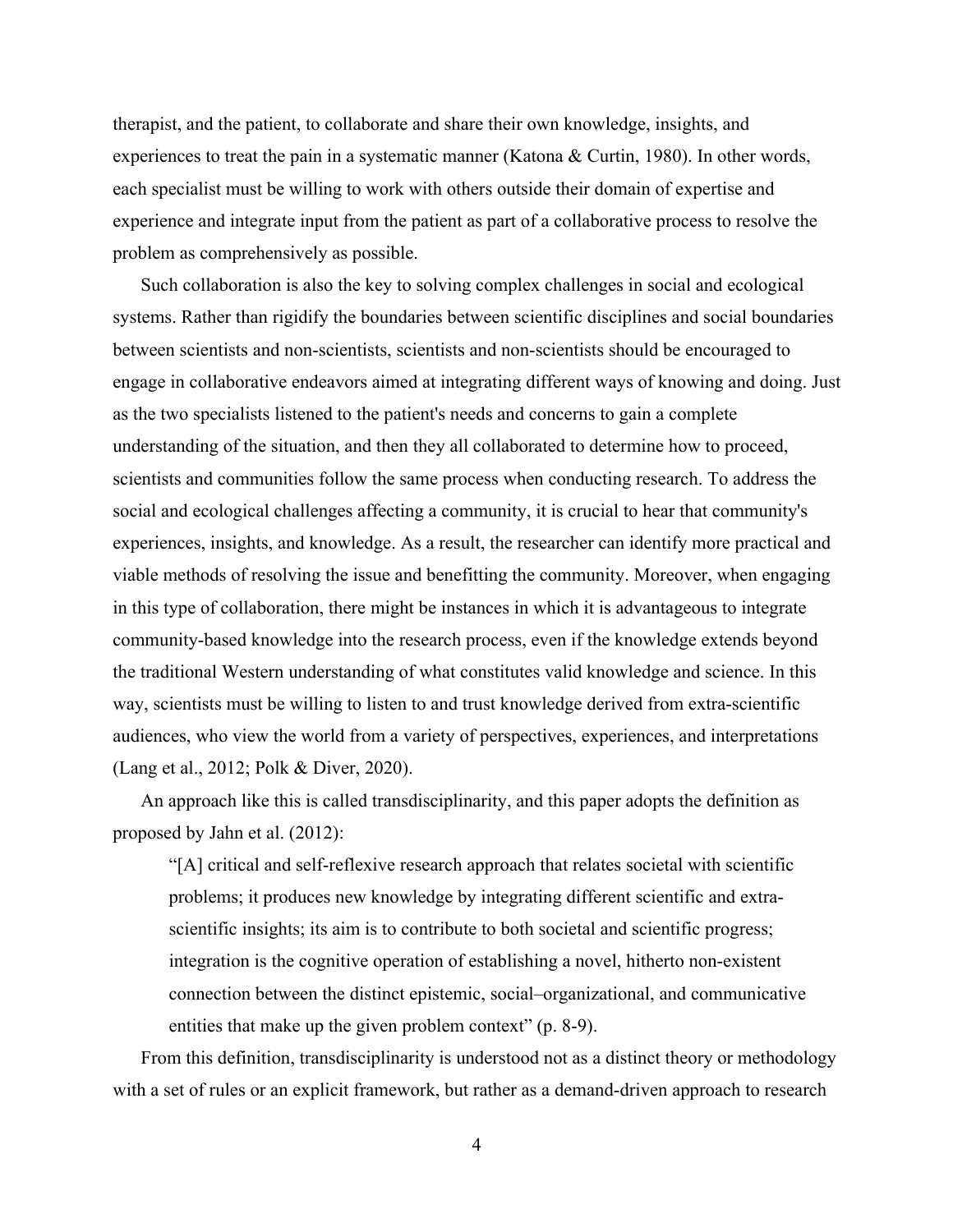that aims to unravel the complex challenges that span societal and ecological systems by examining the systems themselves. This is an important distinction between transdisciplinarity and interdisciplinary research, in that interdisciplinary research relies on the integration and cooperation across academic and scientific disciplines, while transdisciplinarity expands the knowledge base it draws from and the challenges it explores, bridging the interface between scientific questions and societal challenges (Jahn et al., 2012; Baumber, 2021). Such "crossfertilization" of knowledge and experiences allows researchers to understand the role of the local context, allowing them to develop new explanatory theories and gain new knowledge that can address problems. Such a process can result in what Lawrence (2010) described as "achieving innovative goals, enriched understanding, and a synergy of new methods" (p. 126).

A successful transdisciplinarity research project can be seen in Delhi, India, where poor urban populations were forcibly relocated to periurban areas (Marshall et al., 2018). These areas lacked adequate sanitation and infrastructure, which caused an endemic of gastroenteritis and diarrheal disease, resulting in illness and even death. Community-based organizations (CBOs) and local residents attempted to share their experiences and observations with the government to obtain assistance that would help clean up their communities. Yet their claims were ignored as they challenged the dominant narrative set forth by the elite, who placed the blame on the residents themselves for their own unsanitary behavior instead of their lack of access to proper infrastructure. In this case, the issue was systemic, rooted in the structural and environmental injustices and discriminatory policies that disproportionately harmed the health and safety of the poor, while the elite and decision-makers remained unaffected.

Ultimately, the community realized that to have their needs and concerns addressed, they would need to have their demands heard and legitimized. So, the community enlisted the assistance of an academic researcher to provide research that would complement the already existing knowledge of the community members. Through the facilitation of a transdisciplinary team, they were able to examine the "dynamics of the crisis and its underlying causes, analyze official outbreak control measures, and begin to articulate alternative pathways for intervention and ongoing development" (Marshall et al., 2018, p. 8). By using community-based and scientifically-based knowledge, the community and researcher were able to identify planning principles and policies that directly addressed the needs of the impoverished community, particularly those most profoundly impacted by the problem. This enabled them to commence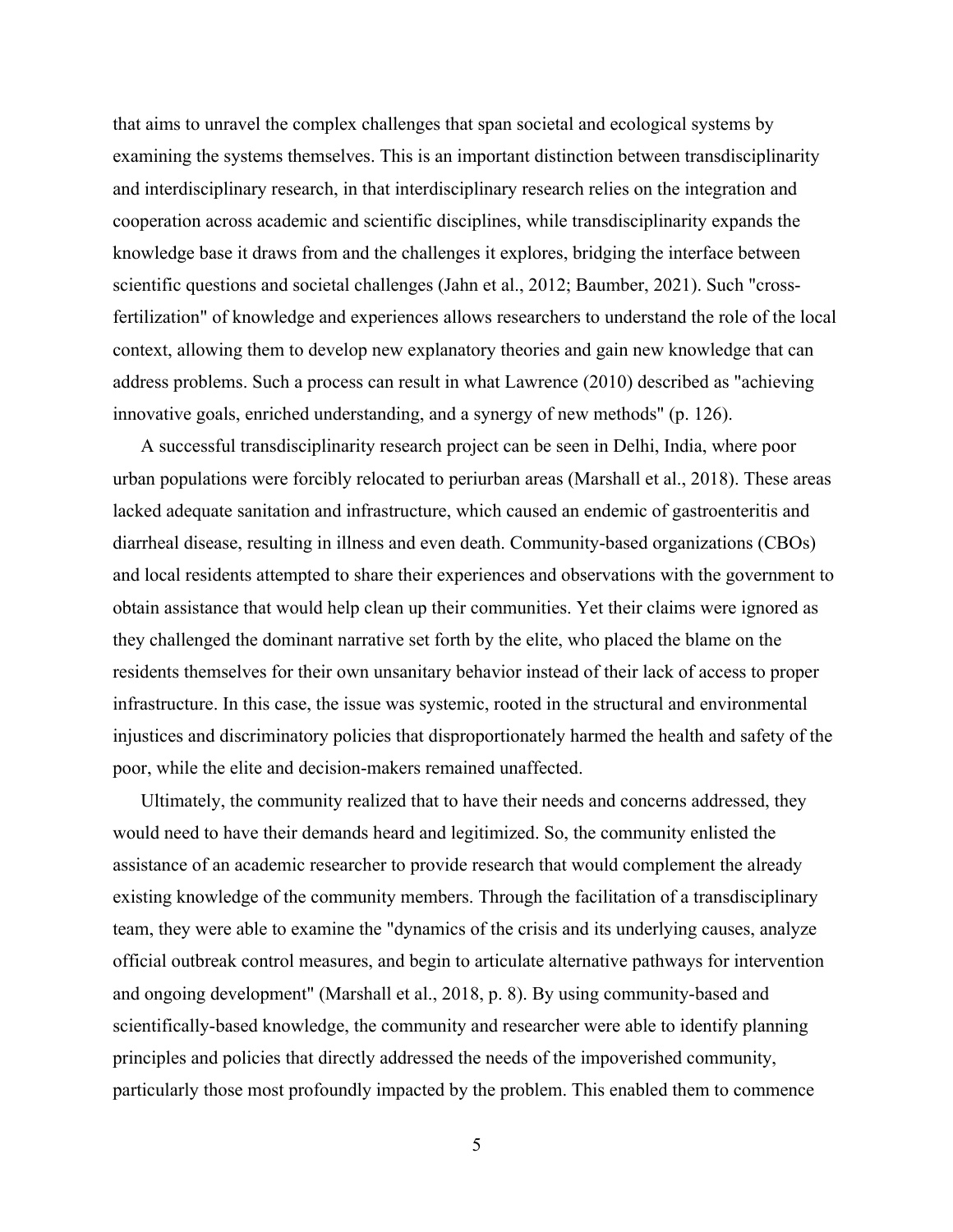implementing a more democratic environmental decision-making process. Moreover, as awareness spread about the community's efforts to address structural and ecological injustices, other nearby communities began to recognize the injustices in the distribution of public resources in their own communities, particularly for the poor communities. As a result of this spreading of information and action, the local municipal officials decided to officially address the issue.

Soon, community members began working with municipal staff to clean up the parts of the poorly maintained infrastructure that had been most neglected and were responsible for the unsanitary conditions. In this example, the integration of scientific and non-scientific knowledge production and collaboration led to the emergence of transformative change that addressed the power dynamics that influenced these injustices, with the explicit goal of developing a more equitable distribution of public resources and bringing back agency to communities. Despite the disparate power dynamics between the periurban poor and the affluent, this example demonstrates how collaboration between communities and researchers can contribute to more equitable outcomes and enhanced community development.

In summary, transdisciplinarity is an approach to research and action that aims to address systemic issues that are intrinsically bound to the ecological and social systems in which we live. As a demand-driven, community-led form of research that utilizes a multiplicity of knowledge sources, it is capable of empowering marginalized and underrepresented communities while contributing to the advancement of both social and scientific discourse and practice (Jahn et al., 2012). Even though transdisciplinarity is not ideally suited to address all social or ecological issues, it can successfully address those that bridge the interface of social and ecological systems. Transdisciplinarity and TDR enables communities and researchers to address some of the most complex and daunting challenges facing our society through inclusive engagement, accessible communication of science and findings, and tackling concerns related to equity and access.

## **Centering Equity in Transdisciplinarity**

A long-standing approach to science was centered around research that advanced the interests of scientists, and any research that contributed to social advancement was for the benefit of privileged communities, such as those who are white and male (Puritty et al., 2017). As such, these approaches tended to establish a tradition of scientific ideals and values that had racist and discriminatory roots. This was predominantly the case when scientists sought to conduct research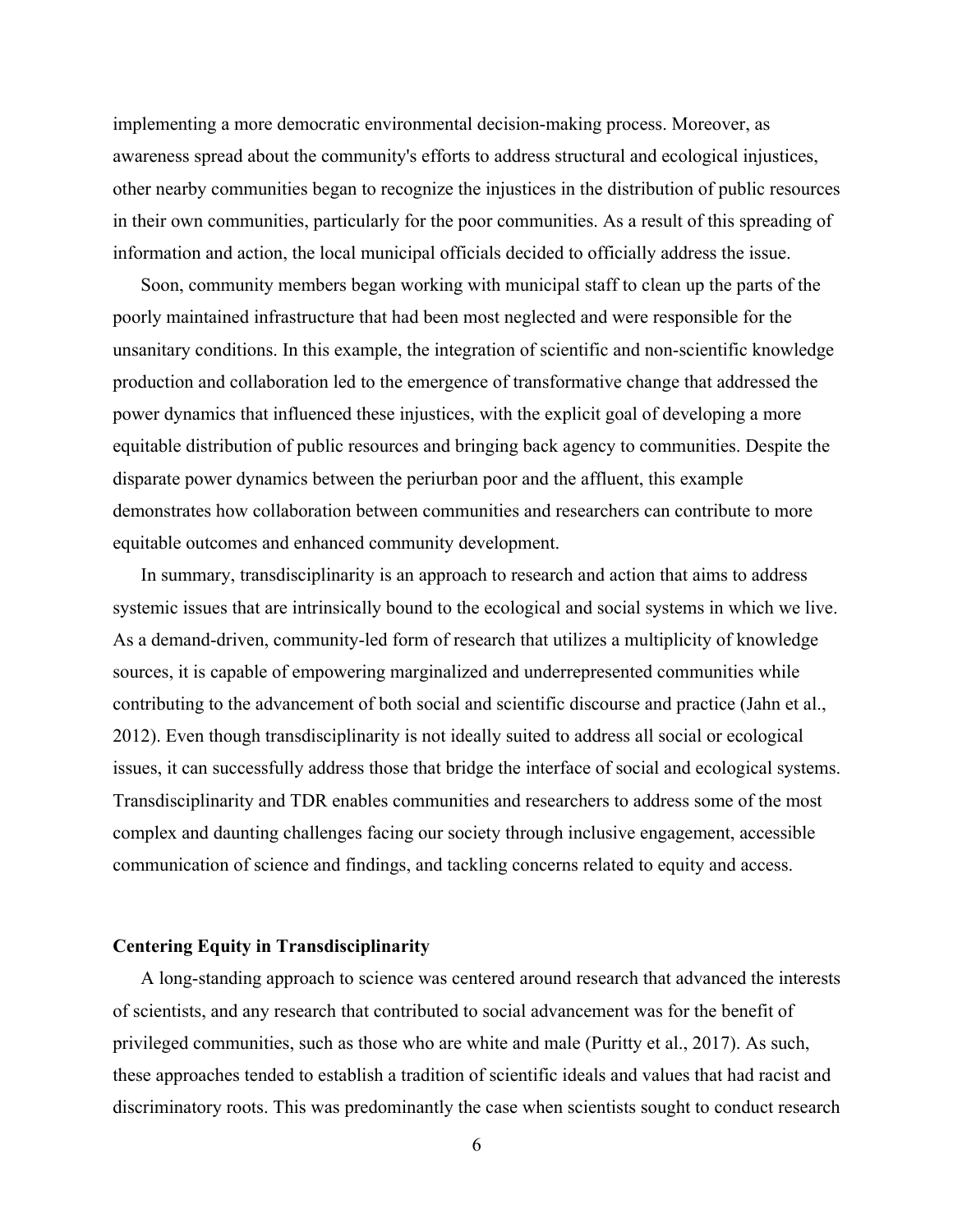in communities with marginalized populations, typically communities of color, who often had little to no choice in the sort of research being conducted on or in their community (Puritty et al., 2017). Such research often served to reinforce the prevailing societal hierarchy, in which white and privileged communities were regarded as more important than communities of color and continually propagated harmful stereotypes and beliefs about these marginalized communities. In time, due to systemic barriers, such as racism, poverty, and lack of political power and resources, that exacerbate disparities in scientific research, marginalized and underrepresented populations suffer disproportionately from harmful outcomes of such research and bear the brunt of resulting environmental injustices (Walker, 2012; Taylor, 2016; EDF, 2022).

An example of environmental injustice resulting from exploitive working conditions and biased research conclusions is the direct exposure to pesticides that migrant Latinx farmworkers bear daily (Quintero-Somaini et al., 2004). Many Latinx workers apply pesticides without proper protective gear, work under unsafe and exploitative conditions, and bring pesticide residue into their homes on their clothes. Starting around the 1990s, many science and research organizations issued warnings about the negative impacts that pesticides might have on workers, including an increased risk of certain cancers and other serious health problems, as well as an elevated risk for neurodevelopmental problems in children of these workers due to secondhand exposure to pesticides (Quintero-Somaini et al., 2004). However, in an effort to reject stricter pesticide regulations, other researchers and governmental research agencies concluded, on the basis of insufficient evidence, that pesticides posed no significant risk as long as the purported benefits of the pesticides outweighed the harm to the worker (Donley et al., 2022; Quintero-Somaini et al., 2004). Although the use of these pesticides has positive benefits - such as pest prevention, reduced disease transmission, and increased food production – this comes at the expense of disproportionate harm to marginalized communities, further compounded by their overall lack of access to preventative health services and other medical care (Donley et al., 2022). While there are much stricter pesticide regulations today as a result of more rigorous and ethical research, this example shows that research, although it can be beneficial on a broad scale, can still significantly adversely affect a community of color in the pursuit of scientific and societal advancement (Donley et al., 2022).

Today, scientists have a much stricter code of ethical practices. Nevertheless, when addressing complex challenges that span social and ecological systems, that does not necessarily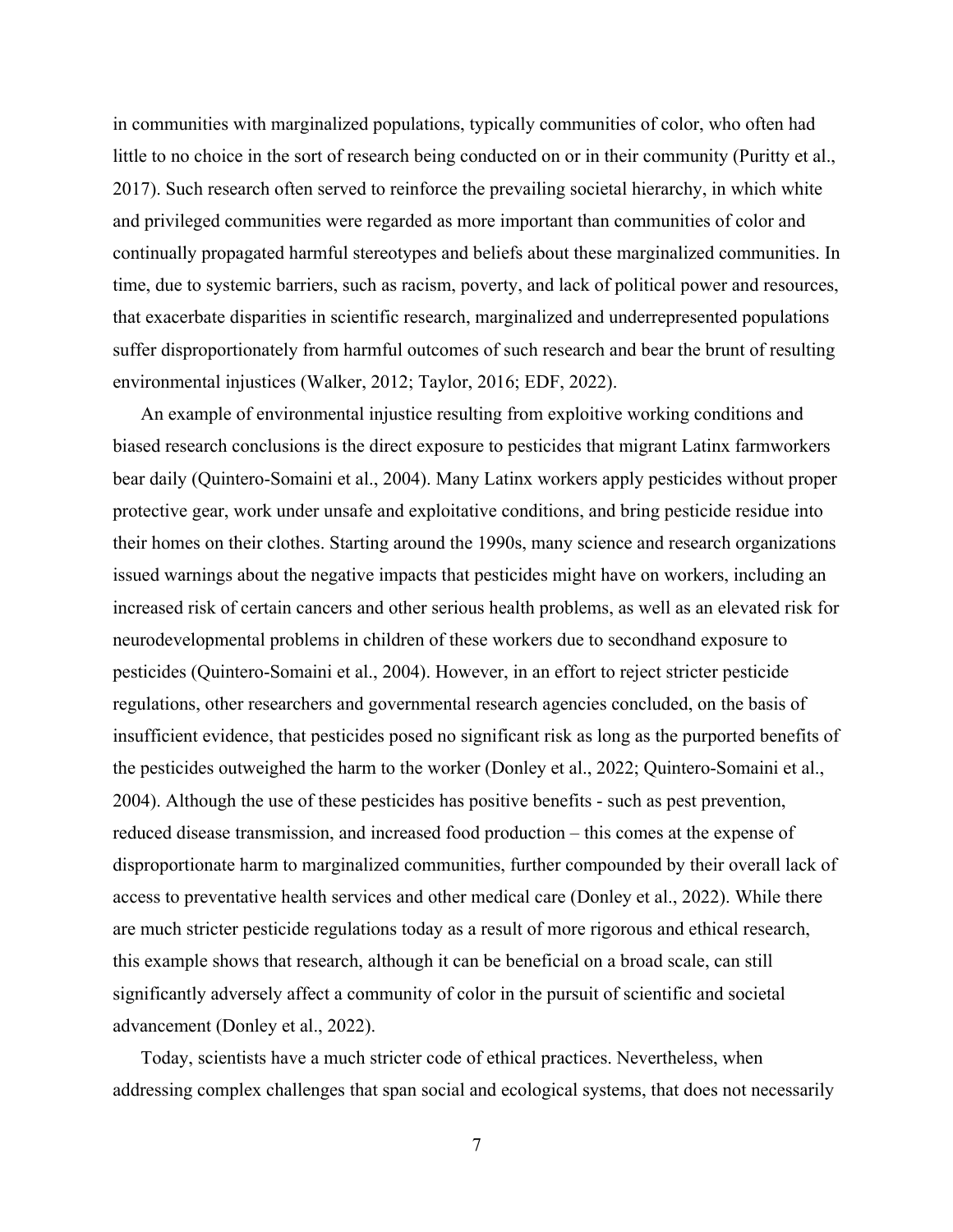mean that the advancements gained are equitably distributed or that marginalized communities have an equal say in the research conducted near or around them (Taylor, 2016; Rongerude & Sandoval, 2016). In these instances, it is important to adopt equity-centered practices that acknowledge historical and current inequities in society and the environment, which can be done through TDR (Taylor, 2016; Minow, 2021).

Though not all transdisciplinarity research endeavors are aimed directly at serving marginalized populations or are a panacea to issues that are structural and systemic, such as racism, transdisciplinarity is still an effective and valuable approach to research. It is important when engaging marginalized and underrepresented populations in TDR to ensure that equitable and inclusive research practices are employed a that will center their voices throughout the process and allow them to be heard despite inherent systemic barriers (Rongerude & Sandofact, 2016). Thus, research and practices must be grounded in principles related to environmental justice and equity, which recognize the rights and fair treatment of marginalized communities through identifying how social and environmental inequities are interconnected in our society. Effective transdisciplinarity and TDR is not constrained by approaches that prioritize and hears only the voices and experiences of privileged audiences. Through TDR, the goals, analysis, and outcomes of the research are purposefully centered on building equity and ensuring the inclusion of all affected communities.

## **A Real-world Application of Transdisciplinarity**

Transdisciplinary research and projects can take many forms and involve diverse organizations and partnering individuals. Numerous established institutions and scientific research programs already collaborate with community educational and developmental organizations and provide a conducive platform for the application of transdisciplinarity. Among these are the Extension programs and services housed in each state's land-grant institution. These cooperative programs overseen by academic and scientific institutions focus on the practical application of research through collaboration with and education of community members seeking to expand their knowledge and skills-based experiences (Campus Explorer, 2021). Serving as a platform for universities to partner with communities throughout the state, it is the role of Extension employees to assist communities in identifying and addressing local needs, challenges, and interests (though this distribution is not always been equitable or just, it is currently being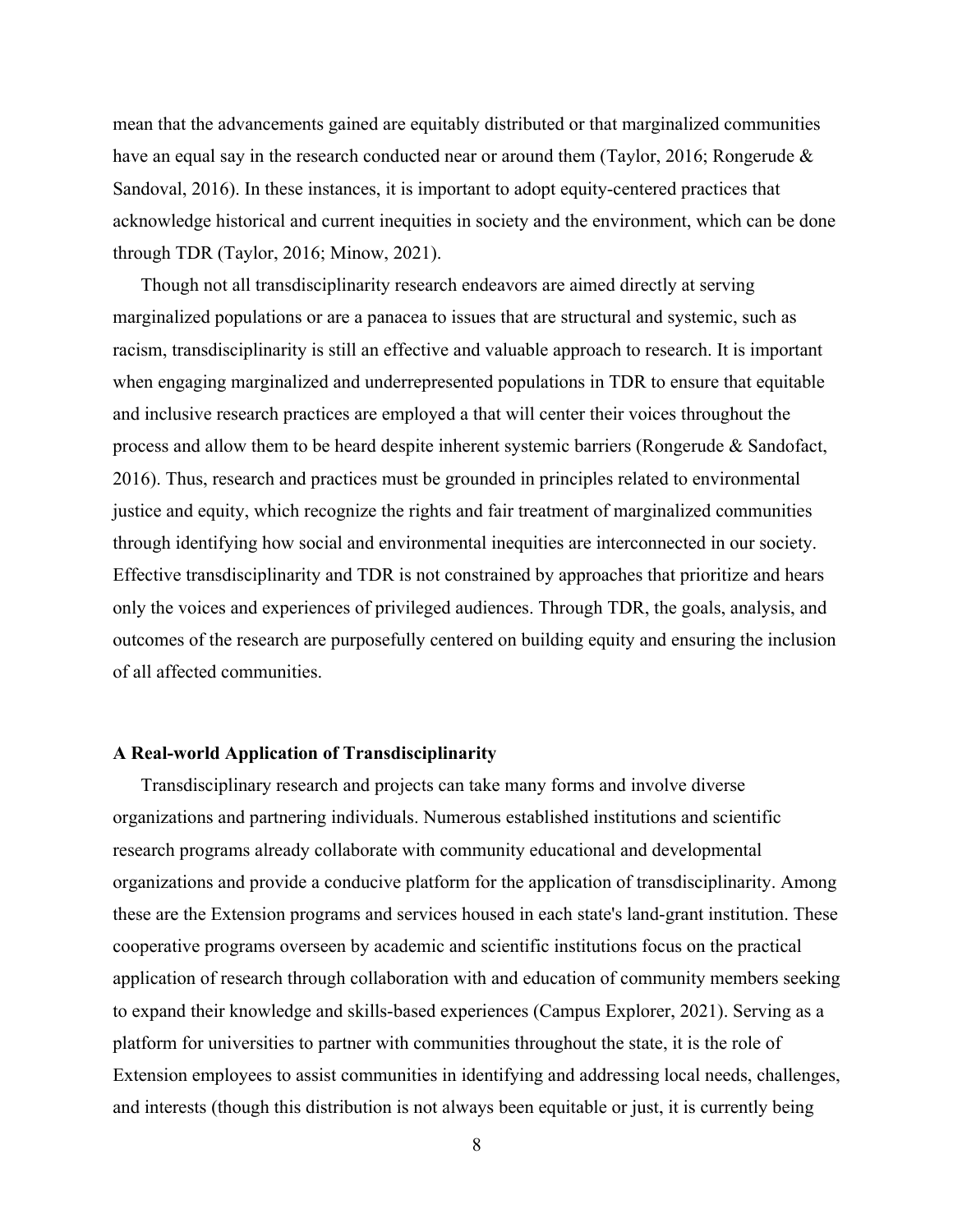better addressed–see Appendix A). This drives the type of education and information disseminated so that collaborative action can address local challenges, develop leadership and professional skills, and manage natural resources wisely (OSU Extension, 2022).

There are many similarities between Extension and transdisciplinarity in terms of values and methodologies. Both are driven by community needs and interests, in which researchers and Extension personnel provide resources and opportunities to address local societal and scientific problems (Clyde et al., 2018), such as Latinx forest workers who report intense back pain from the physically demanding work of trimming trees (Kearney et al., 2020). In the process, community capacity is assessed, including identifying the knowledge, skills, and resources required to address the problem. The options for tree trimmers might include finding community opportunities to obtain adequate health care, exercises to maintain their back health, or identifying innovative labor practices that require less physical effort. By serving as a liaison between researchers and the community, the Extension personnel can identify new opportunities for expanding access to resources or alternative ways to deliver the knowledge required to solve the problem. Extension personnel might recognize that it could prove beneficial for tree trimmers to contact researchers in the field of occupational health and safety who can conduct health assessments or provide research on the positive physical effects of alternative, light-weight chainsaws on workers (Kearney et al., 2020). This integration is followed by an assessment of the positive impacts on the community by asking the question, "has a positive difference been made in the community?" (Radhakrishna et al., 2014).

Whenever conducting such activities, it is crucial to identify if any limitations or barriers exist in the community which could hinder how research can benefit the research community participants in a meaningful manner. In such cases as working with Latino forest workers experiencing back pain, barriers may exist between the researcher and the workers, often due to social and cultural differences. In such cases, it can be challenging to address workers' concerns equitably if these differences and barriers are not addressed adequately. It may not be enough to approach this issue solely with biophysical science. Instead, the research might be bolstered by incorporating social science as well. This approach would allow researchers to gain a deeper understanding of the issue and address it more effectively and efficiently.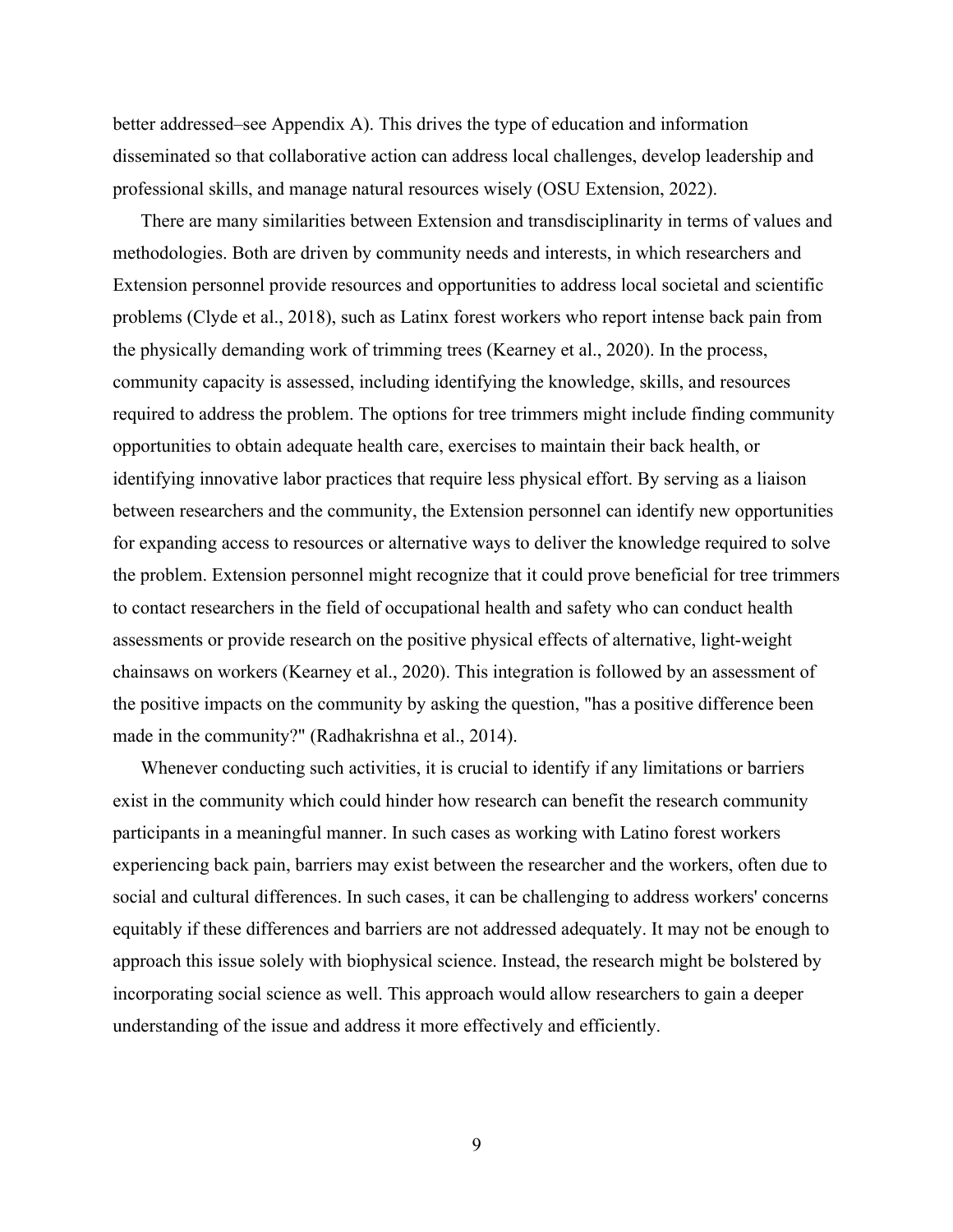### *How Extension can be used to address social issues using social sciences*

Extension is increasingly incorporating social science methods and ideologies, which promotes a more holistic and comprehensive understanding of a community, as well as more inclusive community engagement. Social science adds value by providing access to alternative approaches, viewpoints, and ways of knowing, leading to more valid, reliable, and useful research (Gardner, 2014).

Social science is understood as the systematic study of people and groups, including their behaviors and relationships with each other and their surroundings; it includes fields such as sociology, linguistics, ethnic studies, economics, political science, psychology, and more (Sheehan, 2018). Social science explores how different individuals and groups view social reality and how this perception influences the choices and decisions that individuals, communities, and nations make. It allows scientists to identify motivations, values, constraints (capacity), opportunities, or enabling factors, providing more insight into a community by shedding light on how it is organized and operates. Additionally, social science allows scientists to understand the roles that individuals adopt or are assigned within social groups, communities, organizations, agencies, or networks and the social and policy context within which they all operate (governance). By identifying individual and group roles, researchers are better equipped to identify and navigate areas of conflict or controversy that may be hindering progress. Also, understanding conflict and controversy allow researchers to determine the causes of the issues and implement potential procedures for addressing conflicts and making progress.

Social scientists vastly differ in their specialties and research paradigms, approaching problems with diverse theories, critiques, or mixed research methods (Bhattacherjee, 2012). While biophysical science primarily uses quantitative methods to generate data, social science may use qualitative, quantitative, or a combination of both methods (Bhattacherjee, 2012). The diversity of data types and research provides researchers with a toolbox to select the most appropriate approach to address a specific problem, with consideration of the context and systems in which it operates.

In the context of transdisciplinarity, the integration of social and biophysical sciences considers how issues are influenced by both the social and ecological systems in which they are embedded (Bhattacherjee, 2012). This provides insight into the relationship and interactions of humans with their environment, both on the small scale and large scale, such as a forest worker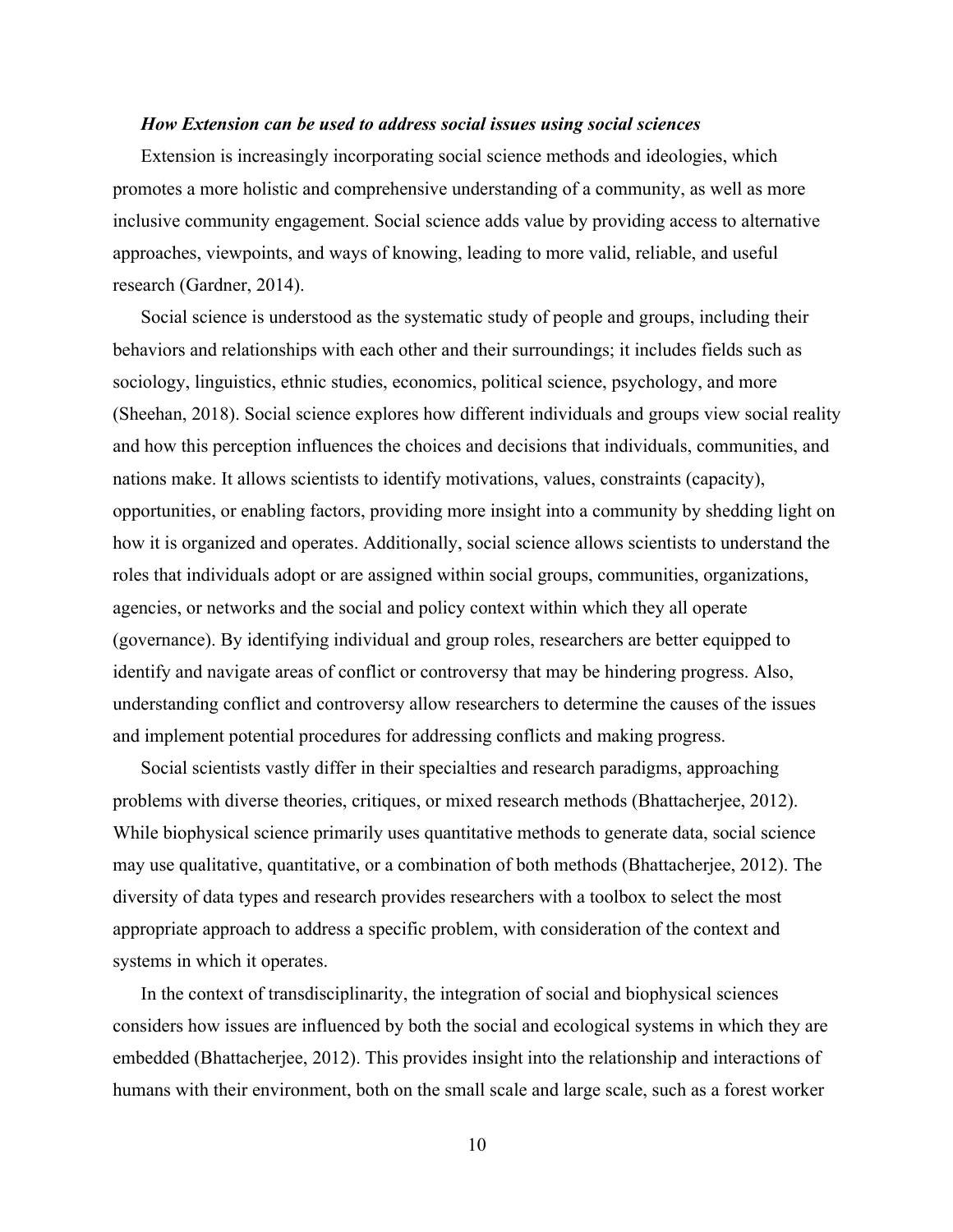choosing to use a new, light-weight chainsaw or the US Forest Service limiting timber harvest. Social science is an influential and essential component of the transdisciplinary research process and can provide grounds for more inclusive and equitable research. This ability is a significant and meaningful addition to Extension's ability to engage in practical and inclusive research.

Furthermore, the social sciences are well equipped with the knowledge and approaches required to identify ways to meaningfully engage and communicate with diverse audiences (Bhattacherjee, 2012). This provides Extension the opportunity to more deeply understand a local community, transcending simply its demographic characteristics. As a result, social science provides Extension personnel with strategies to reach populations that have historically been underrepresented and ostracized from research. Such populations are often communities of color, which means that Extension personnel must understand how to respectfully and appropriately approach racially driven conflicts and experiences in the United States. One relevant social science discipline is ethnic studies. This field examines the experiences, differences, cultures, and issues within racial-ethnic groups, and it encompasses Latinx studies, African American studies, Native American studies, and Asian American studies. Focusing on ethnic studies can guide Extension workers on the most appropriate and productive approaches to engage with migrant Latinx forest workers in research that recognizes critical cultural practices and beliefs embedded in Latinx communities. Researchers who come from a position of power and privilege must recognize the systemic differences between themselves and Latinx forest workers. The social sciences can serve as valuable sources of knowledge to educate and inform oneself and others, as well as ensure that privileged positions do not take precedence. Moreover, integrating Latinx studies can provide means for addressing language and cultural barriers that are prevalent when communicating with Latinx individuals, facilitating more meaningful cultural exchanges that foster trust, and ensuring information is presented in culturally accessible formats (Kudo  $\&$ Wood, 2020).

# **The Pineros Project and Why TD Research as a Good Fit**

#### *Introduction to the problem*

A transdisciplinary approach to identifying sustainable solutions is well suited to address the socio-ecological challenges that contribute to occupational inequity and exploitation in the forest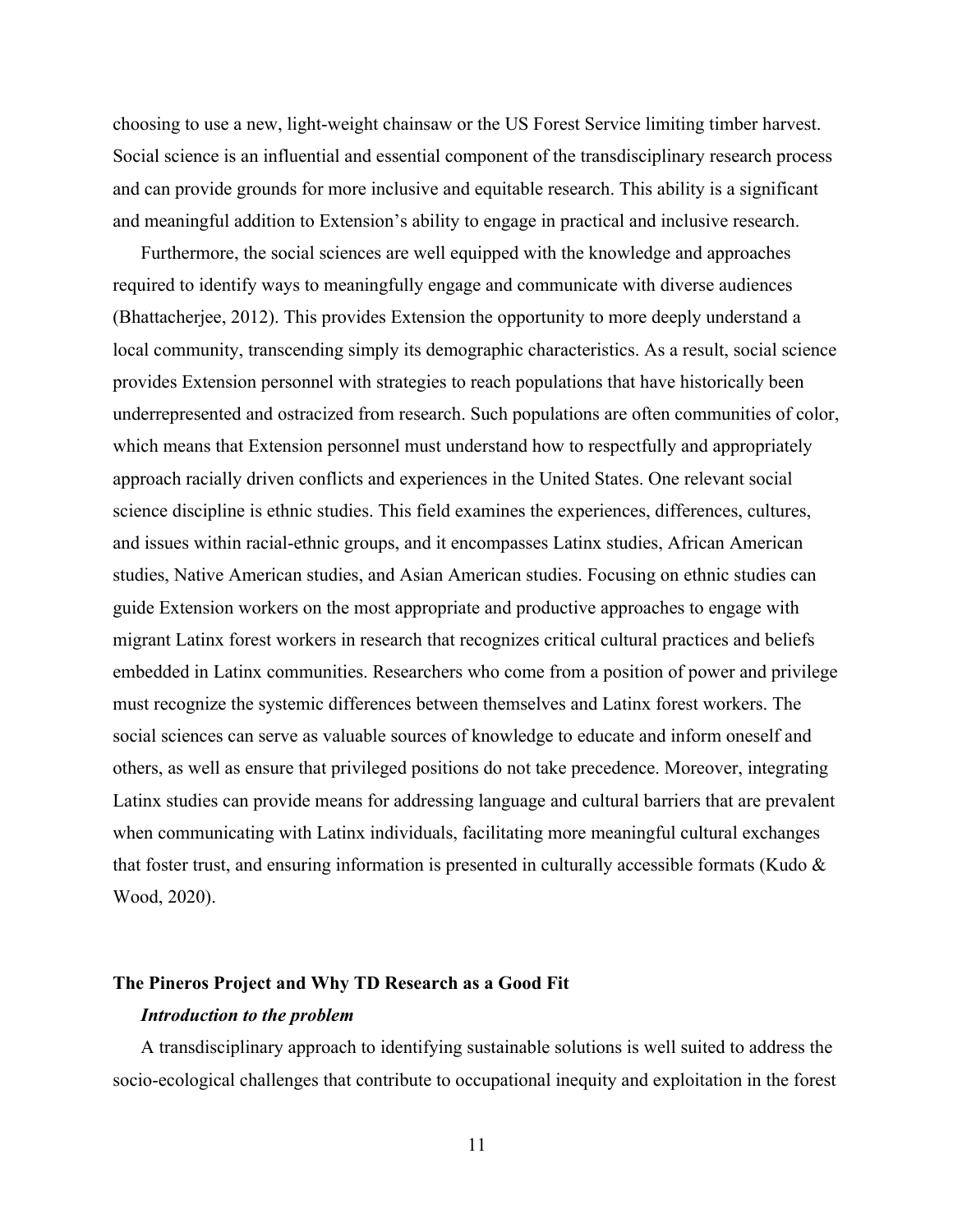management industry, which impacts the livelihoods and economies of rural communities and the diverse communities that reside in them. This can be seen in rural forest communities that are dependent on nearby forests to sustain their livelihoods, contribute to the community and economic vitality, and enhance local visual amenities. However, many of these communities lack meaningful decision-making authority concerning the forest management activities occurring in these forests, particularly on federal lands in the U.S. West. In the West alone, the federal government owns and manages over half of the total land, granting the government considerable authority over the management and use of the land, particularly how rural and resourcedependent communities can interact with the land (CRS, 2020). Regarding forestland, the federal and state governments own and manage 70 percent of all forestlands in the West; in Oregon alone, the federal government owns and manages 50 percent of all forestlands (CRS, 2020).

While management decisions on federal forestlands are ultimately the responsibility of the government, management activities are contracted out to private forest sector businesses, who provide labor-intensive services such as planting and maintaining tree seedlings, thinning trees, burning brush, applying manual herbicides, and suppressing wildfires (Moseley et al., 2014). Despite the majority of these firms being owned and managed by white people, the vast majority of workers performing these labor-intensive activities are migrants, most of whom have emigrated from Central and South America (Brodbeck et al., 2018). Many of these laborers are undocumented or have unclear legal standing, which places them in a vulnerable position, increasing their risk of experiencing labor exploitation and unsafe working conditions (Sarathy, 2006). There is little knowledge or awareness among policymakers or the general public about the realities of these forest workers and the exploitation and abuse they are subjected to on a regular basis. Because these workers, their circumstances, and experiences remain largely unknown to the outside world, the exploitative and abusive practices they endure will continue unchecked and, if not addressed, will only continue to intensify.

In light of the lack of public awareness, it is essential to engage with Latinx forest workers to provide them with opportunities to share their experiences and realities, which may then be applied to produce real, tangible change. Accordingly, carrying out such a project falls ideally within the scope of Extension, which may be further enhanced by adopting a TDR approach that incorporates equity-centered methods intended to identify sustainable solutions. But first, to fully comprehend the realities of forest workers and the conditions under which they are employed, it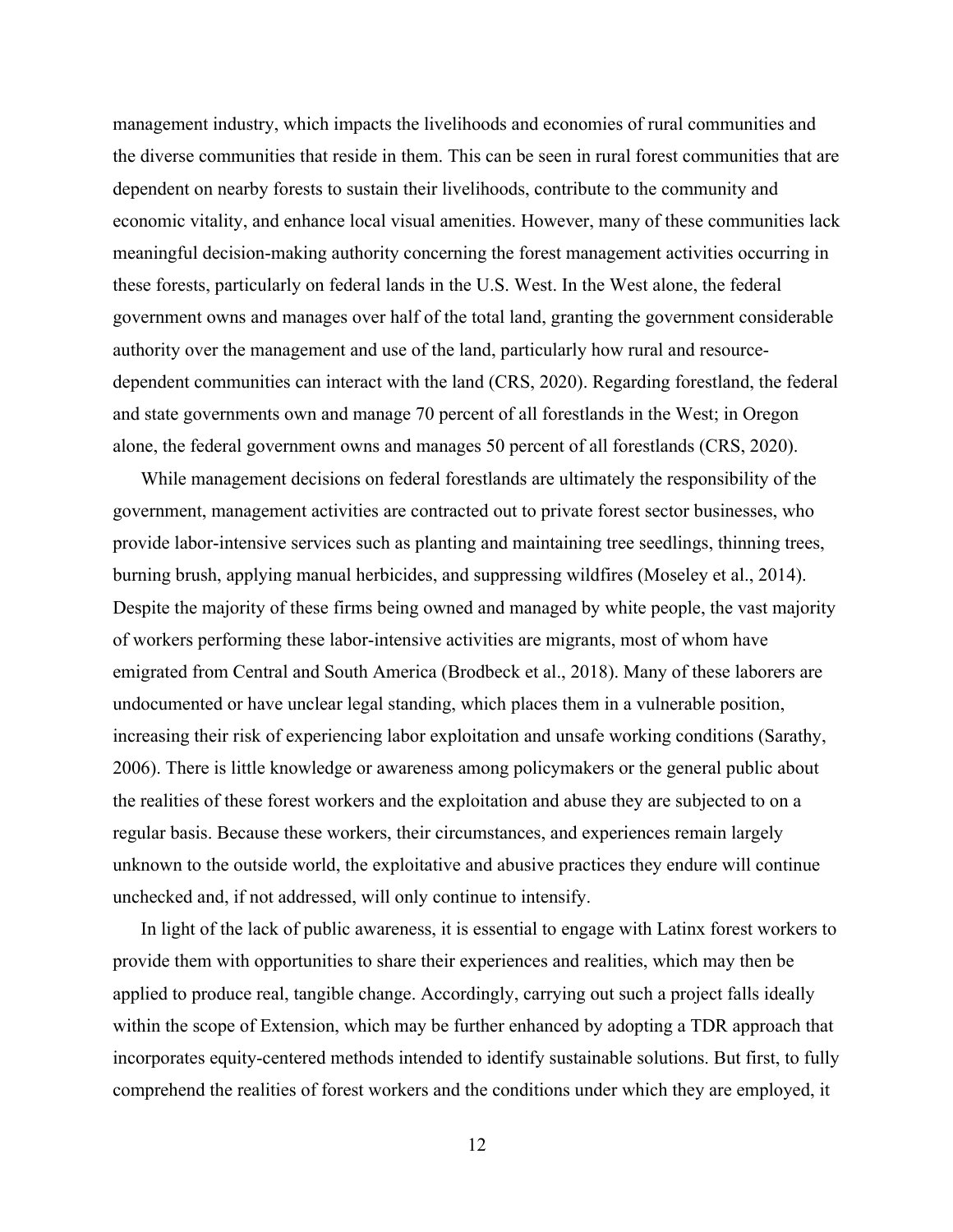is necessary to understand just how the labor-intensive activities in the U.S. federal forests have come to be dominated by migrant Latinx workers.

### *The West and The Northwest Forest Plan*

Until the 1990s logging was the dominant activity conducted on federal forestlands, and any restoration work was secondary, directly related to the amount of logging done (Moseley & Reyes, 2008). However, due to litigation over species protection under the Endangered Species Act and National Forest Management Act, as well as the logging bans in the Pacific Northwest due to over-harvesting of the existing old-growth trees – the trees most preferred for logging due to the amount of wood a single tree provides, lending to greater profitability – there was a call for more sustainable forest harvesting practices (Charnley et al., 2008). In response, the Northwest Forest Plan (NWFP) was developed in 1994 in an effort to ensure the long-term health of the forests and wildlife, as well as to reimagine the management of forest activities and protect Northern spotted owl populations and marbled murrelet populations (Charnley et al., 2008).

In the years following the introduction of the NWFP, logging activities drastically declined (though they had been drastically declining since the late 1980s and early 1990s due to lawsuits and court decisions), effectively reducing the number of authorized cuts on federal forests by roughly 90 percent and effectively prohibiting large-scale logging on national forests (Haynes & Sanchez, 2001). In the aftermath of these restrictions, many rural, forest-dependent communities faced an uncertain economic future (Hibbard & Lurie, 2013). As the once-booming logging industry continued to decline, so did the well-being and prosperity of rural communities, which only further exacerbated the economic disparity between rural and urban areas (Moseley & Shankle, 2001). In response, rural communities sought new avenues to support local economies and create new economic bases that would develop more employment opportunities and revitalize their communities (Hibbard & Lurie, 2013).

This search for new economic opportunities brought recognition to the importance of diversifying and broadening economic bases and the range of activities on forestlands, which could improve local economies and enhance their environmental and social resources. This eventually led forest-dependent communities to develop the new forest economy (NFE), which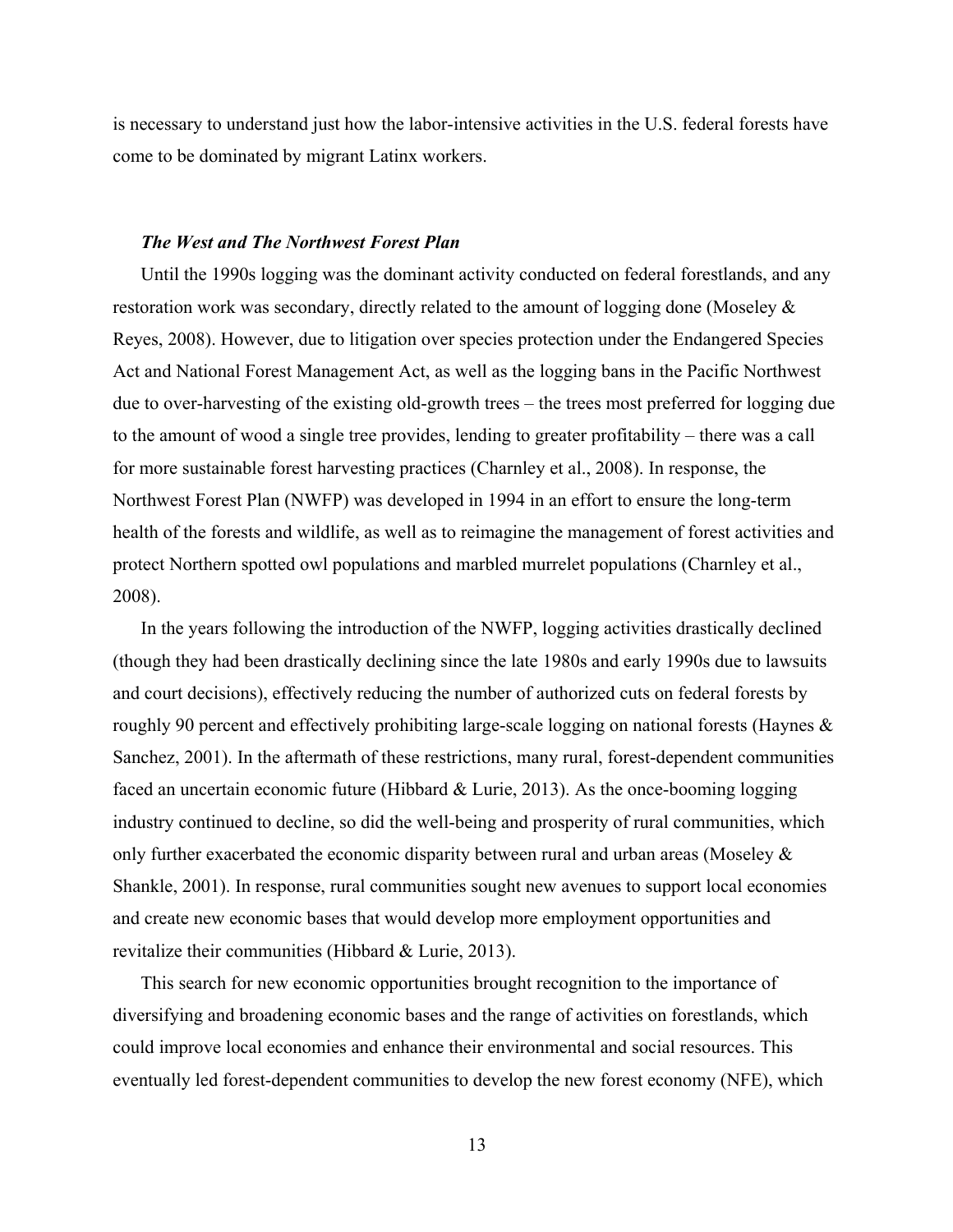based economic development on activities that promote the restoration, productivity, and enhancement of forest health and watershed functions (Davis et al., 2021). Among them are labor-intensive and mechanized activities such as tree thinning, tree planting, brush removal, improvements to forest roads and stream health, and environmental assessments, most of which are conducted on federal lands (Davis et al., 2021). However, while some communities have benefited from this new economic base, this has not necessarily been the case for all communities. As much of the NFE work is being performed on federal forests, there are restrictive forest management policies in place, which often demand that such activities be administered through contracting regulations and practices.

Contracts are typically awarded to the lowest bidder, which results in many small rural businesses and communities being unable to compete with larger-scale contracting firms, as rural businesses and communities cannot perform the work for such low prices (Moseley & Shankle, 2001; Moseley, 2006). Many contractors submit low bids for contracts, which are frequently so low that they fail to fully cover the costs of paying their workers. As a means of compensating for labor costs not covered by the low bid and maximizing profits, contractors have looked for ways to keep labor costs to a minimum, and many resorted to employing various exploitative and unethical labor practices. Such practices were made possible by relying upon a workforce composed of mobile, partially undocumented Latinx laborers, thereby leading to the Latinization of labor-intensive work (Wilmsen et al., 2015, 2019; Charnley et al., 2018).

## *The Latinization of forest management*

Throughout the 20th century, the United States has experienced an extensive influx of immigrants originating from not only European countries but also from Latin American countries. The rise of immigration can be partially attributed to the Bracero Program, a program established in the mid-1940s in response to wartime labor shortages, in which Latinx immigrants came to the U.S. to work as low-wage agricultural laborers (McDaniel & Casanova, 2003). In 1951, the Bracero Program was permanently instituted, and by 1960, the number of bracero visas had nearly doubled since the program was established, employing approximately one-half million laborers. While the program officially ended in 1965, undocumented workers continued to migrate to the U.S. to work in the agricultural industry (Sarathy, 2006).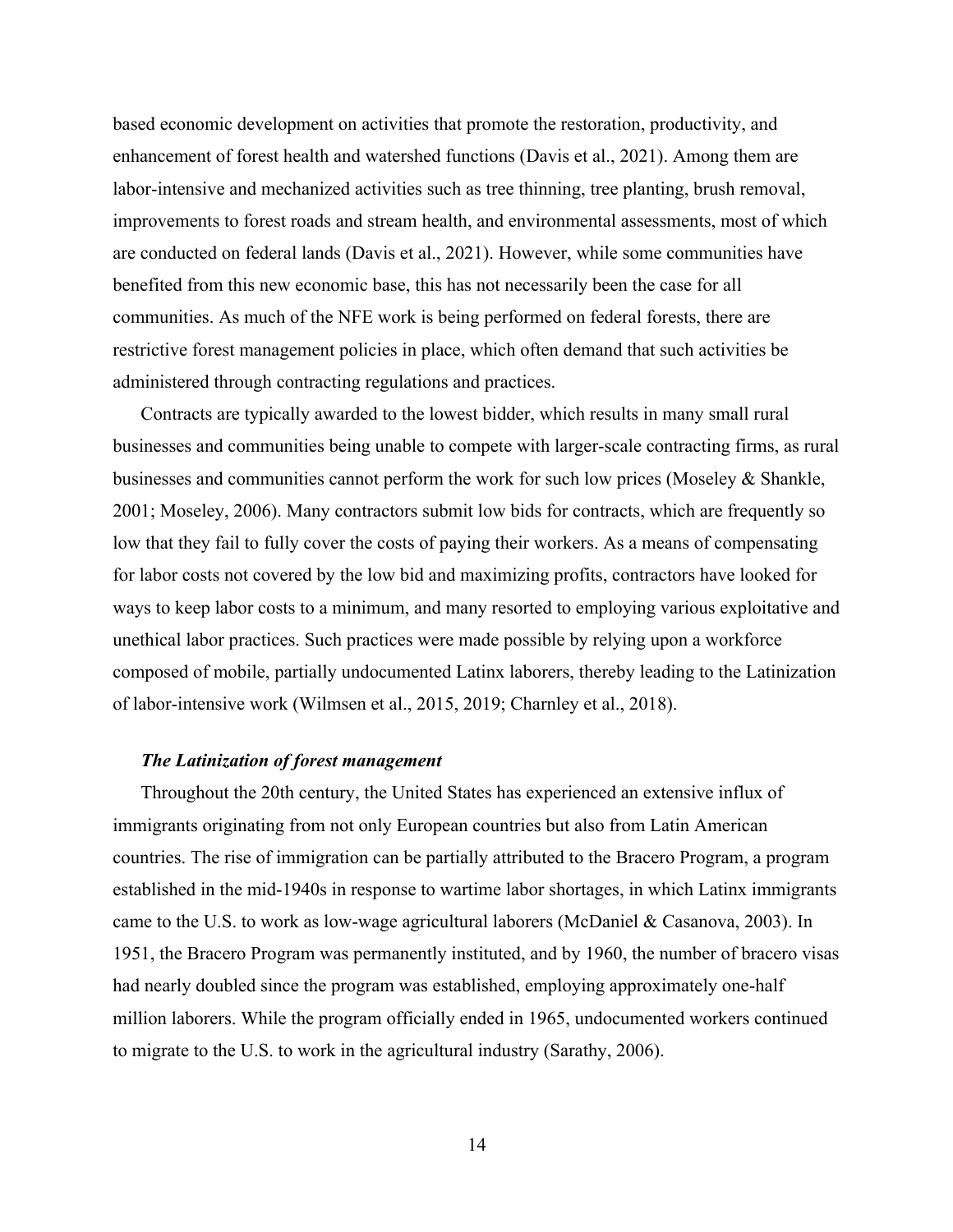One prominent destination that migrant Latinx laborers chose to settle in was southern Oregon, particularly the Rogue Valley. It was there that they found steady work in the agricultural sector by harvesting fruits for the local orchards. By the early 1970s, a community of migrant Latinx families had been established within the Rogue Valley (McDaniel & Casanova, 2003). As time passed, there emerged a shift in the local labor market, and many workers began to transition from agriculture to forestry-related labor, such as working in local sawmills or as tree planters on federal forestlands (Sarathy, 2006; Sifuentez, 2016). These new employment opportunities were largely due to the introduction of new forestry regulations, which also enabled the community to grow, though they continued to face social and racial discrimination on the part of their predominantly white neighbors. Over the following years, Latinx laborers came to constitute the majority of reforestation workers.

However, another shift in the labor market soon emerged, namely, in the type of forestrelated activities occurring. During this transition, the dominant forest activity shifted from reforestation to ecosystem management guided by the NWFP. Latinx forest workers and contractors were quick to make the shift to this manually intensive labor, and Sarathy (2006) identifies three main reasons for this trend. First, Latinx forest contractors were "primed" to take on this work, given their experience in labor-intensive reforestation activities and the chance to advance in their careers. Next, the United States Forest Service and Bureau of Land Management reserved a set number of service contracts specifically for minority-owned and operated businesses, including work in the restoration industry. This provided an opportunity for Latinx forest laborers to advance in their careers, especially those with English language skills and U.S. citizenship. Finally, few others were willing to undertake the new restoration activities other than the Latinx workforce. Thus, despite the decline in logging and reforestation contracts, the Latinx forest workforce has grown since the 1990s, reflecting the disproportionate representation of Latinx forest workers engaged in labor-intensive activities on federal forest lands. Today, Latinx forest workers, also called pineros (Spanish for men of the pines), account for over 60 to 80 percent of those working in this industry in Oregon (Charnley et al., 2012; Sifuentez, 2016).

# *Latinx workers' experience and the workforce environment*

In many cases, Latinx forest workers arrive in the United States in one of two ways: either upon issuance of H-2B visas by the Department of Labor, which interested employers apply for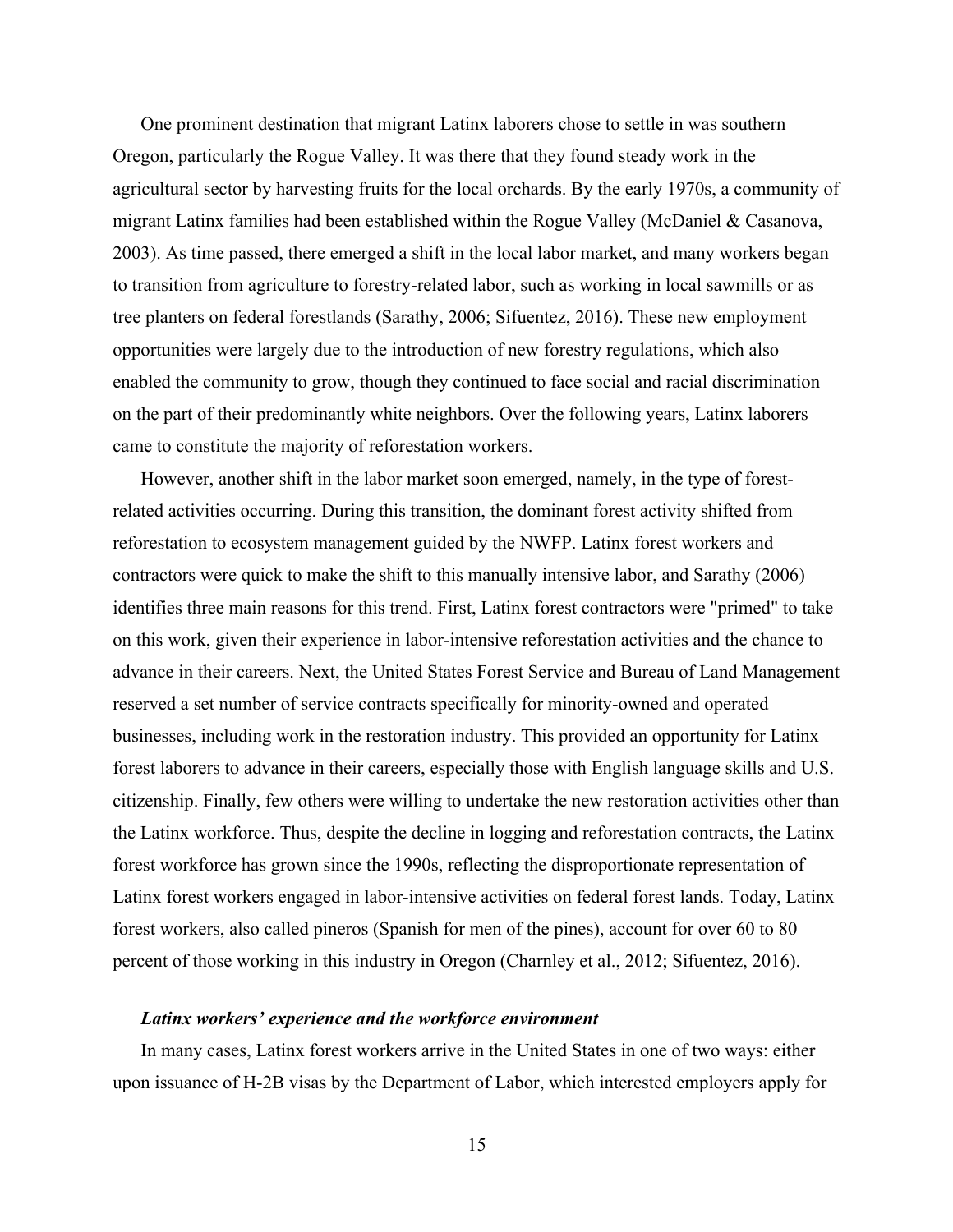to hire migrant workers for non-agricultural work, or by entering the country undocumented (Sarathy, 2006). Although undocumented workers have comprised the majority of the laborintensive forest workforce in the Pacific Northwest for many years, the number of H-2B workers has grown significantly in recent years (Sarathy & Casanova, 2008). This prevalence of unauthorized workers employed as forest labor in the Pacific Northwest can be attributed to many factors, including kinship networks and social networks. Latinx workers advanced in the forestry industry, many fulfilling supervisory positions, from which they assumed responsibility for recruiting and hiring new employees. Consequently, they began hiring friends and family members within their social and kinship networks, which gave rise to a workforce that was largely made up of family members and other close relationships (Sarathy, 2006). With time, these networks become instrumental in helping to recruit new migrant workers to enter the laborintensive forest industry.

The rise of undocumented workers in the labor-intensive forest industry can also be attributed to often being more willing to accept lower wages than Americans (Sarathy, 2006). Contractors may take advantage of this situation because many of these workers will work for low wages to support their families, and they are less likely to seek legal recourse against their employers for such unethical practices due to their fears of deportation and lack of awareness of their labor rights (Moseley, 2006). Contractors continue to engage in these exploitative practices due, in part, to the lack of the public and policymakers' awareness of the experiences and realities of undocumented pineros (Knudson & Amezcua, 2005; Sarathy and Casanova, 2008). In general, this lack of exposure is believed to be caused by undocumented pineros' fear of deportation and employer retaliation, a fear that is further compounded by the abuse and exploitation they experience at the hands of forest contractors (Knudson & Amezcua, 2005; Sarathy, 2008; Sarathy & Casanova, 2008).

In addition, due to this lack of awareness, the struggles of Latinx forest workers have been almost entirely absent in the current discourse on forest management and rural community development (Davis et al., 2021). Therefore, future research is required to investigate forest workers' experiences more thoroughly, promote more public awareness of pineros' reality, and identify steps to empower forest workers through more equitable and inclusive livelihood opportunities (Davis et al., 2021). Although past research indicates that undocumented pineros are more hesitant to participate in research, there has been a considerable growth in H-2B guest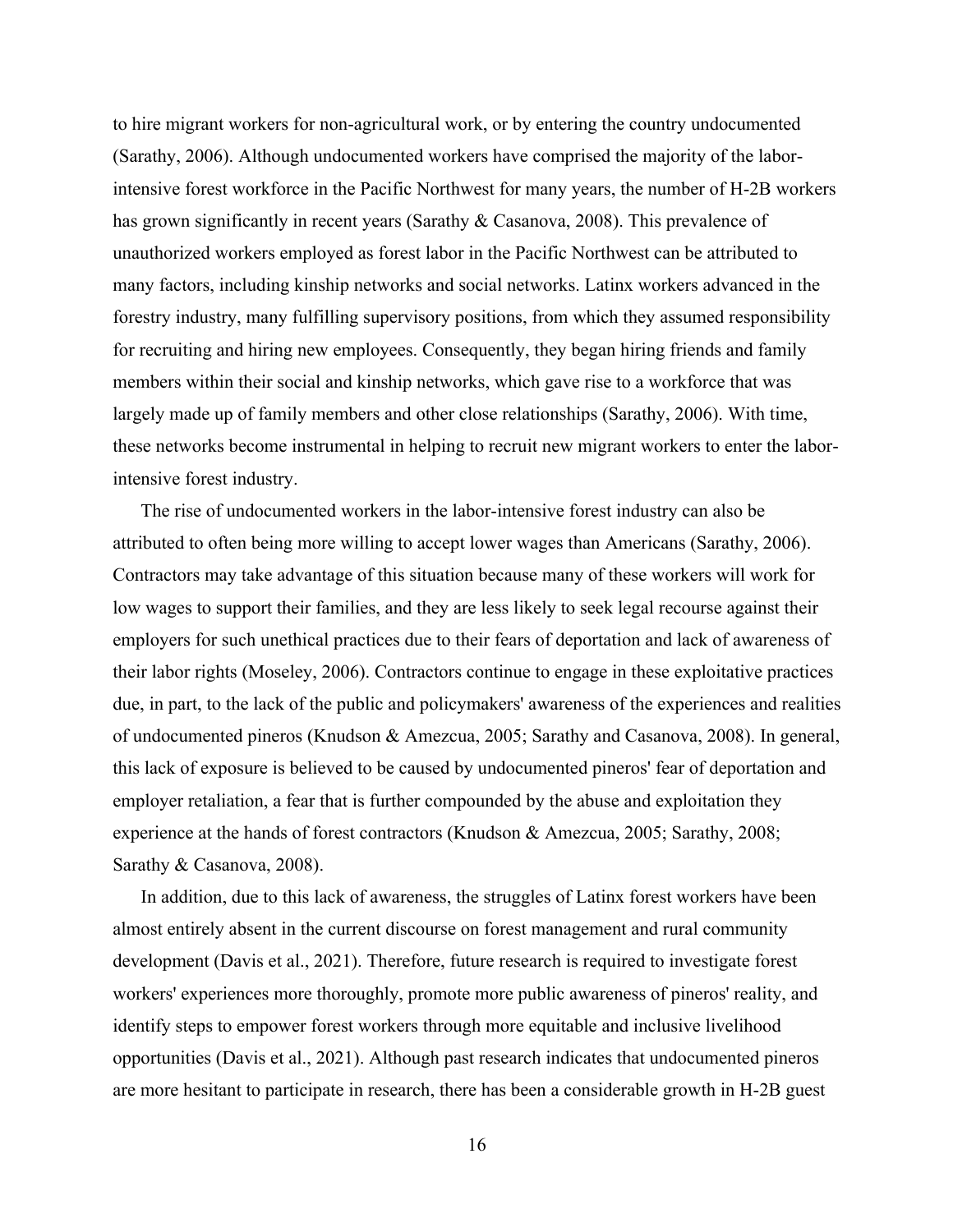workers in the Pacific Northwest, who may be more willing and able to participate (Sarathy, 2006; OFLC, 2021). In fact, over the last ten years, there has been a 650% increase in the number of H-2B guest workers employed in the forest industry (from 664 to 4,314) (OFLC, 2021). It remains unclear why this growth has occurred and this unclarity is partially attributed to the lack of overall research conducted on forest labor and labor-intensive forest workers. Consequently, this growth could potentially provide an additional avenue worth investigating in connection with this research project.

In light of the growing Latinization of the forestry industry, it has become increasingly important to ensure that these workers have access to ethical working conditions, equitable wages, and the chance to expand their livelihoods in order to enhance their opportunities to contribute to the economic and social wellbeing of their communities. Furthermore, as a complex challenge, it is well suited to be examined through a TDR approach, which provides researchers with opportunities to use equitable research practices, systematically assess how research can most effectively serve pineros, and engage in demand-driven, action-oriented research that will directly benefit forest workers.

#### **Project Description, Needs Being Met, and Major Objectives**

The forest workers project's purpose is to create more "vibrant and prosperous rural communities and Latinx populations" (Davis et al., 2021, p. 1), with the objective "to achieve prosperity in the New Forest Economy" (Davis et al., 2021, p. 2). In the context of the study, prosperity refers to equitable employment and economic mobility for minority populations. The concept of equitable employment refers to an individual's right to safe working conditions, fair and just wages, and opportunities for career advancement, such as business ownership and operation, regardless of barriers (for example, language and immigration status). Additionally, economic mobility refers to the ability of individuals and families to advance in their economic position by gaining access to better-paying and more stable jobs. The project aims to address injustices through identifying interlinkage between cultural norms, values, labor rules (e.g., laws on labor breaks, poor transportation), labor regulations (e.g., fair contracts, workers employed under H-2B visas), behaviors (i.e., no working breaks or unsafe working practices), policies (e.g., contracts from the USFS), and decisions made (e.g., by contractors, workers, or agencies),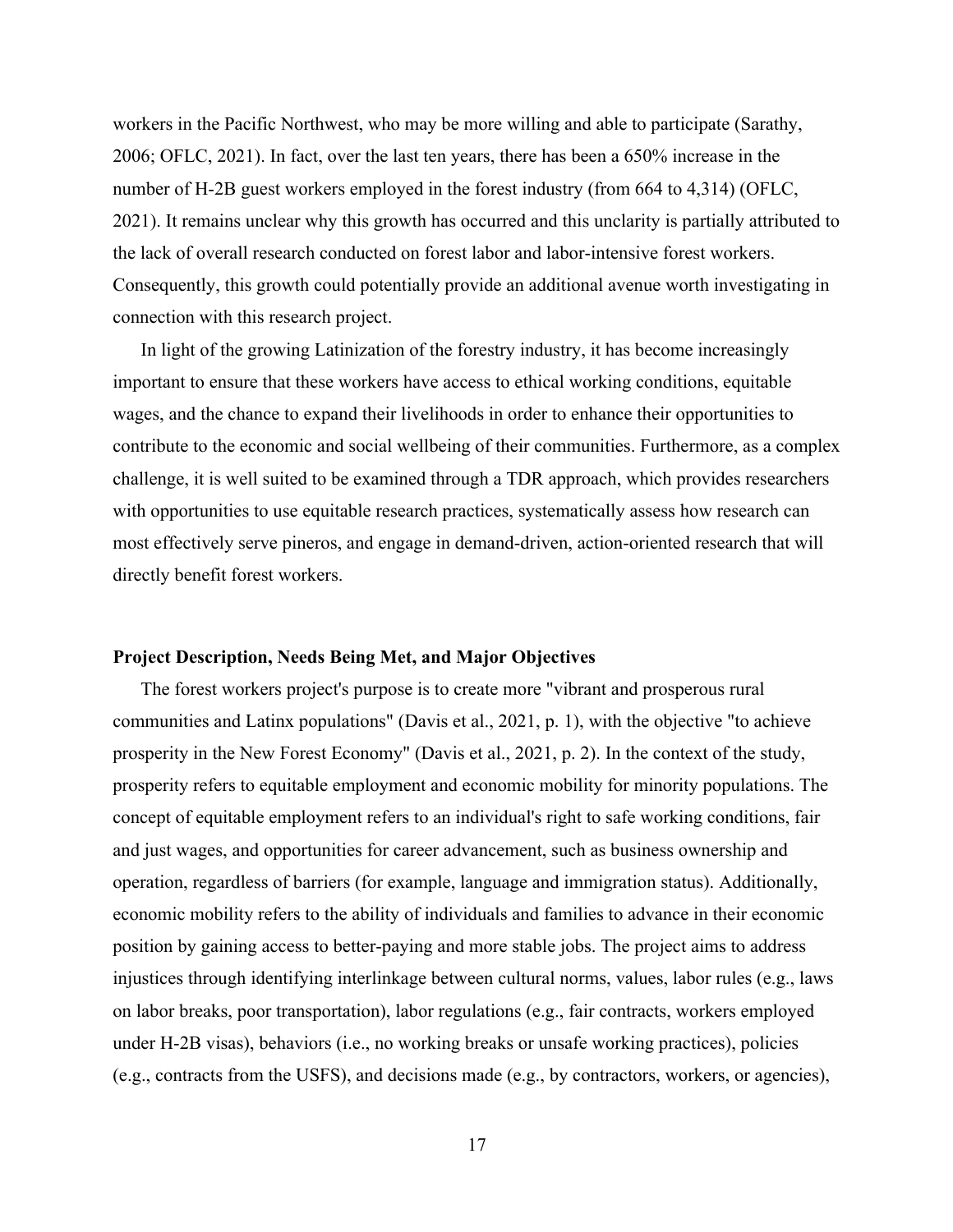as well as, to identify equity-centered practices that will create a more equitable and prosperous forest labor workforce.

It is the intention that part of this project will present more advocacy opportunities and educational programs for Latinx workers and communities, including career training workshops, more intensive safety training, and information regarding their labor rights, occupational safety, and health resources. Ideally, this will result in more equitable opportunities to achieve a more sustainable and prosperous reality, which includes safe and decent jobs, adequate housing, and health care.

The nature and design of this project provide an opportunity to demonstrate how transdisciplinarity and TDR can be effectively implemented. It also presents the opportunity to illustrate how equity-centered practices are employed to address environmental and labor injustices and can be used to expand collaboration between scientists, forest workers, and organizations that advocate for these groups.

### *Transdisciplinarity, equity, and collaborating organizations*

If successful, the success of the forest workers project will be due to the collaboration of relevant participants, which include the migrant forest workers and members of the Latinx communities. The project is headed by Oregon State University's Extension Services, in collaboration with the Ecosystem Workforce Program (EWP) at Oregon State University and the University of Oregon, Northwest Forest Worker Center (NFWC), Lomakatsi Restoration Project, and Western Rural Development Center (WRDC) at Utah State University. These organizations are experienced in collaborating on projects and are committed to promoting more inclusive and equitable opportunities for marginalized communities. The following is a discussion of the relevant knowledge and expertise that each collaborating organization will contribute to this project.

The NFWC, located in Medford, Oregon, has a mission of empowering underrepresented forest workers to improve their lives and livelihoods through education, outreach, training, advocacy, and providing small grants to community groups (NFWC, n.d.). One educational program that the NFWC founded is the promotora program, Sí, Sé: Salud y Seguridad en el Trabajo—Yes, I Know: Health and Safety on the Job (Bush et al., 2014). This program offers health and safety-based education for forest workers. As the NFWC (n.d.) website describes, the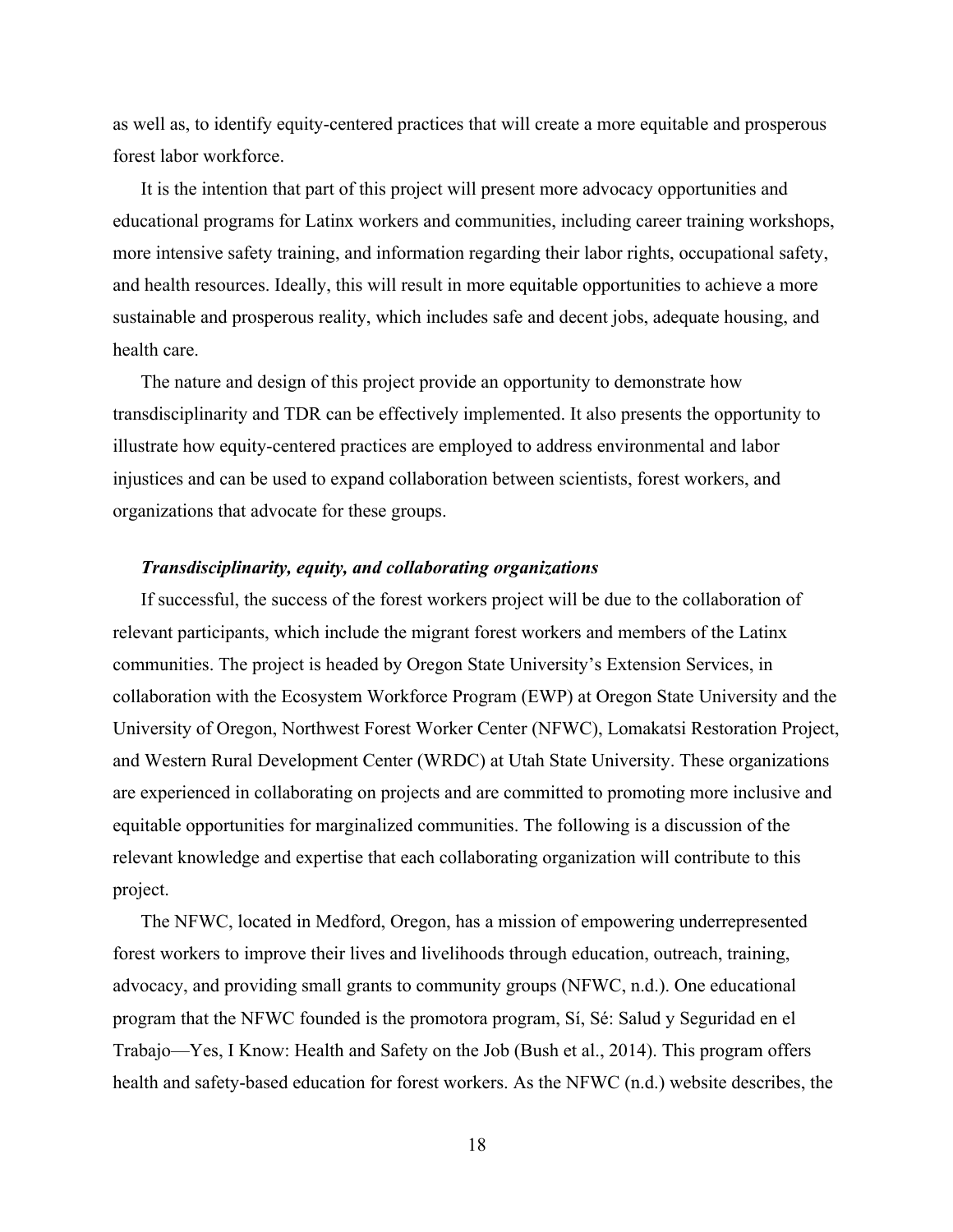program "employs women from the forest worker community in Medford, Oregon, as promotoras (lay health educators or community health workers) to train forest workers in preventing on-the-job injuries and educating them about their rights." As a demand-driven and community-led program, it is the promotoras and forest workers who are in charge of what is taught, the methods employed, and the decisions on what adaptions are needed to improve the effectiveness of knowledge transfer. At the heart of this program is to improve equity and prosperity for the Latinx community and forest workers, empower the promotoras through leadership opportunities that will benefit their community, and provide the resources and knowledge that are needed to improve the livelihoods and lives of those living in the community (Bush et al., 2014). In 2020, the promotoras program was officially taken over by Lomakatsi with the intent to enhance and expand the program.

The Lomakatsi Restoration Project is an organization focused on restoring ecosystems and building the sustainability of communities, cultures, and economies. This program also provides vocational and on-the-job training and employment opportunities within the ecological restoration sector. Additionally, it facilitates partnerships with relevant organizations and communities, with the intention to build community capacity to accomplish restoration at a landscape scale. Furthermore, the NFWC and Lomakatsi have a shared history of identifying and acting on issues affecting worker safety and community development outcomes for federal forestland management, making them uniquely suited to collaborate on this research project. Both programs have contact information for hundreds of forest workers, which helps provide access to a vast network of potential participants and collaborators who could contribute their insight and experience to inform the research.

Additionally, the Lomakatsi Restoration Project has been creating jobs, developing the forestry workforce, and advancing contractor capacity within the new forest economy. It has accomplished this by holding training opportunities to build a skilled local workforce and a team of professionals. It now manages the promotoras program, as it was officially transferred from the NWFC to Lomakatsi in 2020, with the intention of enhancing and expanding the program to further improve livelihoods and increase educational and training opportunities available to forest workers. Through collaboration with Extension on this project, the promotoras program will hopefully be implemented in other communities throughout the state and country, so they too can provide more equitable and inclusive opportunities (Bush et al., 2014). In this way, the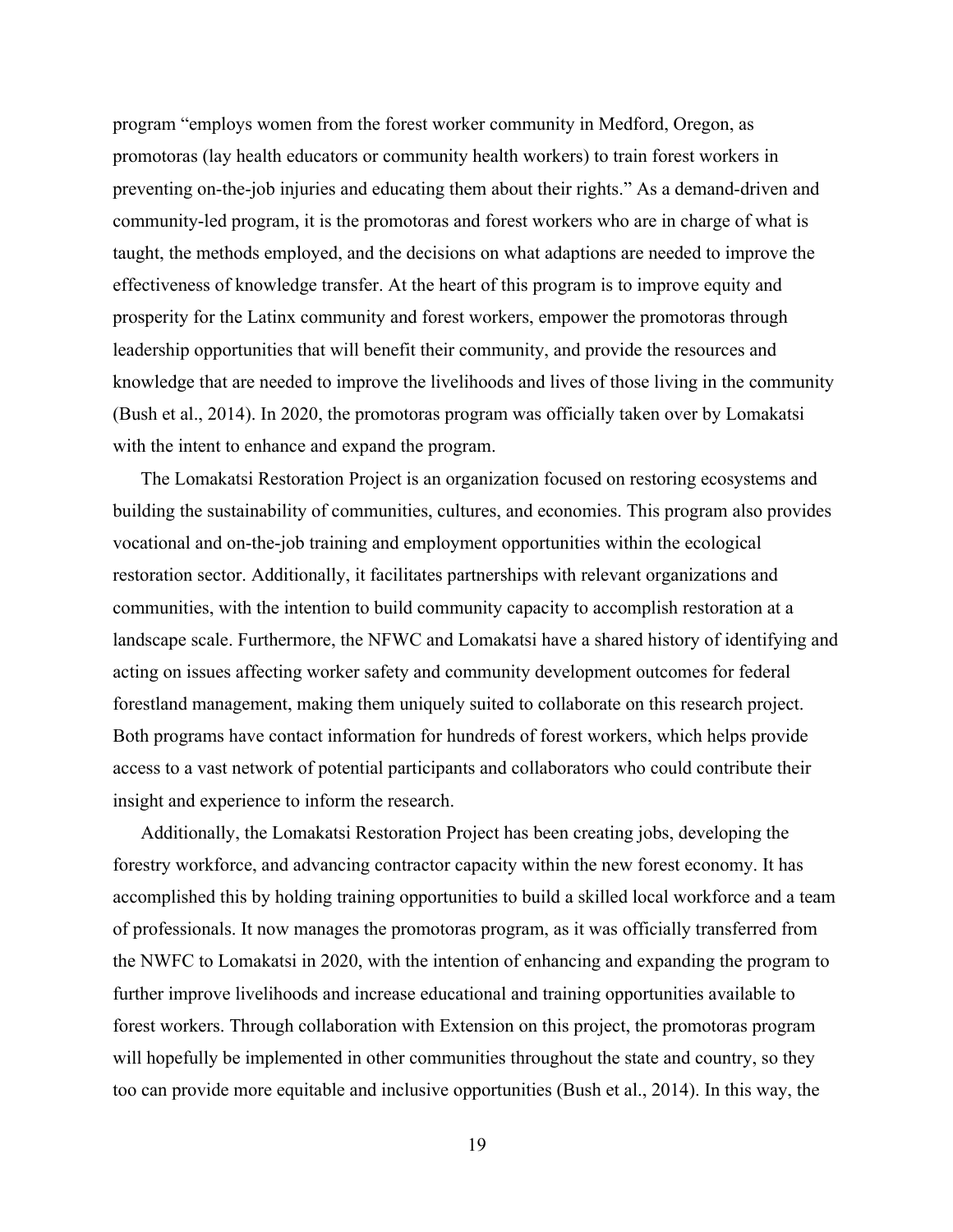program provides a significant contribution to the TDR process, as it aims to integrate the new knowledge generated through research and gained from the workers and Latinx community into the future learning and program content.

The next organization to collaborate on the forest workers project is the Western Rural Development Center (WRDC) at Utah State University, which provides strong expertise in working directly with rural communities in addressing community and economic development concerns. Also, WRDC has extensive partnership networks that allow the project collaborators to create and share information with the western region's and nation's land-grant university system, notably amongst Extension programs and rural residents, making it ideally suited to assist in expanding the promotora program beyond Oregon.

As an Extension-led project, the OSU Extension Program, alongside the EWP, will seek to develop opportunities to accelerate knowledge transfer and provide interactive Extension educational and culturally appropriate and accessible materials, with the hopes of promoting action on the part of decision-makers so that there are policy developments for increased labor and equity rights.

As this is a collaborative project involving the cooperation of several organizations and actors, equity and inclusion will be promoted in various ways with the intent to accomplish the project's goal, though not all of these goals are guaranteed to be reached. To begin with, a primary goal of the project is to establish social discourse and action on the realities of forest workers and migrant communities to enable them greater access to better livelihood opportunities and working conditions. Additionally, the project seeks to disrupt the discriminatory narrative that Latinx workers are merely passive victims who lack the skills, knowledge, or authority to defend themselves and must depend upon outside assistance. Instead, it is designed to support Latinx communities in making their own decisions about what problems to address and what actions to implement and providing them the resources and support to disseminate information on their own terms. Thus, the scientists and researchers do not "save" the community or receive all the benefits from the research. Instead, the research is driven by the community for empowering and enhancing community capacity and promoting leadership opportunities for community residents. Furthermore, this research will seek to enhance the agency of undocumented individuals and workers in order to provide them with greater mobility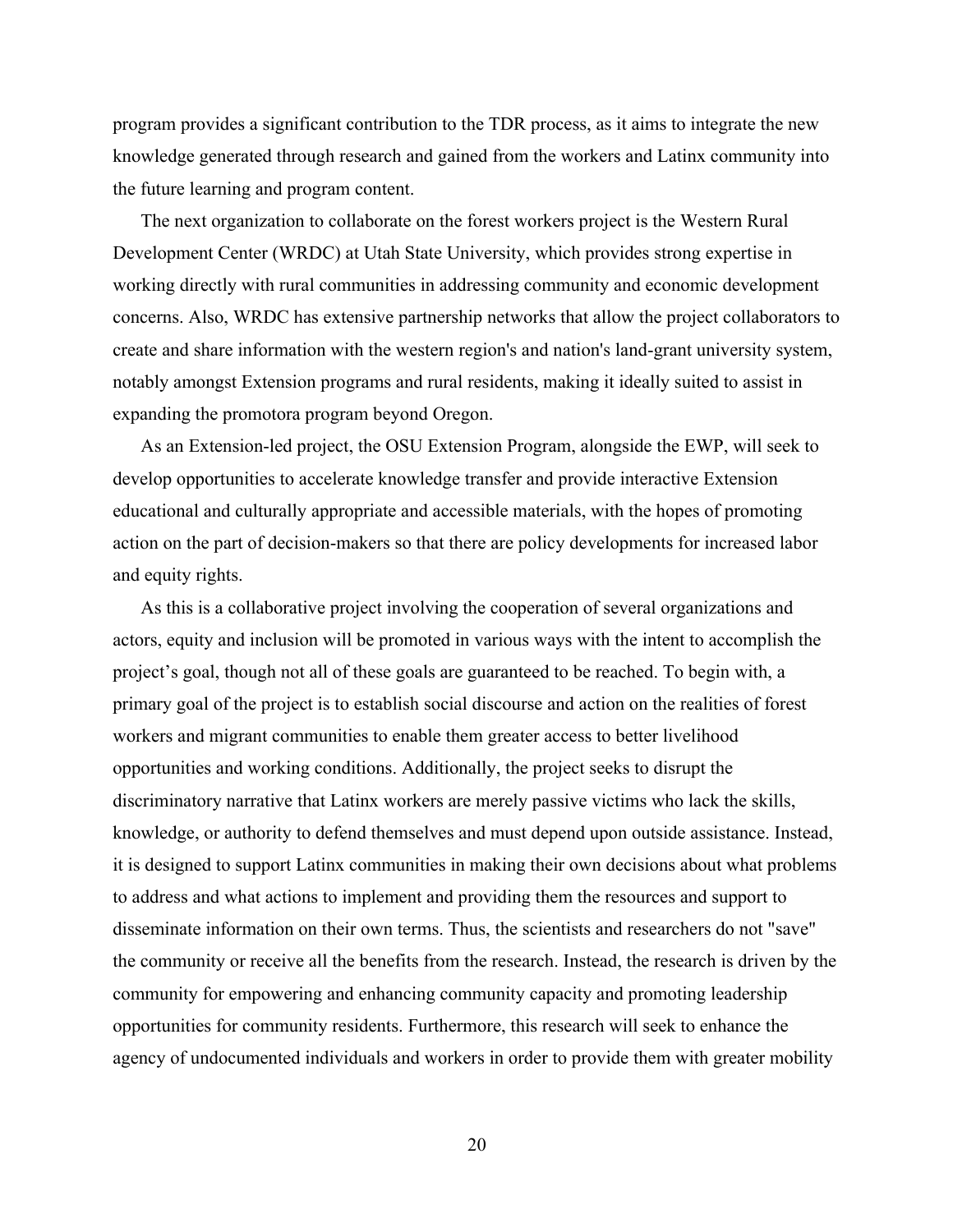and more ease of access to jobs offering better pay and economic independence in positions of business ownership and leadership.

This project is structured around several social science research methods to elicit relevant data from participants in order to produce new scientific findings and, thus, inform the development of effective and practical educational products and opportunities that will help support and promote equitable working conditions. Several methods are identified as effective in finding ways to effectively engage with communities, such as semi-structured interviews and focus groups, and both methods will be used during the project. It is intended that these tools and frameworks will promote mutual learning and knowledge production to identify actions and strategies that will meet the needs of a community.

Semi-structured interviews will be used to engage with Latinx forest workers to "elicit information about current trends, drivers, issues, and opportunities for Latinx workers in the area, including how they enter the forest workforce, common paths, and potential for mobility and entrepreneurship; as well as their perspectives about culturally and locally-appropriate means of accessing Latinx forest worker populations" (Davis et al., 2021). The forest workers who participate in the interviews will be invited to participate in various educational workshops, providing them with additional opportunities to evaluate the workshops they attended, which will assess their understanding and application of the material covered. This information will inform future modifications and enhancements for future implementations and iterations of the program.

Furthermore, the research findings will contribute to the enhancement and expansion of the promotoras program, in which the learning materials have been primarily developed and adapted by the promotoras themselves. During the course of this program, the promotoras undertook a comprehensive process of evaluation and revision of the educational material. This process was informed by identifying topics that required a shift in focus and modifications to material presentation to better meet the learning needs and capabilities of the learners (Bush et al., 2014). They will continue to be crucial contributors to the project by providing constructive feedback and input that will influence the success and impact that the program has on forest worker behavior and empowerment. Therefore, the community affected by the complex issue of inequity and exploitation in the labor-intensive forest workforce will act as integral collaborators to the project, contributing their experiences and knowledge to further enhance the success of the transdisciplinary research process.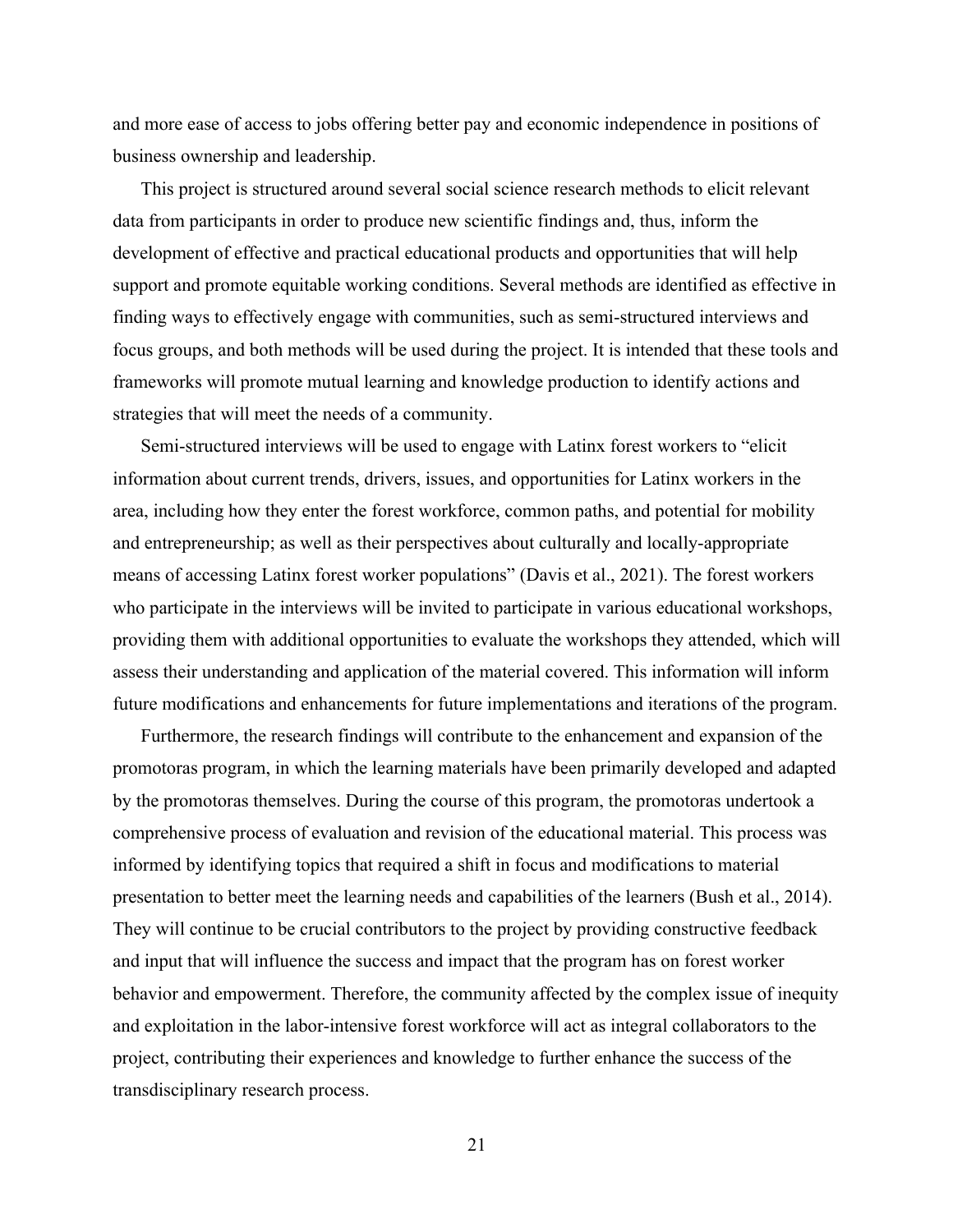In conclusion, the aim of the research is to raise awareness and engender a sense of urgency among decision-makers and the public regarding the current conditions and realities of the migrant workforce managing public forest lands and how management decisions and policies contribute to the injustices these forest workers face on a daily basis. Additionally, opportunities for development and capacity building for forest workers and organizations will be explored, with the ultimate intention developing new educational products and programs, as well as practical and applicable solutions to their concerns. Accordingly, these innovative educational products and programs will aim to contribute to the advancement of transdisciplinarity and TDR to continue fostering more equitable labor practices and improving livelihood prospects and career advancement for forest workers. Finally, while it is not guaranteed, it is the intention of this project to contribute to societal progress by improving the capacity and management of Latinx forest workers, as well as enhancing the economic and social prosperity of rural communities in which they reside.

# **Introduction to Section Two - Science Communication and the Scientist**

Communicating scientific knowledge to the general public in an easily understandable form is not generally a priority for scientists, as historically, scientists have focused their communications primarily for their peers. They may find themselves more comfortable in their institution, where they are able to discuss complex topics with their colleagues in a language that is difficult for an audience unfamiliar with specialized scientific discourse to fully comprehend. Moreover, when scientists are asked to communicate their work to the public, their academic training may lead them to focus on the specific details of their research rather than explaining and demonstrating its broader significance and relevance to the audience (Dean, 2009). This may result in the public assuming that the scientist is ineffective and insensitive as a communicator rather than realizing that scientists may lack the training necessary to engage the public in inclusive and equitable ways (Davies, 2008).

However, many scientists are successful in communicating their research in a manner that is easily accessible for public consumption. Many scientists are actively striving to engage in effective science communication, which as a process entails informing, educating, and raising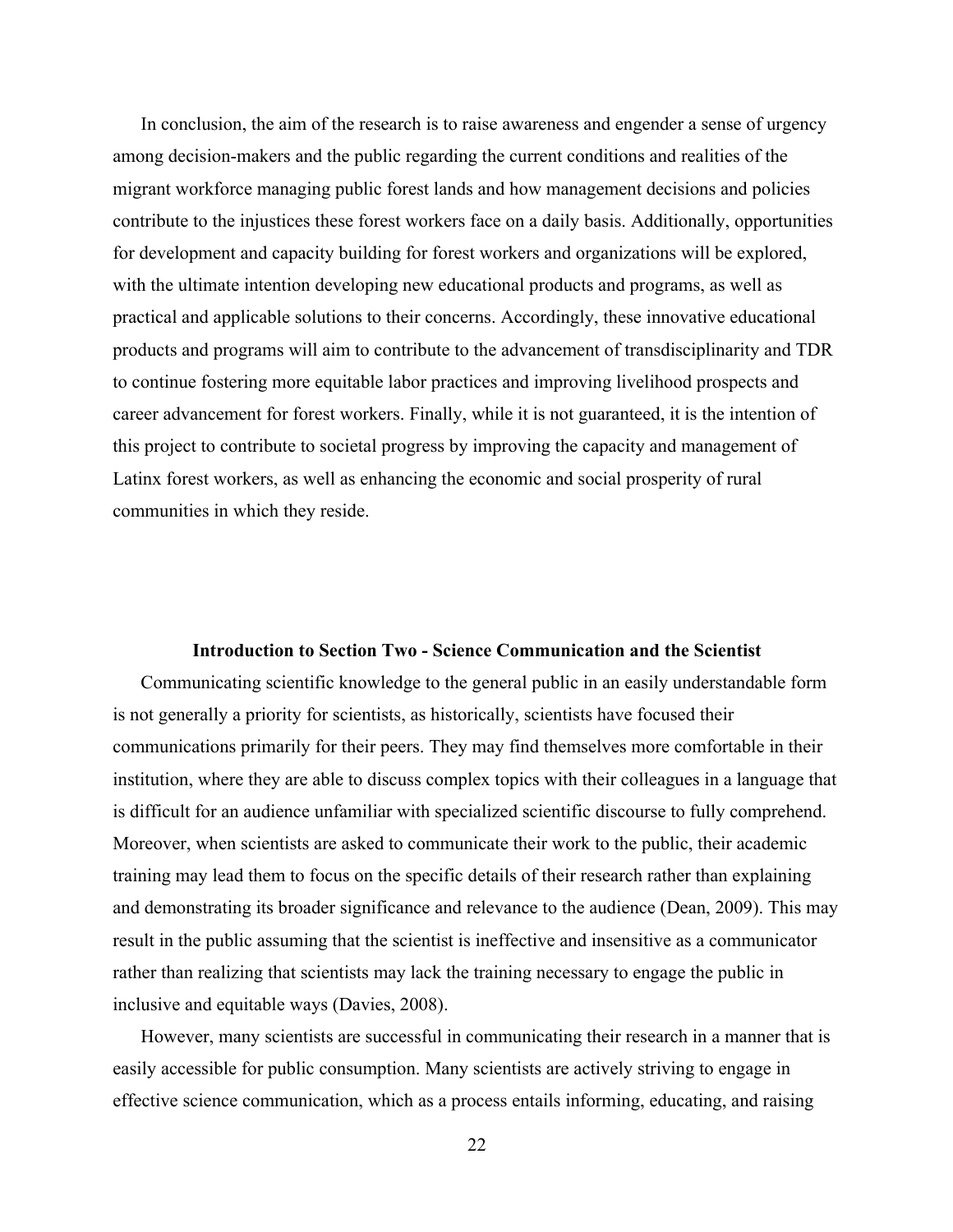awareness of science-related subjects and practical skills. Effective science communication may establish awareness, address relevant interests or provide enjoyment, inform and shape opinion, promote understanding, or provide knowledge for practical application (Burns et al., 2003). These outcomes are evident in examples such as guest scientists who appear on the -Ologies science podcast, the countless scientists active on social media (e.g., Tik Tok and Twitter), or Ted Talks geared towards diverse audience types. In such instances, scientists are seeking alternative ways to share their work with a broader audience and using language that is more accessible than scientific jargon.

It should be noted that simply communicating science by posting a published article or research project on a website is not enough to ensure that these findings will result in greater public understanding, engagement, and awareness (Shindler et al., 2002; National Academies of Sciences, Engineering, and Medicine, 2017; Howarth et al., 2020). Ensuring that information is understood and utilized appropriately by an audience requires several factors to be considered, such as the social and cultural contexts that influence how information and knowledge are communicated and received (Mercer-Mapstone & Kuchel, 2017). Take the forest workers project as an example. As learners, these forest workers often require alternative approaches to science communication to be adopted that acknowledge and reflect their distinct cultural and social characteristics, as well as the constraints they may be facing (e.g., language barriers and social exclusion). For example, Latinx migrant may be limited in their English-speaking abilities, and many fear any government-related officials, as they represent the potential for deportation (Ballard & Sarathy, 2008). Still, these workers might benefit from science communication. For example, they are at significant risk of developing chronic physical pain due to their work that requires non-neutral postures and repetitive movements (Granzow et al., 2018). As such, these workers would benefit from information about improved tree planting techniques that are more ergonomic and less physically demanding (Granzow et al., 2018). Researchers or Extension specialists might decide to offer educational opportunities and resources about these new techniques. While they could distribute their research findings without direct interaction with forest workers, such as by sending them informational pamphlets outlining the new techniques, this limits the extent to which the information will benefit the workers, as only a finite amount of information can be provided in this format and limited assistance can be offered in navigating the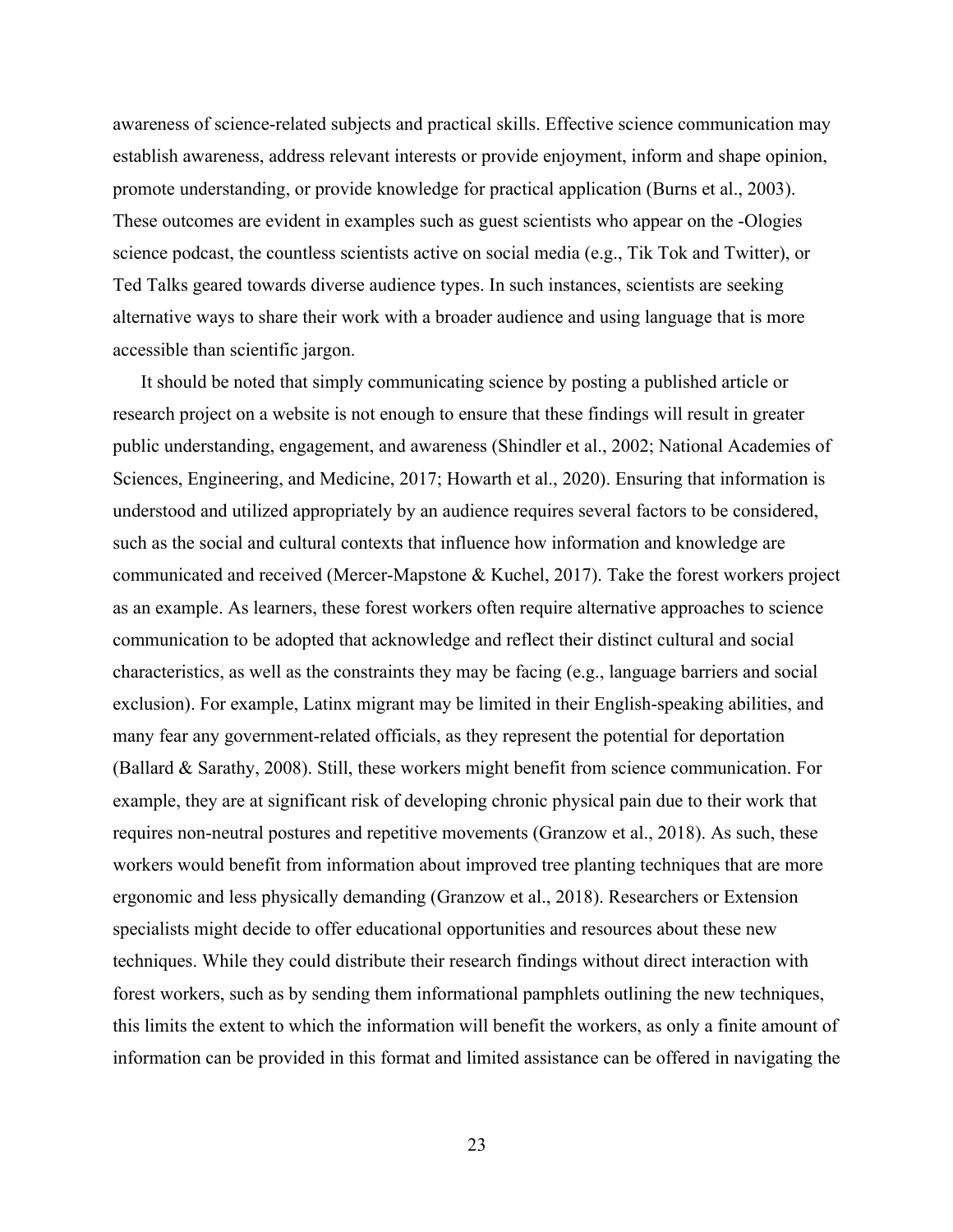material. Instead, engaging workers on the ground and in-person to develop appropriate learning approaches may better ensure the message can be delivered effectively.

Additionally, the researchers should reflect on how their position as researchers and outsiders may appear threatening to the workers if they were to connect in person. For instance, the researchers must recognize that even though they have no intention of reporting the workers to immigration officials, they already pose a threat to the workers based on their government affiliation. Consequently, the migrant workers might resist working with the researchers until mutual trust is established and maintained. Moreover, if most of these workers speak only Spanish, have a limited grasp of English, or do not possess strong literacy skills, they might find written resources unusable. Thus, even if researchers have good intentions, communication could be ineffective if it fails to consider the limitations and barriers that exist among the audience.

The following section discusses the role of science communication within the context of transdisciplinarity and Extension, with a focus on promoting opportunities for equity and justice for Latinx migrant forest workers. This section aims to illustrate communication strategies through a discussion of common and real-world challenges to science communication in Extension and transdisciplinarity and TDR, as well as strategies and practices to address them.

### **The Role of Science Communication in Transdisciplinarity**

As noted earlier, transdisciplinarity is intended to promote constructive social and scientific advancements within the communities most impacted by the research challenge, in addition to contributing to scientific advancement. Moreover, for research to have the greatest benefits to the community, findings must be made available and communicated in a way that is relevant and understandable to their needs while also providing practical solutions to their concerns. Consequently, science communication plays a fundamental role in ensuring sustainable impacts from TDR and participant commitment to its success. Done well, it can also further develop solutions and approaches to societal challenges. In this way, science communication supports transdisciplinarity and TDR by facilitating communication and collaboration across disciplinary boundaries, as well as bridging professional and societal boundaries between scientists and nonscientists (Mattor et al., 2014).

It should be noted that within the context of transdisciplinarity, the audience for science communication is often, in many ways, the non-scientific research participants themselves, and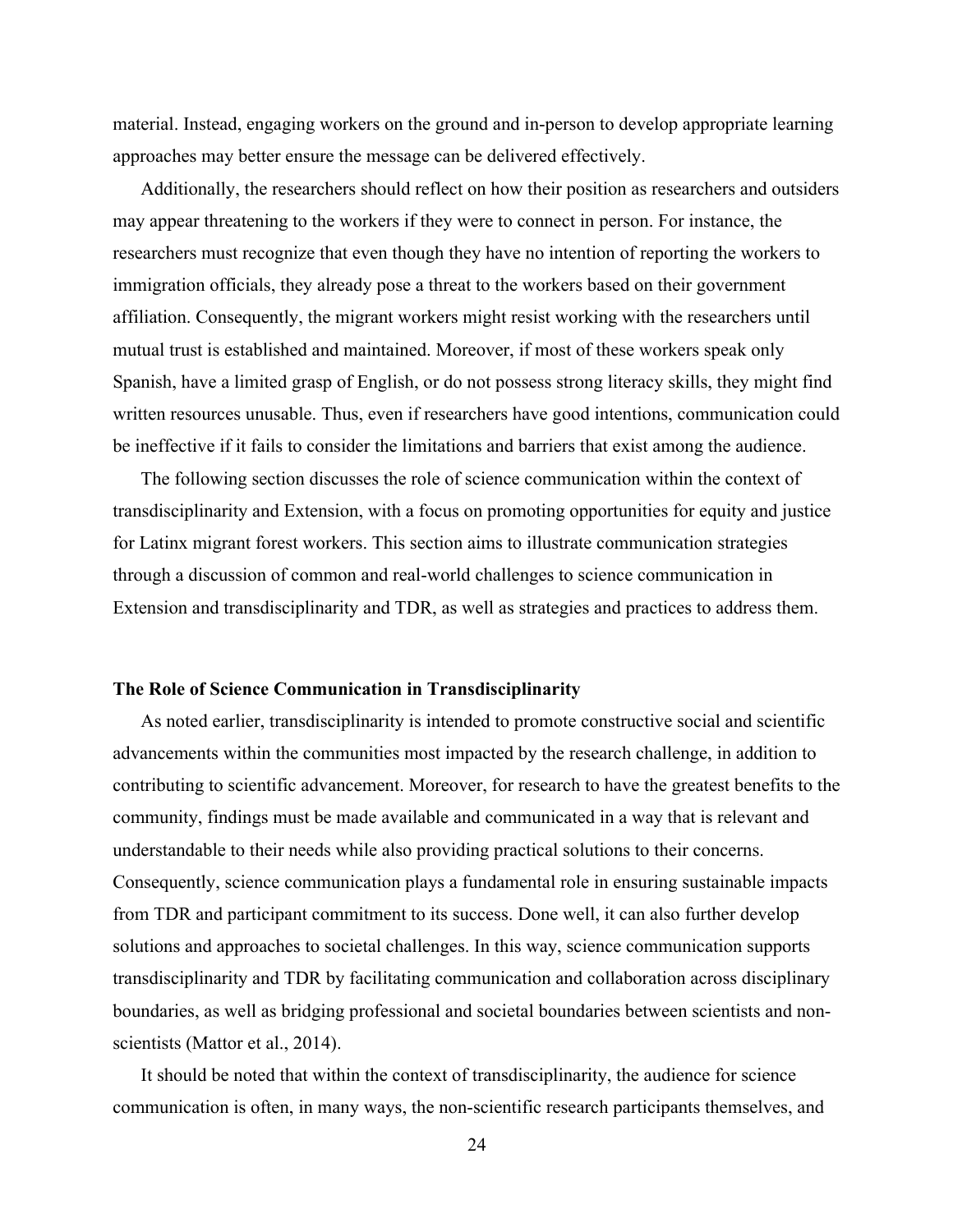in particular, those who have actively participated in the research process and are embedded in the research problem (Jahn et al., 2012). Although disseminating the newly generated knowledge might suggest that the community, i.e., the audience, is no longer equally engaged in the process, this is not true, as their role in the process has somewhat shifted. The community plays different roles during the process of science communication, namely as the audience (i.e., the recipients of the information) and/or as the communicator (i.e., the one who disseminates the information) (Hilger et al., 2021). In this regard, they are still actively involved in the development and implementation of science communication, and their knowledge and feedback will often be incorporated into the development of the content.

As TDR contributes to community empowerment and enhances community capacity, so too does the process of science communication, as the new knowledge is integrated into the development of effective and practical educational products and opportunities that can enhance and promote community capacity and personal empowerment. Additionally, participants are able to express their questions and concerns during this process and share their expertise, knowledge, and experiences. Consequently, a comprehensive understanding of the issue may be attained, setting the stage for the development of more effective and sustainable solutions to community challenges (Kalmar & Stenfert, 2020). In the case of Latinx forest workers, following the workers and other key members of the community's direct involvement in the research process, their input is used to support the development and delivery of science communication products, where these workers serve as the audiences and recipients of the educational products for the purposes of promoting and supporting equitable working conditions.

The engagement of the community as both partner and audience through science communication requires recursive evaluation and reflection in order to evaluate whether methods, products, or programs effectively meet community needs (Cartwright et al., 2016). This iterative process is enabled by a sustained cooperative effort as well as an active exchange of information and feedback between communicators and their intended audiences (Robinson, 2013). As a result, the audience is provided an opportunity to express opinions and recommendations for areas of improvement, including how knowledge can be used to better inform societal and scientific discourses and meet community needs (Cartwright et al., 2016).

While communication in transdisciplinarity and TDR is typically iterative, not all science communication or Extension processes are. An example would be written communication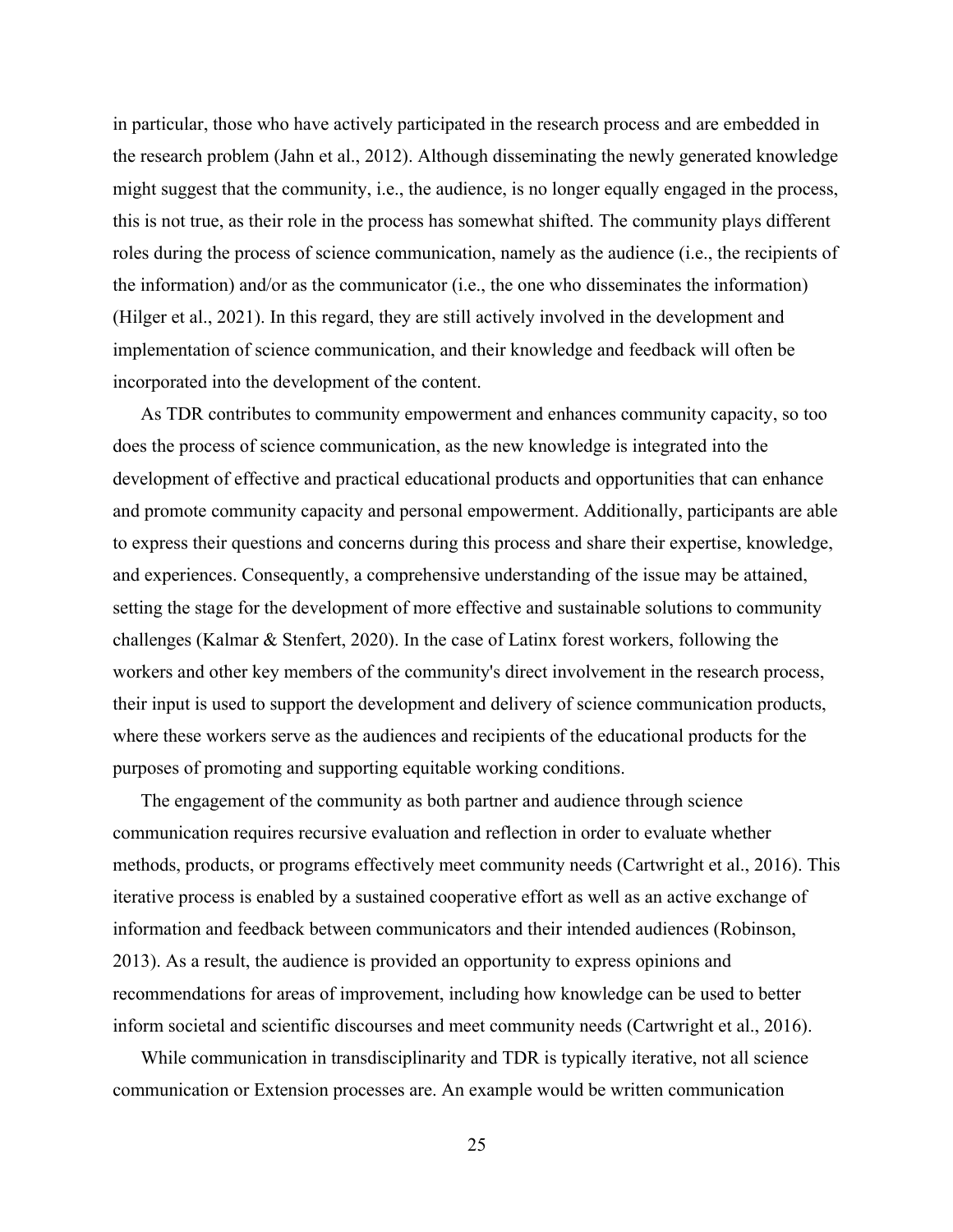materials, such as a guide for forest landowners to hire an ethical and equitable contractor for forest restoration. In this case, the guide will only be published once, and it will not need to be iteratively updated or improved on a regular basis. On the other hand, an iterative process might be useful for ongoing events, such as a series of workshops providing forest workers with information on their rights in regard to labor and safety. As these workshops will be held in different communities, it would be helpful to use an iterative evaluation process to continuously improve the message and ensure it provides relevant and practical information to the intended audiences. This process enables science communicators to maximize the effectiveness of their material to effectively reach the intended audience and transfer knowledge in a way that is accessible to all audience members, especially historically marginalized audiences such as Latinx forest workers.

### **Science Communication in Extension**

A central purpose of Extension is to provide community education and resources and effectively disseminate relevant skills and knowledge by facilitating interactions and discussions between Extension personnel and their audiences (OSU Extension, 2022). Therefore, the ability to communicate science and information in an appropriate, accessible manner is a valuable skill that Extension personnel must possess and is essential to their success and integration into the community. In addition, Extension personnel must remain adaptable and open to the changing needs and interests of the community. As a result, how Extension personnel engage and promote science communication depends on the community and its needs at any given time (OSU Extension, 2022). Extension personnel should approach science communication as a continuous and dynamic process driven by the needs and interests of the community, and that takes into account the diversity of interests and perspectives within each community.

It is important that Extension personnel do not position themselves at the center of a discussion, but rather they remain as objective resources that provide fact-based knowledge and serve as facilitators for bridging science and the public. Yet there are still inherent challenges that communicators encounter in Extension. This requires recognizing the context in which the challenges exist, the perception of the communicator by the audience, and how to best address these challenges and promote the best possible learning outcomes and practice.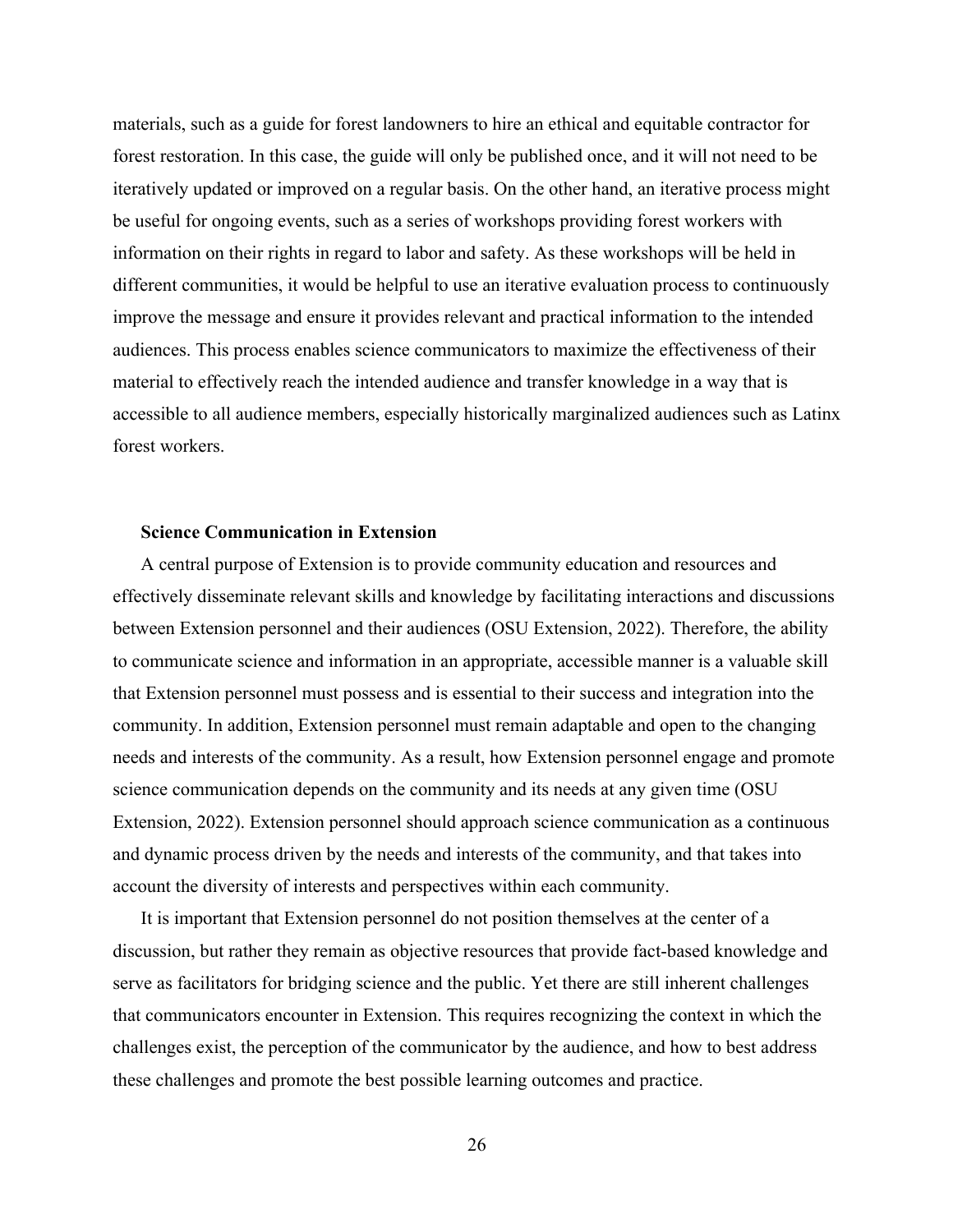### **Challenges and Best Practices of Effective Science Communication in Extension**

The work carried out by Extension does not occur in a vacuum, untouched by politics, social hierarchies, and bureaucracy. Like any public service program, the social and political environment in which Extension operates affects its daily operations, either limiting or enhancing its capacity to accomplish its goals. As Extension services are primarily driven by community needs and interests, a diverse spectrum of audiences is invested, each with different backgrounds; this will shape how Extension is carried out within each community. Thus, Extension personnel assume a role akin to that of a politician, in the sense that they represent a prominent institution and hold a considerable amount of influence in their community, as well as serving as advocates for their community's needs and development (L. Grande, personal communication, January 2022). However, unlike a politician, it is the Extension personnel's responsibility to adhere to the facts, remaining apolitical and objective in both their role and their interactions with their community. This is particularly important when sharing information on contentious matters that might elicit negative or critical responses, such as the realities of undocumented forest workers or the importance of supporting policies that promote more equitable treatment of these workers (L. Grande, personal communication, January 2022). As such, it is imperative that Extension personnel know how their community operates, including understanding the best strategies to employ when addressing such matters, delivering only objective information, and cultivating trust between them and their community.

Moreover, Extension personnel's success and reception by a community are greatly dependent upon how well they communicate a particular message and how well that information is received by the community. To successfully serve in this role, Extension personnel must be aware of the inherent challenges associated with the position, particularly those related to how they conduct science communication and foster community participation. Despite the fact that no one science communication practice or method can completely meet the needs of every single community, these challenges can be addressed by applying various established science communication practices and principles. Accordingly, often the best-suited course of action to ensure effective communication of science to a given community can only be identified over time as a result of establishing trust and rapport through open and honest communication. Nevertheless, there are an array of valuable practices and principles to consider to achieve the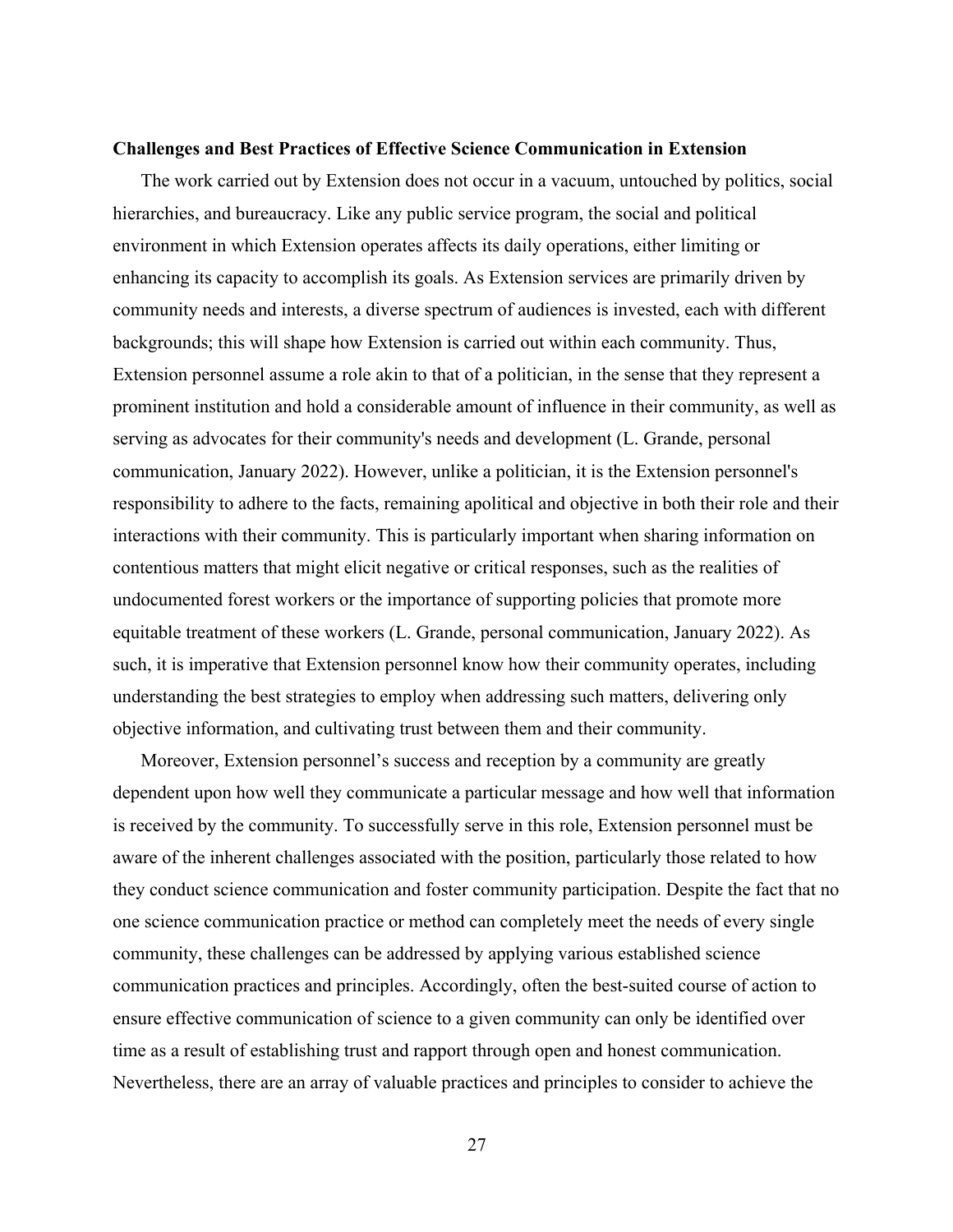desired outcomes from a communication effort and promote the engagement and inclusion of marginalized and underrepresented populations to maximize the efficiency and inclusivity of that effort (Halbleib & Jepson, 2016).

This section describes five of the most prevalent challenges that Extension personnel will encounter when engaging in communication efforts, along with a compilation of recognized communication principles and practices that will assist in addressing these challenges (Jenkins et al., 2020; L. Grande, personal communication, January 2022). These were identified through extensive literature review and interviews with several Extension personnel who provide science communication products and opportunities to their community. By recognizing and addressing each of challenges, Extension personnel will be better equipped to deliver more effective science communication and enhance their credibility as science communicators.

# *Challenge 1: Building and maintaining trust between communicators and audience members*

Establishing trust with a particular audience is the key to ensuring that science communication is well received and leaves a lasting impact (Wilson et al., 2017). Even though the public often ranks scientists as one of the most trusted groups, their trustworthiness is questioned by various groups of non-scientific individuals, particularly by those who reside in rural areas (Krause et al., 2019). It has been suggested that this mistrust may occur due to the lack of local scientific representation and lack of familiarity with how science can be utilized to address local issues (Steltzer, 2021). It may also be attributed to the disadvantages that rural communities face when accessing resources and opportunities pertinent to their needs and concerns and a feeling that their values and priorities are not respected (Steltzer, 2021). Even if communities are able to understand the science, they often find it challenging to recognize how it relates to them, especially if the information comes from a distant scientist. Thus, when rural communities cannot develop a relationship with scientists or are not able to participate in local research, they struggle to find science relevant and credible.

As a scientist at a rural college, Steltzer (2021) notes that her community trusts the information she shares about climate change, not because she was a lead author for the 2019 Intergovernmental Panel on Climate Change report but because she lives within the community as a neighbor and friend. Her community trusts her since they recognize that she has their best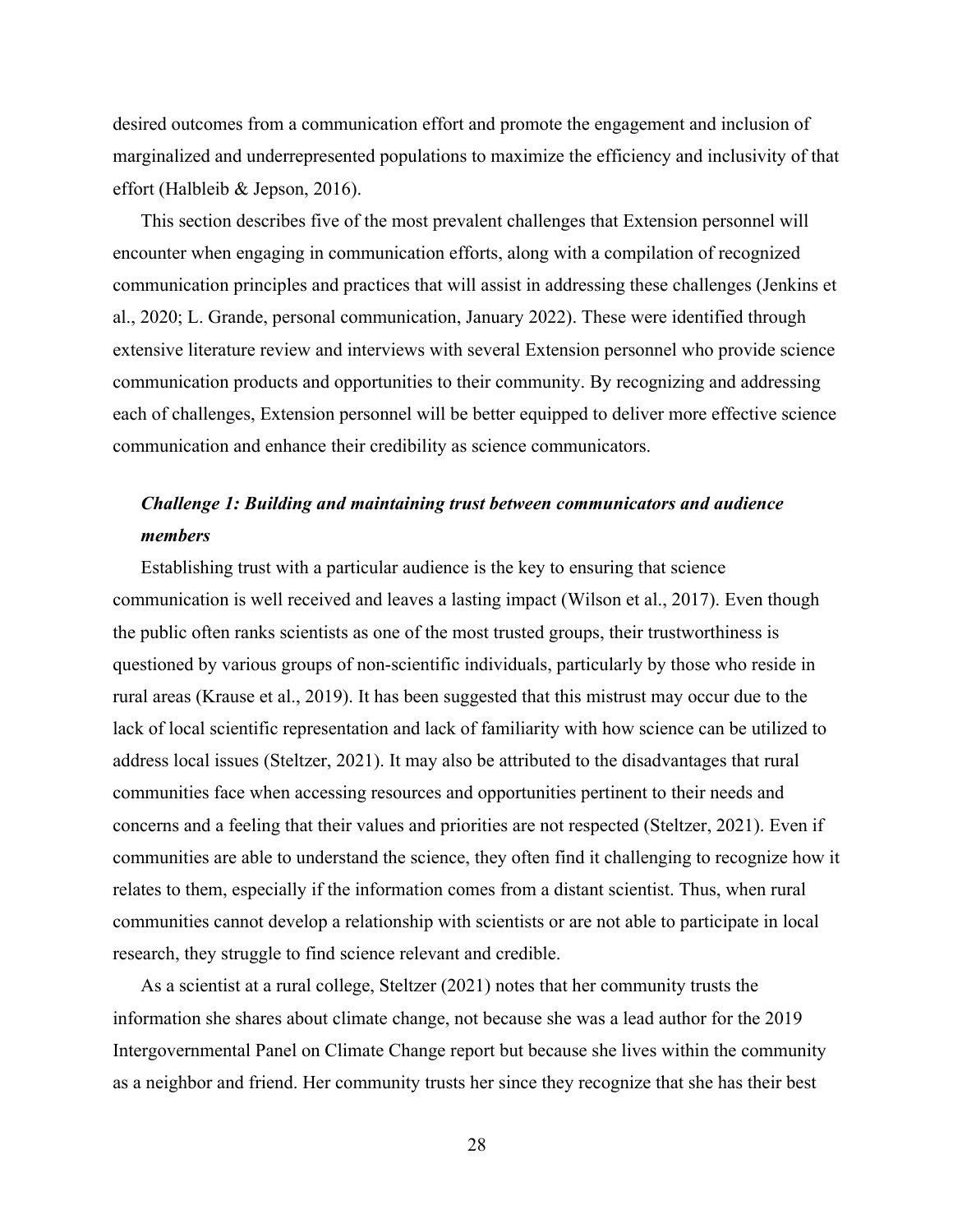interests at heart and can relate to and empathize with their concerns and priorities. In contrast to distant scientists who may share their research in a way that leaves it up to the audience to find it (e.g., publishing it online), she is a reliable and readily available source of information for her community. The widespread sense of mistrust of science on the part of rural audiences can extend to the work being done in Extension. Thus, Extension personnel must establish a foundation of trust and mutual respect between themselves and their communities. In addition, because Extension personnel are themselves residents of the communities they serve, they have the opportunity to be credible community resources, much like Steltzer is in her community, where they build relationships and a rapport with members of the community and are perceived as a reliable source of information (K. Baylog, personal communication, January 2022).

The following are practices and strategies that aim to build and maintain trust between communicators and audiences throughout any science communication experience.

- 1.1 Building and sustaining trust must be treated as a continual process. For trust to be created, all key participants must be included throughout the process, beginning with the initial planning stage and continuing to the final step (Shindler et al., 2002). This process provides opportunities to familiarize audiences with the process and the team behind it, including encouraging open communication regarding the concerns and demands that motivate the message and fostering community commitment for long-term success.
- 1.2 When dealing with audiences prone to distrust, it is important to draw on sources that have credibility and influence with the audience being addressed (J. Creighton, personal communication, January 2022). Additionally, in citing these references, all relevant credentials, including education, experience, and values-based achievements, should be cited while also taking care that the qualifications are relevant to the message and the audience being addressed (Jenkins et al., 2020). In the case of the forest workers' project, this would involve referencing the work of forest worker advocacy groups like the Northwest Forest Worker Center (NFWC) and ecological restoration organizations like the Lomakatsi Restoration Project (Wilmsen et al., 2015; Wilmsen et al., 2019). In addition to establishing and maintaining relationships with forest workers, these two organizations have researched the institutional racism that underlies the structural vulnerabilities facing forest workers, including health disparities and labor exploitation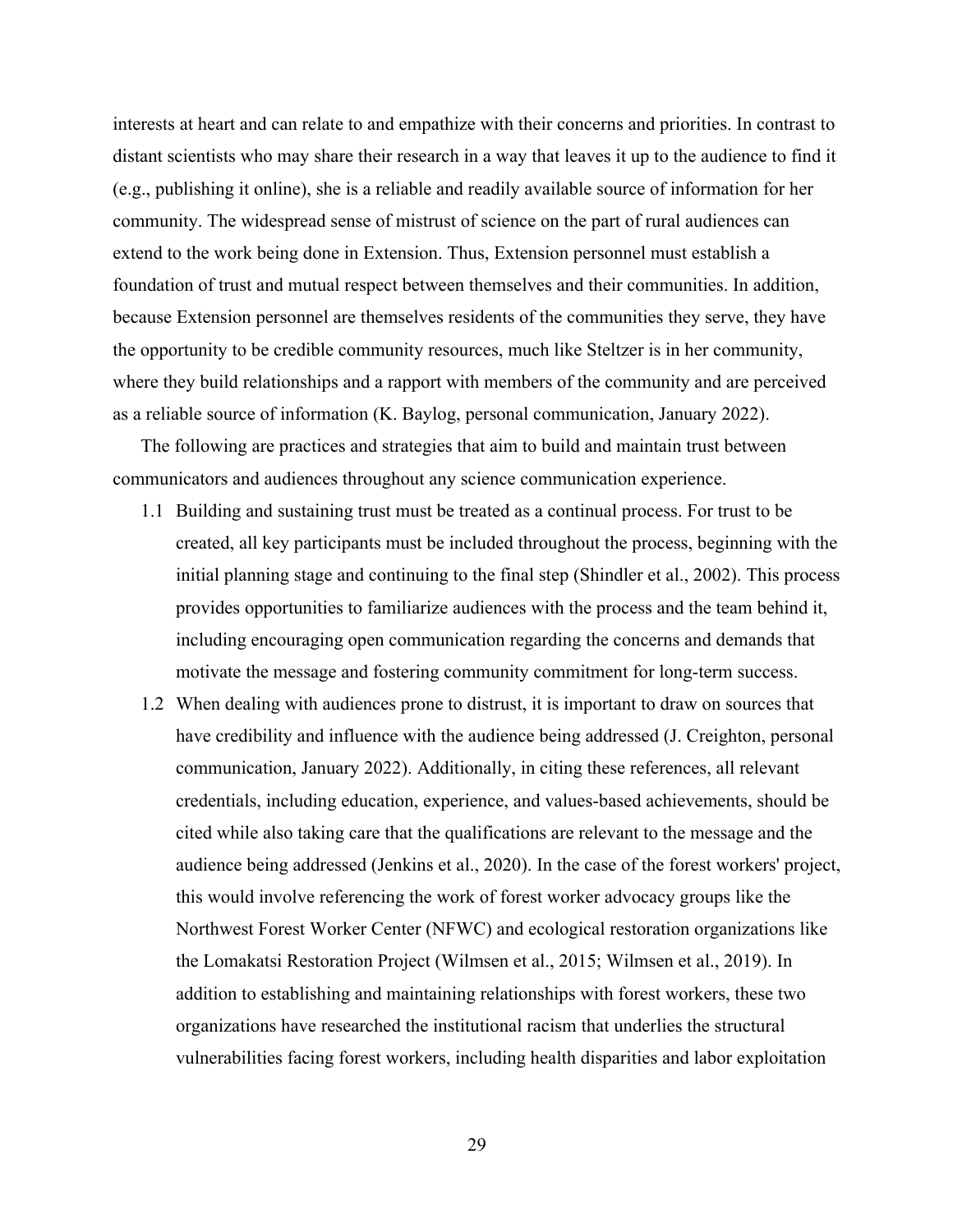(Wilmsen et al., 2019). As a result of this prior experience working together, the workers are more likely to engage with the material and recognize how it benefits them.

- 1.3 There should be no attempt to cover up past mistakes but rather one should acknowledge them, invite the audience to share their thoughts and concerns about the issue, and explain how they are being addressed (Jenkins et al., 2020). For instance, forest workers might express concerns about the lack of enforcement of labor laws and regulations by the government, despite witnessing numerous instances of labor violations in the field. This negligence has resulted in workers sustaining serious injuries while on the job, some of which were career-ending or even fatal. Workers may be reluctant to believe that the tradition of neglect is likely to change. Therefore, it is imperative that these forest workers have the opportunity to express their concerns and that their concerns are taken seriously throughout the entire process. Discussing these concerns can be further facilitated by sharing corrective actions taken, such as implementing more stringent health and safety oversight for non-compliance or more equitable provisions in guest labor policies.
- 1.4 It is important to emphasize the benefits of a message and message framing so that the audience better understands how learning and applying what they have learned is beneficial to them now and in the future (Jenkins et al., 2020). For forest workers, this means illustrating how learning opportunities can enhance their familiarity with safety practices, potentially reducing their risk of injury while simultaneously improving productivity and working conditions. In addition, participating in career and entrepreneurship training will enable them to acquire skills that will help them advance their professional careers, as well as facilitate their development as individuals and a broader community.
- 1.5 An effective strategy to establish trust with marginalized audiences is to enlist a trusted community member to deliver the message, preferably someone prominent. Local leaders who are already trusted may be able to ensure that messages and methods are in alignment with cultural values, beliefs, and experiences, thus making them more credible to the community (Schweizer et al., 2009; Rongerude & Sandoval, 2016). Regarding the forest workers project, trusted local leaders take the role of promotoras, who are responsible for educating community members–in this case, forest workers–on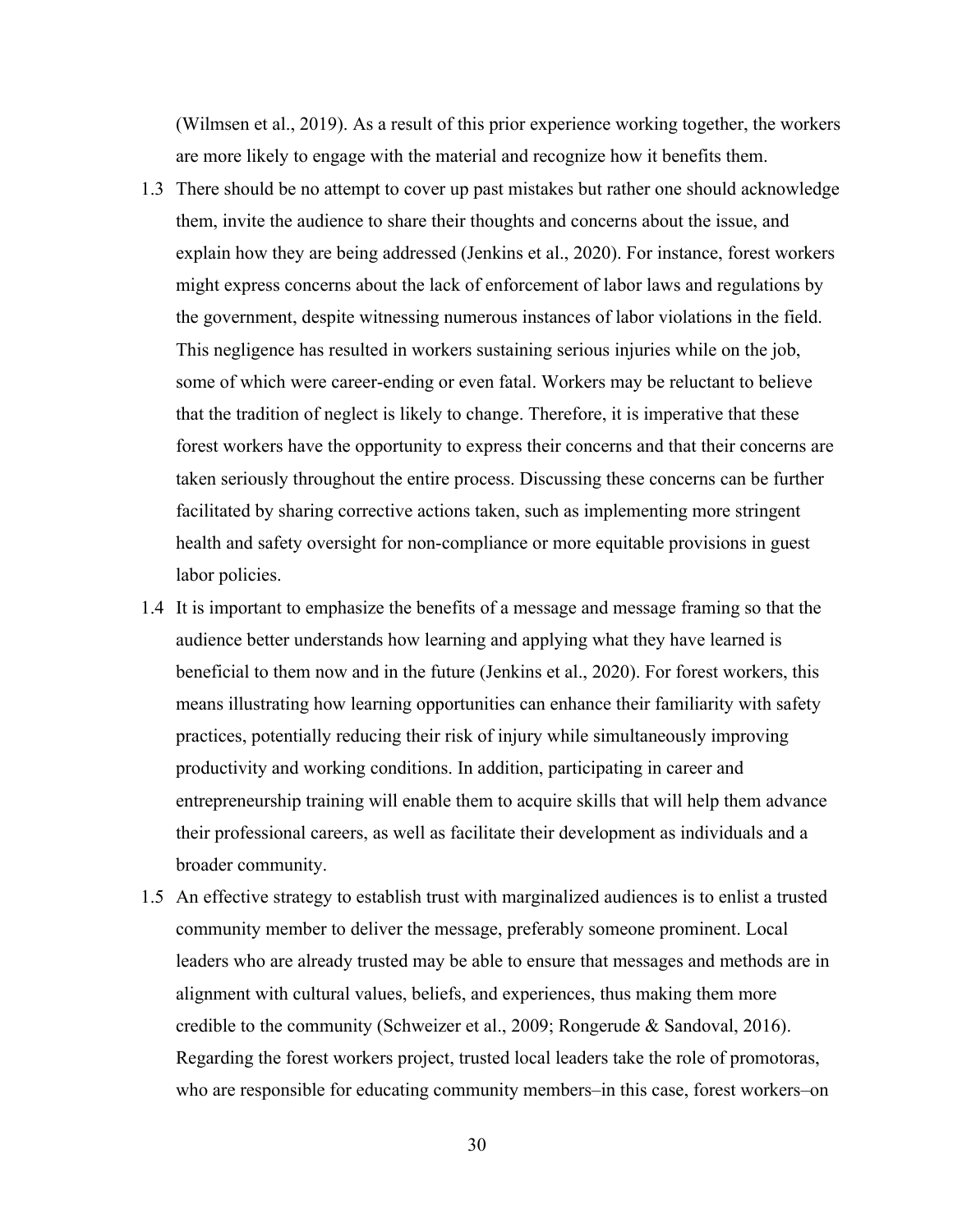topics related to forest management and occupational health and safety. Given that the promotoras themselves are members of the community they are educating, they are already knowledgeable about local cultural values, have shared experiences with the audience, and maintain relationships with local cultural and social organizations (Grzywacz et al., 2009).

### *Challenge 2: Recognizing audience diversity to anticipate their needs*

It is not feasible to meet all expectations, especially if the audience consists of individuals from diverse backgrounds, interests, educational backgrounds, cultural norms, and demographics (Mercer-Mapstone & Kuchel 2017). Thus, a significant challenge is appropriately addressing the diversity of the audience, where each individual maintains their own beliefs and biases, which impact their perception of the speaker and their response to the message (Fiske & Dupree, 2014).

In an Extension setting, audience members may include forest landowners, teachers, conservationists, restoration contractors, forest workers, ranchers, and so forth. Thus, Extension personnel must be able to deal with and balance such contrasting perspectives when they work with an audience that is diverse in both background and circumstance (J. Creighton, personal communication, January 2022; Kalmar & Stenfert, 2020). This is particularly important when communicating about polarizing topics, where audiences have conflicting views, gather information from different sources, and are influenced by their ideological biases (Cartwright et al., 2016). Navigating challenging topics and issues to diverse audiences is not an easy task. Extension personnel must do so by facilitating respectful and productive dialogue while validating individual experiences and beliefs. To accomplish this requires forethought, imagination, observation, research, and an understanding of which aspects of the science are ideally suited to the intended audience and their needs, which is more readily accomplished by employing the social sciences into the process (Cooke et al., 2017).

Following is a list of recommendations to help evaluate and address audiences' differences so that appropriate science communication techniques can be employed that effectively respond to their concerns and needs.

2.1 Extension personnel can identify the needs and interests of the community by conducting needs assessments and informational interviews with diverse groups of members of the community (J. Creighton, personal communication, January 2022). This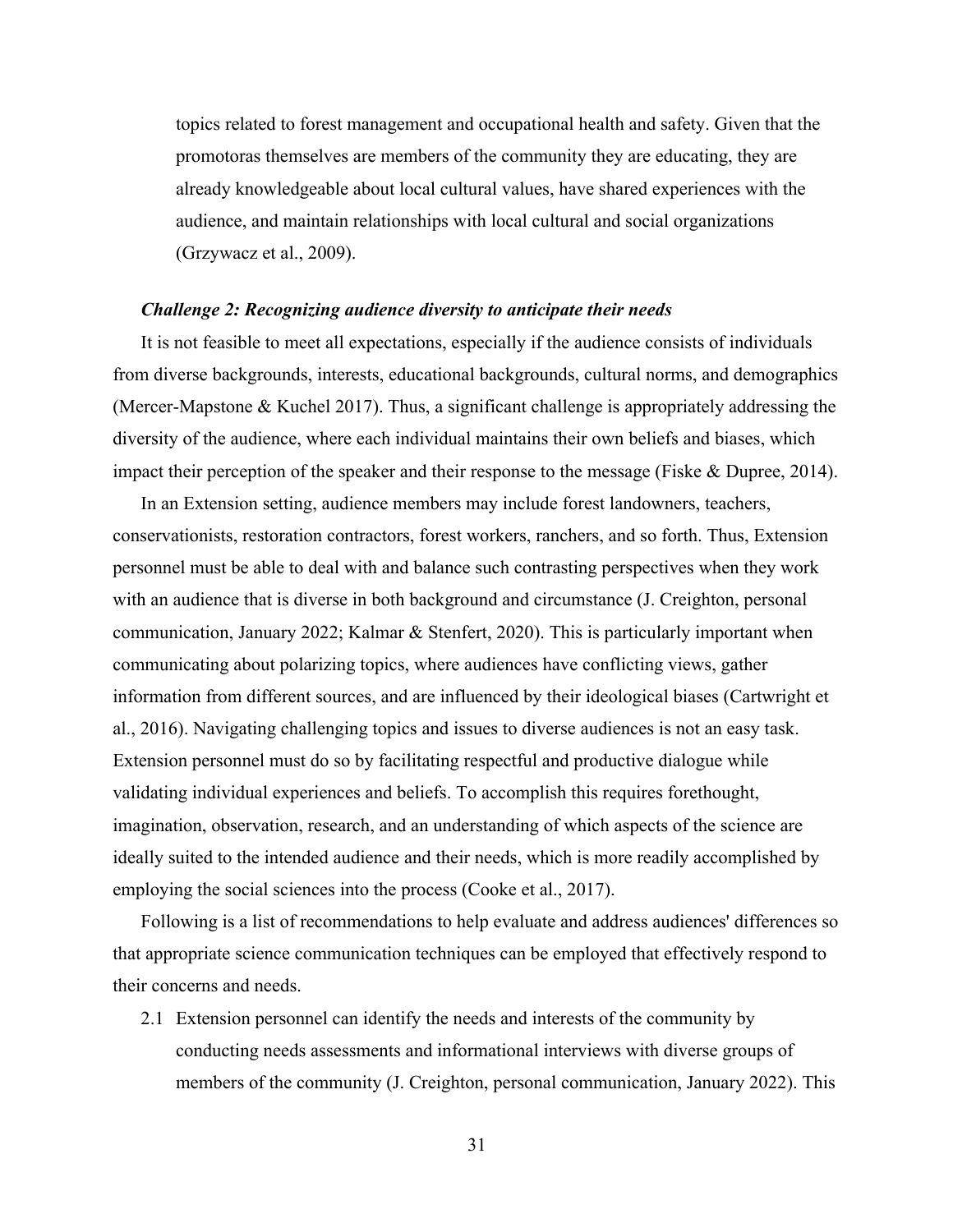can be accomplished through a variety of formal and informal methods, including surveys, interviews, consultations, direct observation, and even casual gatherings over coffee or lunch. By engaging the community in these ways, it is possible to ascertain what the community views as the most critical issues, as well as what improvements or opportunities they would like to see (Curtis et al., 2012; L. Grande, personal communication, January 2022).

- 2.2 It is possible that a program or an event may not be successful or practical because it is inaccessible to members of the audience who face constraints due to work, family responsibilities, or lack of transportation (J. Creighton, personal communication, January 2022; K. Baylog, personal communication, January 2022). To improve accessibility to events and programs, it is important to anticipate the logistical requirements of the audience. One approach is to know the demographics of the community, including audience types and community composition (i.e., are there a lot of young families/small children, older people, racial minorities, etc.). The objective is to create programs and learning opportunities that are readily accessible to the audiences and are structured to accommodate their needs, constraints, and life circumstances. For example, a workshop could be held at a convenient location, and, if this cannot be achieved, transportation could be arranged for participants who do not own personal transportation or would prefer not to drive (Curtis et al., 2012; L. Grande, personal communication, January 2022). The following are additional strategies to address audience constraints and barriers to participation:
	- o People have busy schedules, so if the intended audience comprises low-income individuals working multiple jobs, events should be organized convenient times (J. Creighton, personal communication, January 2022; L. Grande, personal communication, January 2022). In addition, providing multiple meeting times during the week would accommodate more people's schedules. Furthermore, it may be feasible to hold a meeting in the evening if most of the audience consists of working individuals. However, if some people work in the evening or have multiple jobs, a weekend meeting may be more convenient. Forest workers, for instance, typically work six days a week, sometimes up to fourteen hours a day (between traveling to and from work and doing the actual work) (Sifuentez,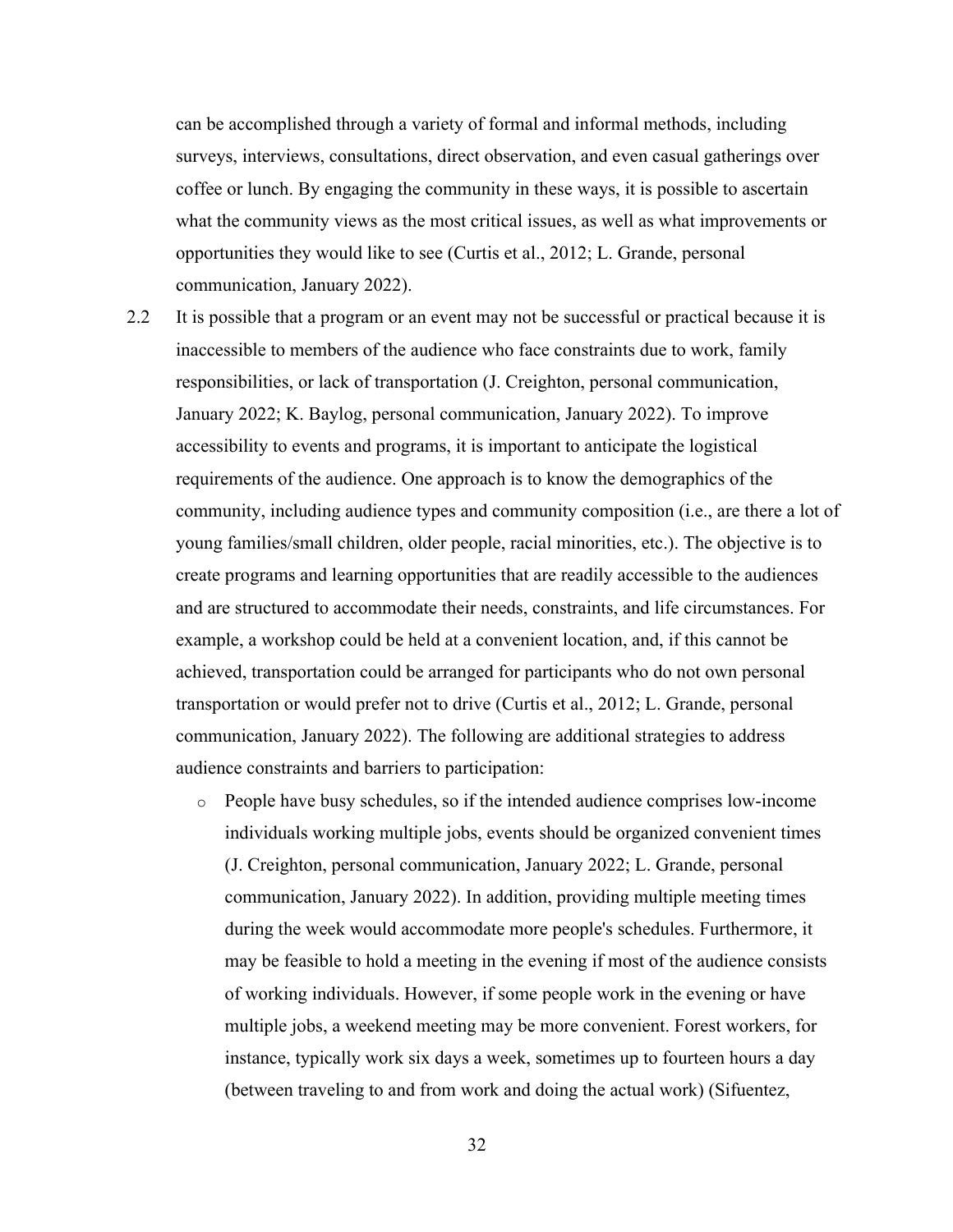2016). For this reason, it is essential to plan workshops that fit their busy schedules, including scheduling multiple times for an event and at a convenient location (e.g., a central community center). Although forest workers may choose not to attend, it is still important to provide programs and events that take into consideration their needs as audience members and make the meeting as accessible and available as possible.

- o Sometimes childcare could be provided during the meeting if the intended audience consists primarily of parents with young children, as it will increase the likelihood that the parents will attend the meeting without having to worry about finding childcare, which can be challenging and/or expensive.
- $\circ$  If some participants cannot attend in person, it may be possible to offer alternative opportunities to participate, such as telephone or web-based participation or the ability to download a recording after the meeting. As a result of these options, people who are busy or vulnerable are better able to access such events.
- 2.3 Resources and opportunities should be chosen to accommodate the constraints and needs of the audience (J. Creighton, personal communication, January 2022). Despite what researchers and communicators may assume to be an effective communication method, it may not be the approach that the intended audience deems to be most suitable for their given circumstance. For example, in the forest workers project, researchers may believe that holding an interactive workshop to teach a specific topic regarding professional development would be more beneficial to all parties involved. However, the forest workers may not have the time or energy to participate in a workshop. Instead, they might prefer a quick guide that outlines the information clearly and concisely to read it on their own time, thereby providing a more practical alternative that meets their needs while respecting their time constraints (Moseley, 2006). Accordingly, it is important that the researchers remain adaptable in their approaches, accept constructive criticism from the audiences and use a flexible approach to the design of materials (Jenkins et al., 2020; L. Grande, personal communication, January 2022).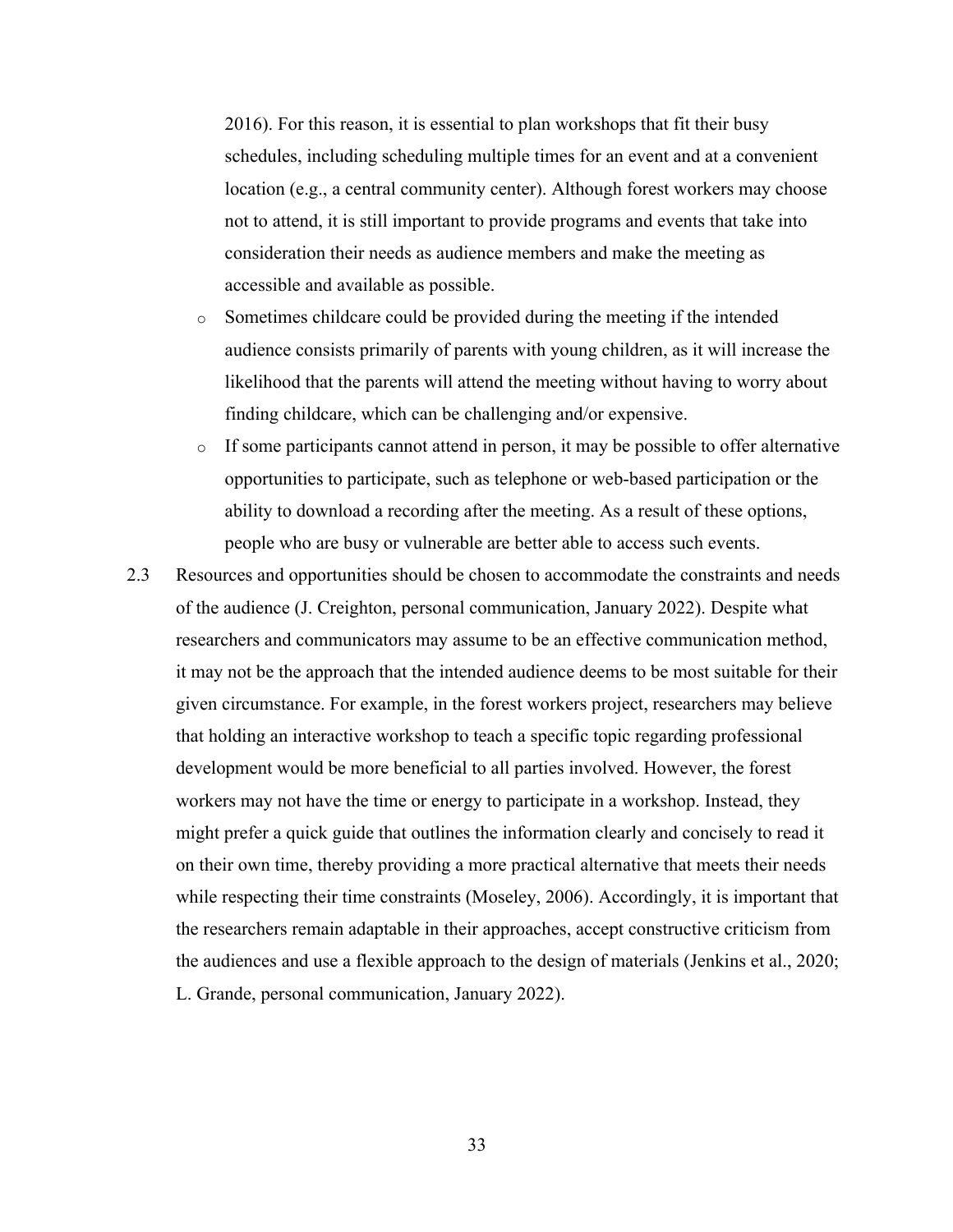# *Challenge 3: Accounting for varying levels of knowledge and abilities of audience members*

Participants may exhibit differences in their understanding and abilities regarding different topic areas (Halbleib & Jepson, 2016). Some audience members may have decades of experience and a wealth of knowledge on a given topic, while others may be newly introduced to it. For instance, forestland owners may differ drastically in their experiences with hiring a forest restoration contractor, as well as their knowledge of what to look for and ask when hiring a contractor, such as contract pricing and the types of services provided (L. Grande, personal communication, January 2022). Some might be long-time forestland owners who have such experience and do not require an introduction to the process but would like to learn more about specific topics related to contracting practices, such as ethical labor practices and expanding their network with other experienced forest owners. Conversely, a teacher without prior experience in forestry or land management may just have inherited a small parcel of forest land from a family member and now must learn the basics to successfully hire a contractor for restoration work.

In this case, while both parties might participate in the same Extension-led program taught by the same Extension personnel, both are at substantially different places in their learning needs and interests. Thus, Extension personnel must be aware of such differences to deliver an effective and useful program (L. Grande, personal communication, January 2022). Understanding and accepting the differences in learning levels can lead to more effective and purposeful teaching, improved comprehension for long-term use and application, and increased engagement.

The following practices and strategies are designed to assist science communicators in achieving such a goal.

3.1 To ensure that the content is as accessible and inclusive as possible to a wide range of audiences, the material should use language kept at an 8th- to 10-grade level, which is the most comfortable level for general audiences (Jenkins et al., 2020). Nevertheless, the level should be adjusted to meet the learning needs of the specific audience (Jenkins et al., 2020). This includes avoiding technical jargon as much as possible and, if it is important to the integrity of the message, making sure terms are explained in an understandable manner to all audience members (Baram-Tsabari & Lewenstein, 2012). Furthermore, to assist in the accessibility and engagement of the learning material,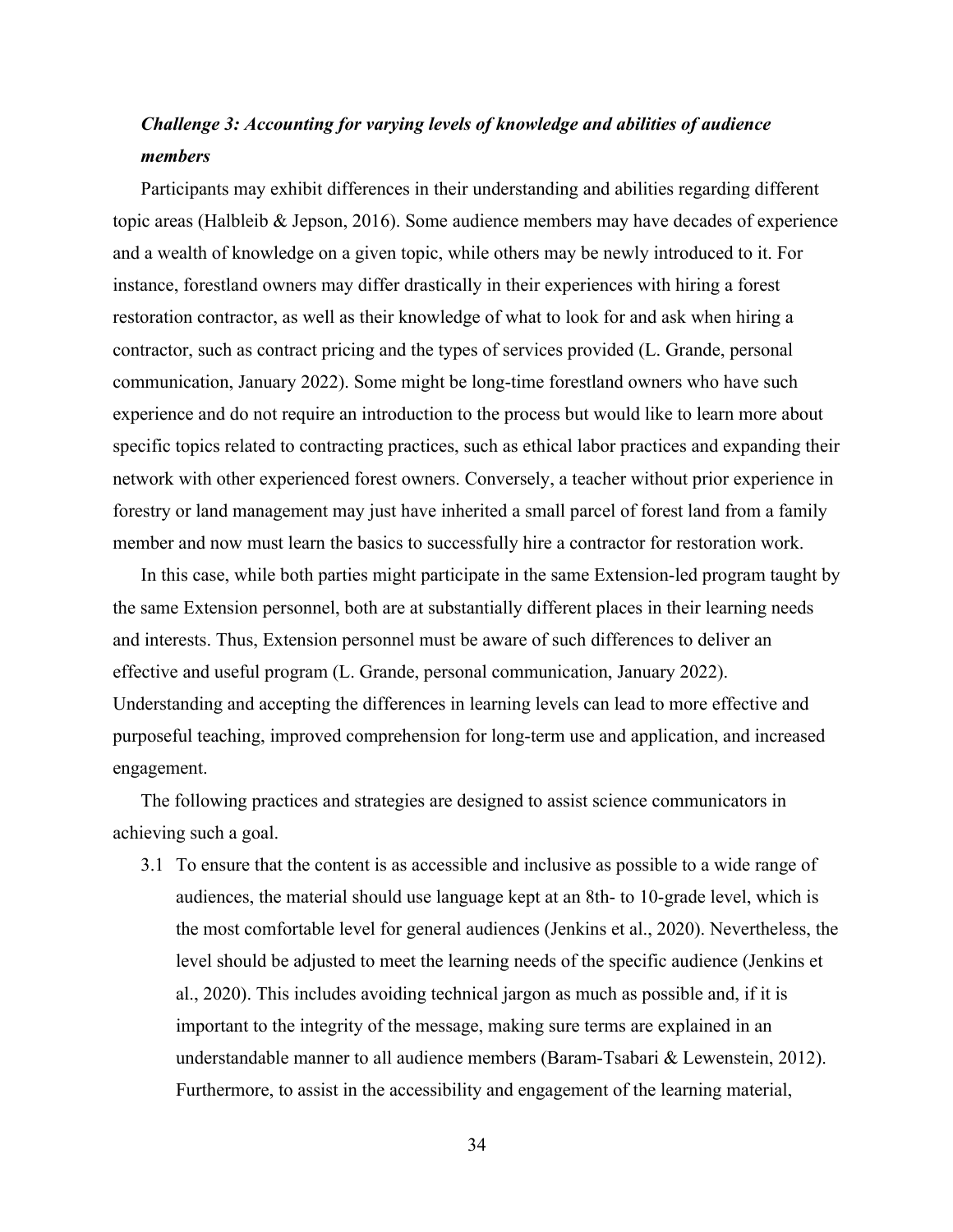graphics and visuals should be incorporated as alternatives to text (Baram-Tsabari & Lewenstein, 2012).

- 3.2 When there are substantial differences in learning levels among participants in a workshop, participants can be encouraged to engage in peer-to-peer learning by partnering more knowledgeable and skilled participants with those newer to the subject matter. Along with providing additional opportunities for knowledge transfer, this also permits cross-group interaction and facilitates the expansion of social and professional networks among participants (J. Creighton, personal communication, January 2022; L. Grande, personal communication, January 2022). In the case of long-time forestland owners and new forestland owners, a long-time owner could provide mentorship, expertise, and guidance to a new forestland owner, or they could both learn something new from each other. This would offer new and long-time owners opportunities to collaborate and share knowledge and expertise while also creating a more inclusive and collaborative learning environment.
- 3.3 Events should include in hands-on and interactive activities. Even if adult learners appear hesitant at first to participate, Extension personnel can demonstrate the benefits of participating, emphasizing how they contribute to addressing their professional and practical needs. Furthermore, while more knowledgeable and experienced participants may already possess the skills taught in the activities, participation may still teach them something new or strengthen an old skill through additional practice (L. Grande, personal communication, January 2012).

# *Challenge 4: Increasing knowledge on how to create equitable and inclusive learning opportunities*

Scientists are often influenced by the values and beliefs of the culture in which they are embedded (Penrose & Katz, 2010). Thus, many science communication principles and practices that scientists employ, as well as those used by Extension, are informed by dominant and homogeneous voices, chiefly white and educated scientists (Purrity et al., 2017). This limits the educational opportunities and products that are applicable to the needs and interests of marginalized and underrepresented communities, thereby further discouraging their engagement (Purrity et al., 2017; Kudo & Wood, 2020).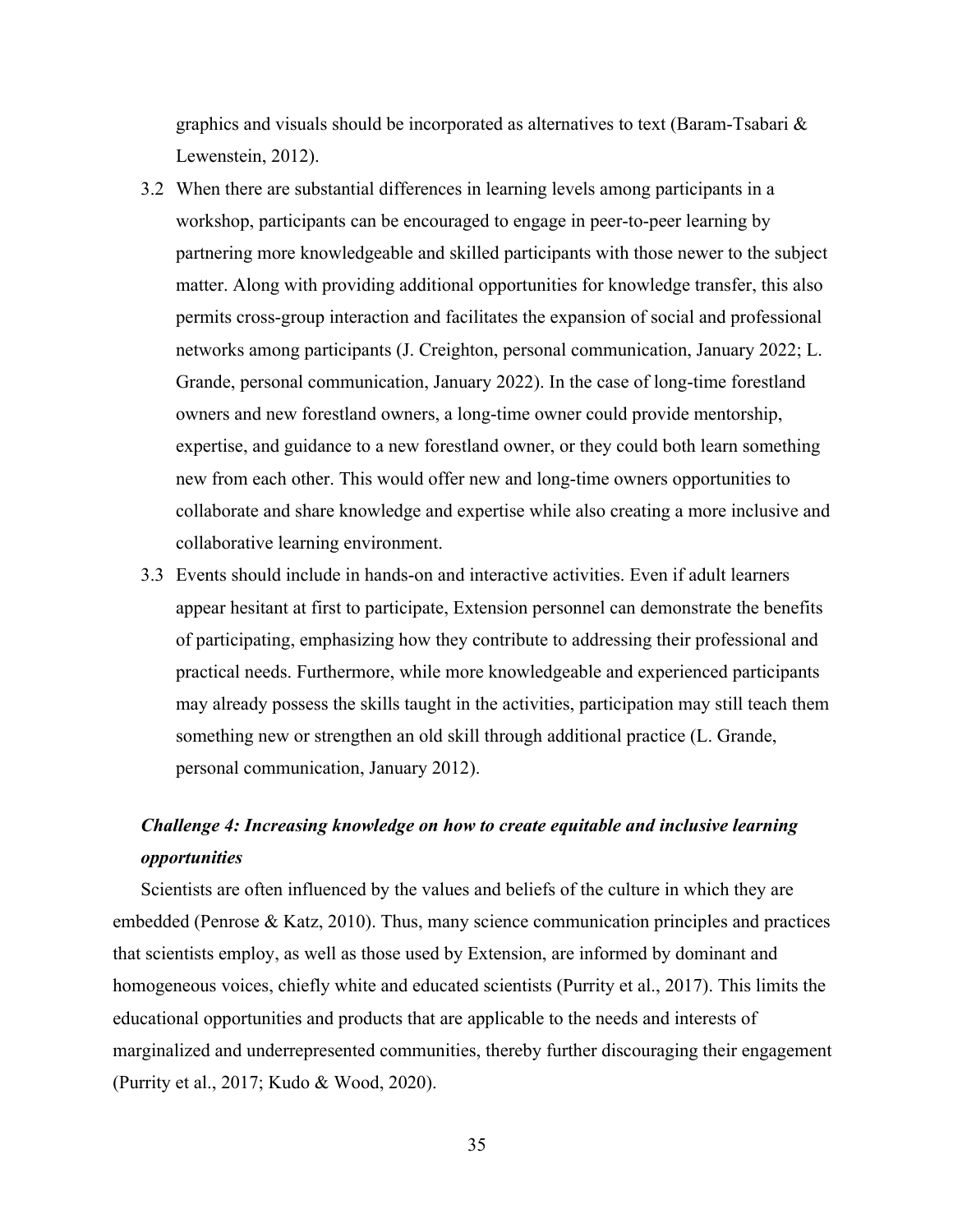This exclusion may be attributable to a lack of acknowledgment by many scientists and science communicators of their positionality regarding power and privilege relative to the communities (Polk & Diver, 2020). Self-reflection can encourage scientists and science communicators to adopt inclusive practices and be more open to addressing equity concerns in their science communication to avoid the risks of controlling the narrative, ignoring marginalized voices, or assuming their perspective is the only legitimate one (Polk & Diver, 2020).

Applied Extension practices also have a history of not promoting equity and inclusivity in science communication. In fact, Extension personnel have previously reported that they do not feel adequately prepared to relate to and educate marginalized and underrepresented populations, especially regarding environmental issues (Wyman et al., 2011). Adding to these feelings of inadequacy, Extension personnel often encounter cultural differences and linguistic barriers when attempting to connect culturally sensitive and meaningfully with these communities (Wyman et al., 2011).

Latinx communities are an example of communities with which Extension personnel have had difficulty establishing successful relationships (K. Baylog, personal communication, January 2022). This population would benefit from Extension resources and education but has been overlooked due to systemic cultural and linguistic barriers. Even though Latinx communities are actively engaged in natural resource management activities, such as forest management, little attention is given to producing Extension materials designed specifically for them. As a result, Spanish-speaking communities do not participate in Extension activities or make use of Extension resources that are not geared toward their learning needs (Wyman et al., 2011). Even when Extension personnel produce what they believe to be practical resources specifically tailored to Spanish-speaking audiences, these resources have been criticized as insufficient or irrelevant (Wyman et al., 2011).

Thus, Extension personnel must remain aware of the cultural diversities within their community and be committed to delivering resources and opportunities that respectfully incorporate multiple worldviews and experiences into the learning strategies and practices (Baram-Tsabari & Lewenstein, 2012).

The following are strategies and approaches that encourage considering the needs and realities of traditionally marginalized communities when designing learning material.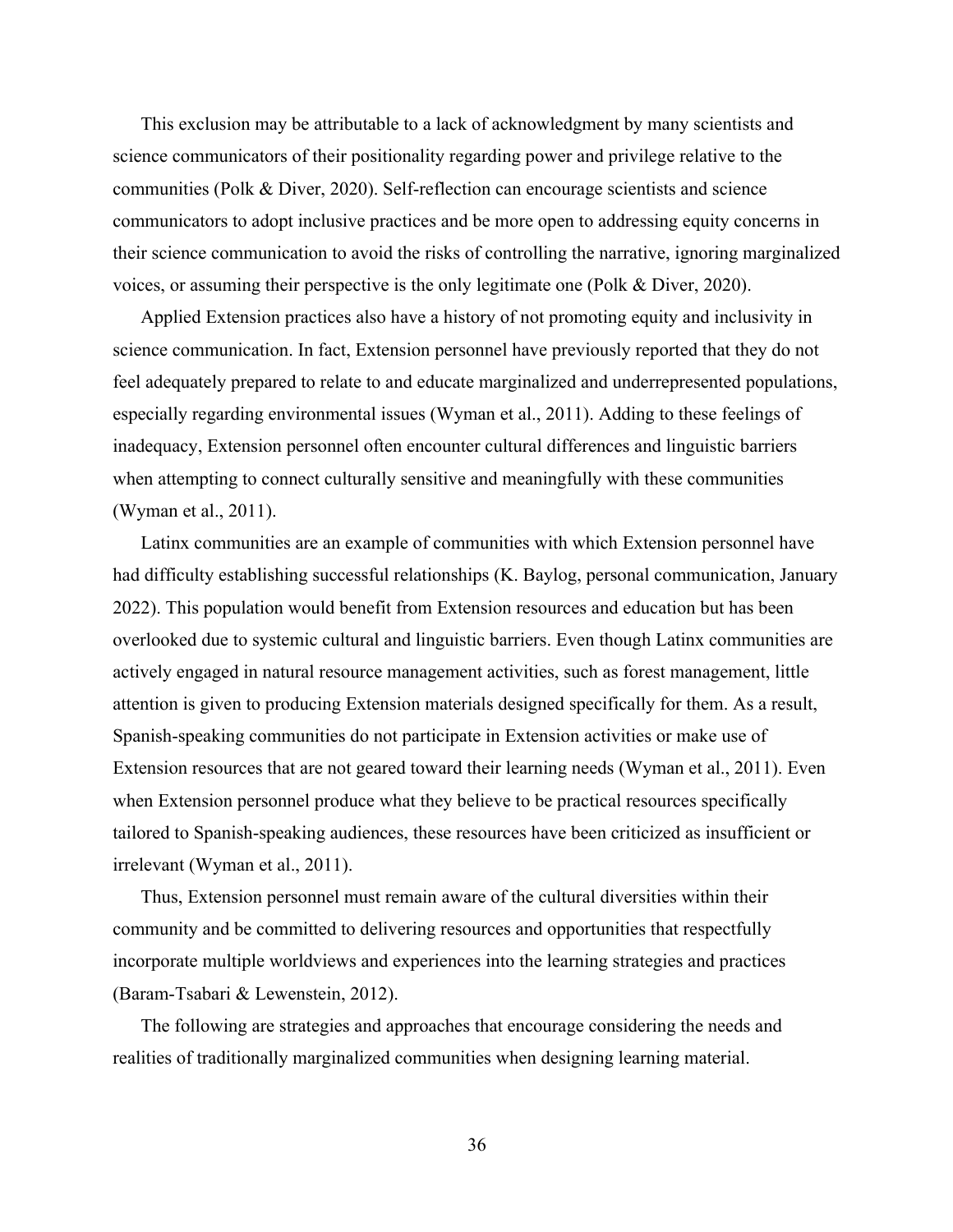- 4.1 Communicators can work effectively with participants who have difficulty with English and literacy by offering alternatives to literacy-based materials (e.g., videos, graphics, infographics, etc.). For instance, graphics or videos can be used to convey messages without making participants read, and infographics may be used to present statistics and data in an easy-to-understand format (Jenkins et al., 2020). Additionally, it is important to apply the same inclusive and visual strategies to outreach and training tools rather than relying on literacy-based material. This will allow a more diverse range of audiences to be reached, which will, in turn, encourage more individuals to participate and share their perspectives (Bush et al., 2014).
- 4.2 When interacting with participants who have difficulty communicating in English, it is important to address language barriers by offering supportive resources, such as arranging for a translator to be present at events or providing learning material in an alternative language (J. Creighton, personal communication, January 2022).
- 4.3 Cultural exchange can be promoted through activities such as discussions or exchange of food, cultural values, or other culturally relevant insights and experiences. Doing so may facilitate more equitable collaboration, as participants can gain an understanding of one another and each other's cultural and social experiences. This can be accomplished by facilitating excursions to meaningful locations (e.g., active work sites, community cultural centers, or other organizations with local experiential knowledge that can provided mentorship). Here learners are encouraged to observe how others experience life, as well as to discuss, evaluate, question, and critique the ways their ideas and values are exchanged and communicated across groups (Kudo & Wood, 2020). Furthermore, this approach can enable migrant community members not only to question and explore communities in a new way but to share their own knowledge and experiences via a variety of mediums (Kudo & Wood, 2020). Many forest workers have settled in their communities, where there are now numerous businesses and cultural and social organizations that provide services to them (Sarathy, 2006). Encouraging the other participants in the project to get involved by visiting and patronizing these centers can lead to a more meaningful and inclusive project and encourage them to connect over shared values and concerns. Doing so indicates that the other participants are interested in learning more about the forest workers as individuals with culturally relevant insights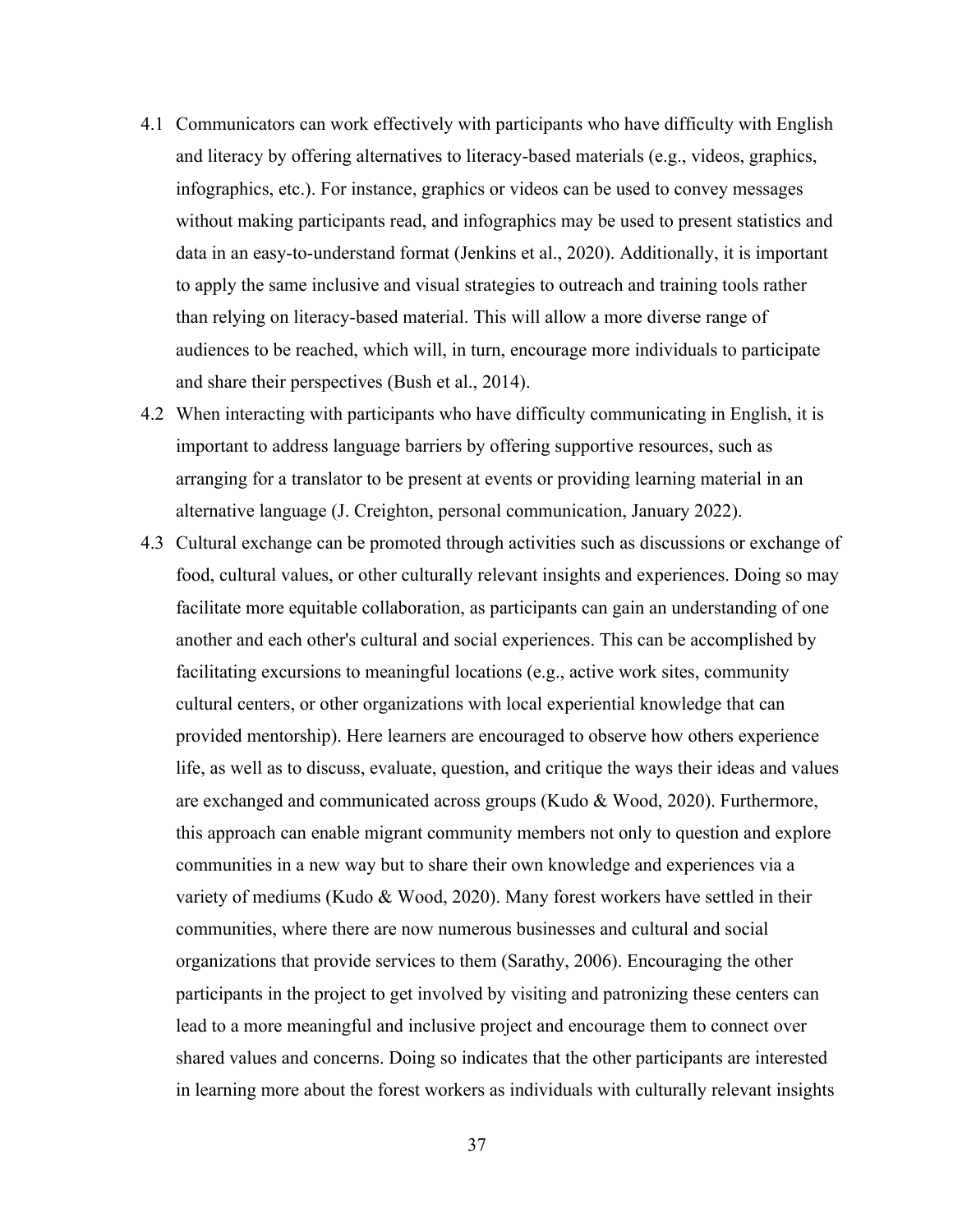and experiences. Furthermore, participating in such events as sharing food or attending cultural events contributes to creating relationships that transcend professional boundaries and may evolve into meaningful social connections (Kudo & Wood, 2020).

### *Challenge 5: Developing methods to sustain long-term results*

In any science communication presentation, the communicator identifies the central message they hope to convey to the audience, along with the outcomes and impacts they intend to impart for future use of the information (J. Creighton, personal communication, January 2022). When a message is intended to be consistently delivered or to have lasting behavioral or environmental changes, those long-term impacts need to be apparent. In the case of the forest workers project, a long-term impact would be to increase forest workers' health, and therefore reinforcement and repetition of the knowledge acquired may be necessary.

Consequently, it is imperative to continually reevaluate the science communication approaches and methods being used, review and adjust predetermined goals and outcomes as necessary, and remain committed to anticipating and responding to changes to science communication strategies as they arise (Cooke et al., 2017).

Below are some recommendations for ensuring that outcomes are meaningful, effective, and sustainable.

- 5.1 It is essential to evaluate the relevance and societal impact of the learning approach employed when communicating (Cartwright et al., 2016). It is important to question what sorts of methods constitute effective communication to audiences, what requirements the audience needs to understand and apply the information delivered, or to what extent it is incumbent on the communicator to ensure the audience understands.
- 5.2 Requesting feedback should be a continual process, where audience members are asked where and how programs, resources, or learning materials can be improved to make them more effective and relevant to the community's needs and concerns (Brown et al., 2021). This can be achieved by employing either formal methods, such as surveys or interviews, or informal methods, like casual conversations over coffee or lunch. Offering opportunities for participants to share their opinions and insights can contribute to the ongoing quality and effectiveness of a program. For example, the promotora health education program has employed various evaluation methods to assess its effectiveness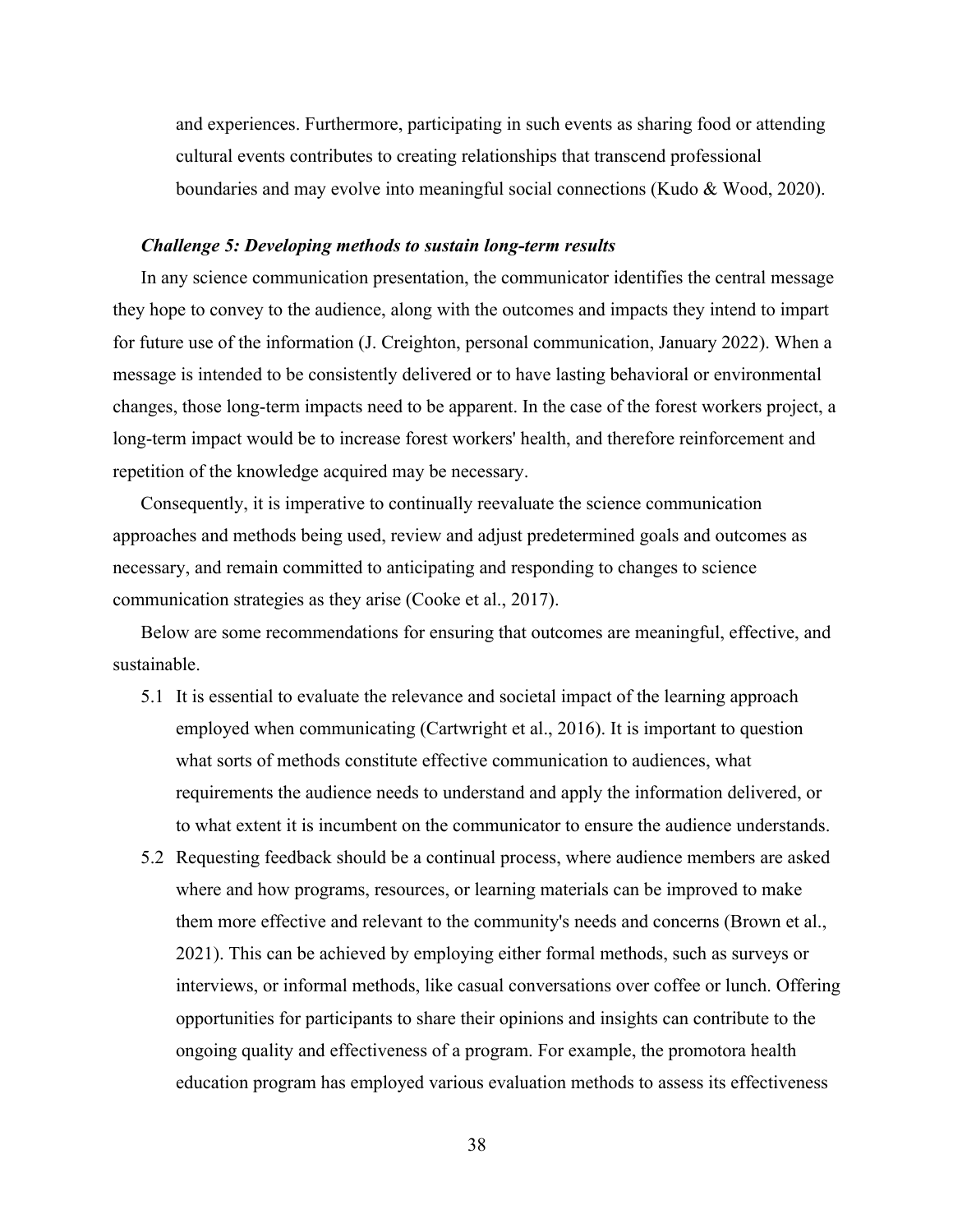and relevance, including focus groups, committee evaluation meetings, program debriefing sessions, and post-tests with participants after the training workshop (Wilmsen et al., 2015). Employing these evaluation tactics brought awareness to the program of the various workplace safety issues that workers encountered as well as their inexperience with labor laws.

### **Science Communication in the Context of the Forest Workers Project**

The educational objective of the forest workers project is to create and implement educational programming and management strategies that will be used to address barriers to equitable employment for Latinx forest workers and businesses by collaborating with established educational programs and organizations to enhance and expand workers' skills and opportunities (Davis et al., 2021). If successful, the results of this project will be used to inform the development of practical educational material that aims to improve the knowledge and skills of landowners, Extension personnel, and forest workers to collectively create equitable employment and working environments.

The needs and interests of each population differ and will be met in various ways. Forestland owners who often require the service of a restoration contractor will likely have questions regarding how to identify a reputable contractor and how to hire one who adheres to ethical and equitable labor and employment practices. This project will develop a consulting guide with the intention of providing guidance to these forest landowners in their search for a reputable and ethical contractor, as well as to inform them of important questions to ask during the process.

In return, by learning about ways to more ethically engage with and hire these contractors, more forest owners may contribute to ensuring the ethical treatment of Latinx forest workers and supporting equitable labor practices, including fair wages, the right to safe working conditions, breaks or healthcare, and open lines of communication between employers and employees.

The needs and interests of Extension and its partnering organizations will be to gain insight into how to engage forest workers more effectively, establish a basis for future research and literature on this topic, and facilitate the development of knowledge to improve decision-making practices by people and organizations at every scale, from national forest policymakers to forest workers on the ground. Moreover, it is intended that Latinx forest workers will gain the opportunity to become more aware of their rights to fair and safe labor and working conditions,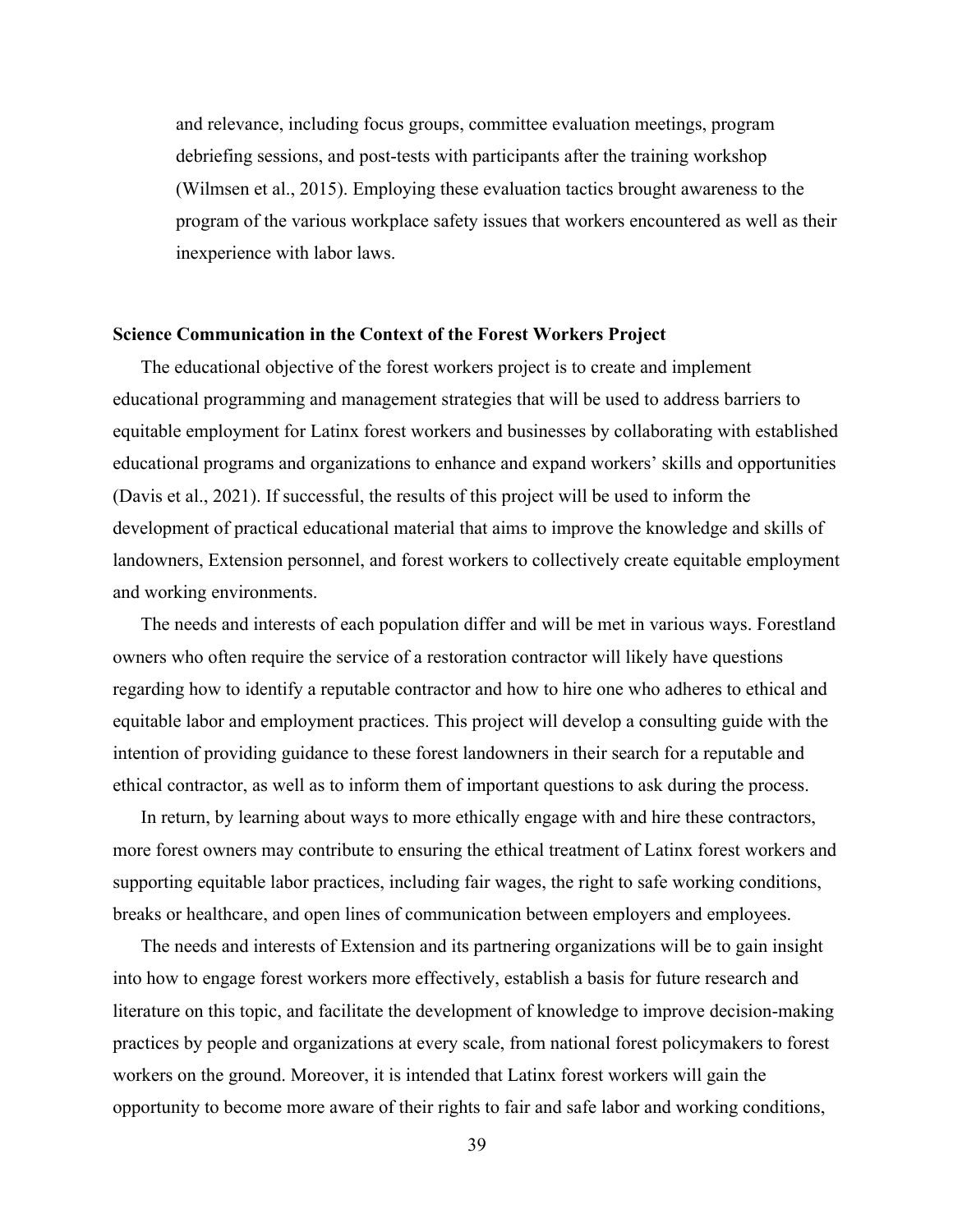as well as enhance their professional development, gain more access to equitable employment, and receive educational resources that are sensitive to their cultural and social needs.

The products generated from both this forest workers project and through my capstone project are intended to inform the above audiences and take the form of fact sheets that summarize findings, interactive workshops, briefings targeting a range of governmental agencies, and other interactive Extension products. These products, including educational materials and events, will draw upon many of the practices and strategies outlined in this paper and will be explained in the following section.

### *Extension activities*

The forest workers project involves the development of several science communication products and events that will be produced incrementally throughout the project, including the following examples. First, short project updates are to be prepared twice annually to show that the project is meeting its intended goals and objectives. These updates will be created to keep the project participants accountable to the federal funders and the forest workers, who are the primary audience to be impacted by this project. The updates will be available in English and Spanish to reach more audiences, specifically the Latinx forest workers. Other education material will include information based on research findings and evaluations, presented in a bilingual "Seeing the Forest for the People" product series, and will be presented as fact sheets, an interactive infographic, and a short educational video. The fact sheet will be written in plain language and include research results and lessons learned from the education evaluation component. The interactive infographic will be presented in a "choose your own adventure" format to "creatively illustrate key decision points in forest policy and contracting processes as identified through research, and how different choices may affect outcomes for rural businesses and communities" (Davis et al., 2021, p. 16). Furthermore, a video will illustrate the paths and challenges Latinx workers and communities encounter in the new forest economy, thereby enabling the general public to become more aware of the experiences and realities of these forest workers.

Finally, the project will hold Extension led workshops where relevant research findings will be presented to project participants. The findings of the research will be summarized in a pilot infographic; workshops will test the utility of the infographic and obtain feedback on the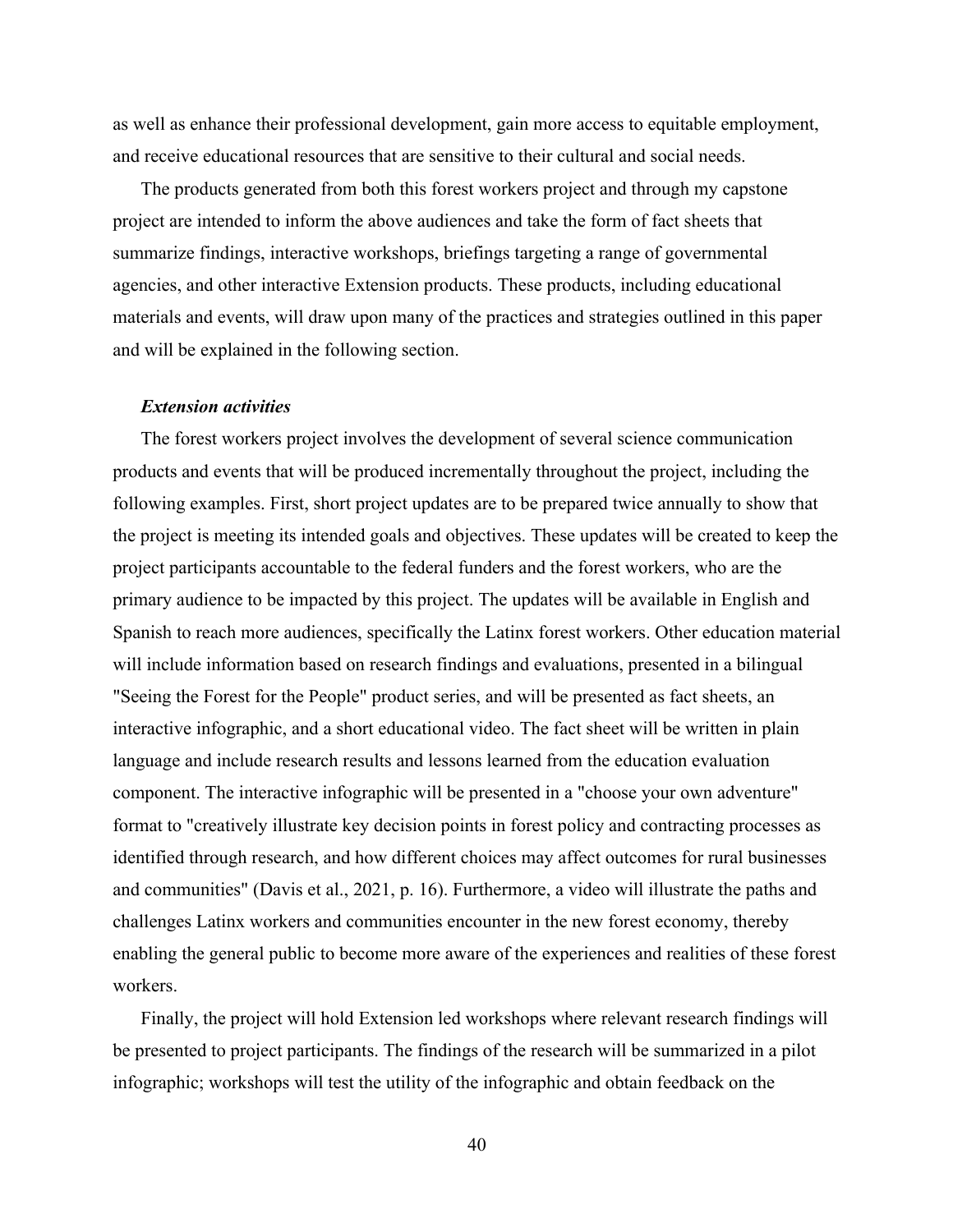educational video from participants. A process of iterative evaluation will be beneficial to refining these two products, as feedback will be used to better meet the needs of the audience.

# *Working alongside established programs*

A key element will be partnering with the promotora program (Bush et al., 2014). As discussed in part one of this capstone paper, the promotora program utilizes local, trusted community members (i.e., wives of forest workers) as the educators to inform forest workers of their workplace rights, improve their occupational safety, and provide opportunities to participate in career development training (Williams et al., 2010; Bush et al., 2014). These women are no strangers to hearing about the exploitative working conditions in the forests and labor issues their husbands experience and, thus, already have relevant personal and community knowledge, understand the cultural and social factors, and know how to navigate these issues in a culturally appropriate way, such as overcoming the English-Spanish language barrier that often exists amongst researchers and the forest workers (Bush et al., 2014).

As a community and science communication program, the promotoras have been trained to educate their community, which informed the development of previous educational products and materials, that would provide health and safety training, skill-building workshops, and informational sessions for the empowerment of forest workers and their families (Bush et al., 2014).

Throughout the process of conducting workshops and informational sessions, promotoras have undertaken an iterative process to assess how well the products communicated the information, followed by revising and simplifying the communicated information to better fit the needs of the audience. This has often meant meeting the participants where they were at in terms of knowledge level, literacy abilities, and basic needs. All in all, the promotoras have been successful in reaching many forest workers and have been met with much positive feedback, which has been valuable in helping to develop relevant resources and training that will be useful to their community. Additionally, these experiences have promoted more self-confidence and leadership skills for the promotoras.

Expanding this successful program's capacity and reach more forest workers is crucial, and it is the intention of the forest workers project to accomplish this goal. In partnering with Lomakatsi and promotoras, the researchers will act as facilitators of dialogue and provide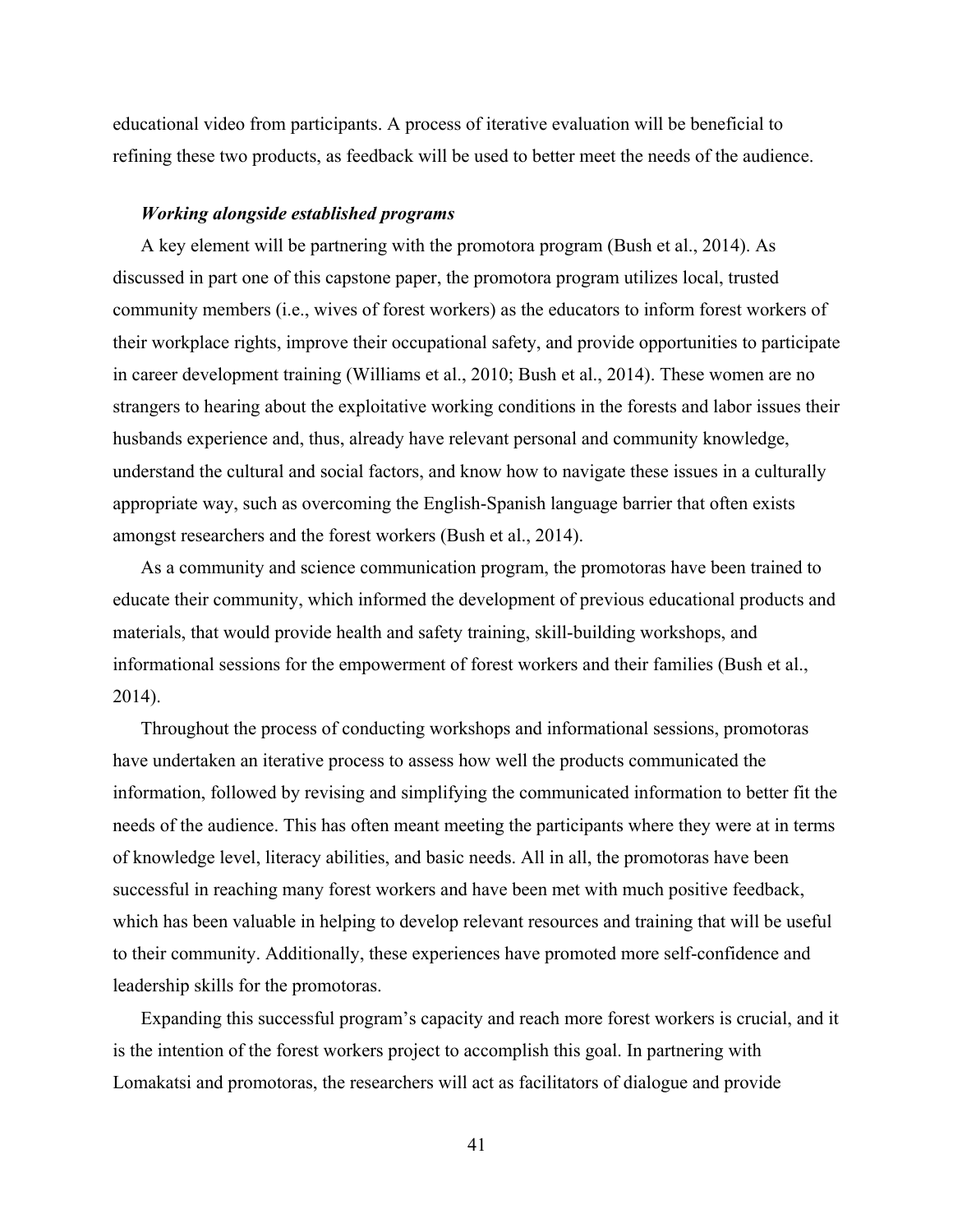resources, collaborating in a two-way exchange of information, trusting the promotoras' thoughts and criticism of the program. In having the promotoras guide and inform the program, more innovative methods can be implemented, with the intention to improve their delivery of the material and better address inequity, specifically with a focus on fostering career advancement and entrepreneurship. It is the intention that by expanding and enhancing the program, the lessons learned will be documented and used to inform how the program can be expanded beyond the state of Oregon. In this way, other states with a high concentration of Latinx forest workers and businesses will also benefit and address the inequity and injustice that exists in the labor-intensive forest industry in their state.

### **Introduction to Section Three: Process and Reflection of the Capstone Project**

During this Master of Forestry capstone project, several science communication products were developed to further meet the forest workers project objectives and incorporate principles detailed in this paper. Each product was developed with an intended audience, which entailed writing for different levels of language proficiency, presenting information in different formats to ensure that the audience would be able to effectively utilize it, fulfilling relevant needs and concerns, and delivering the information as objective and fact-based. Each of these products required different approaches and processes, which are discussed below.

The first product was an annotated bibliography, which synthesized all academic and practitioner literature focused on the United States' labor-intensive forest industry. This product was written for an academic audience, specifically the principal researchers on the forest workers project. The document was organized and structured to be clear, concise, and easy to navigate. The needs of the researchers were to have a document that compiled and summarized all of the relevant literature to inform and facilitate the development of an academic paper, produce a consulting guide, and offer insight into the direction of future research.

The academic paper, more accurately called a "perspectives paper," is to be submitted to the journal *Society and Natural Resources*. The purpose of this paper is to provide an overview of the current and future directions of research on the labor-intensive forest industry, based on the current state of knowledge as informed by the annotated bibliography. This paper aims to appeal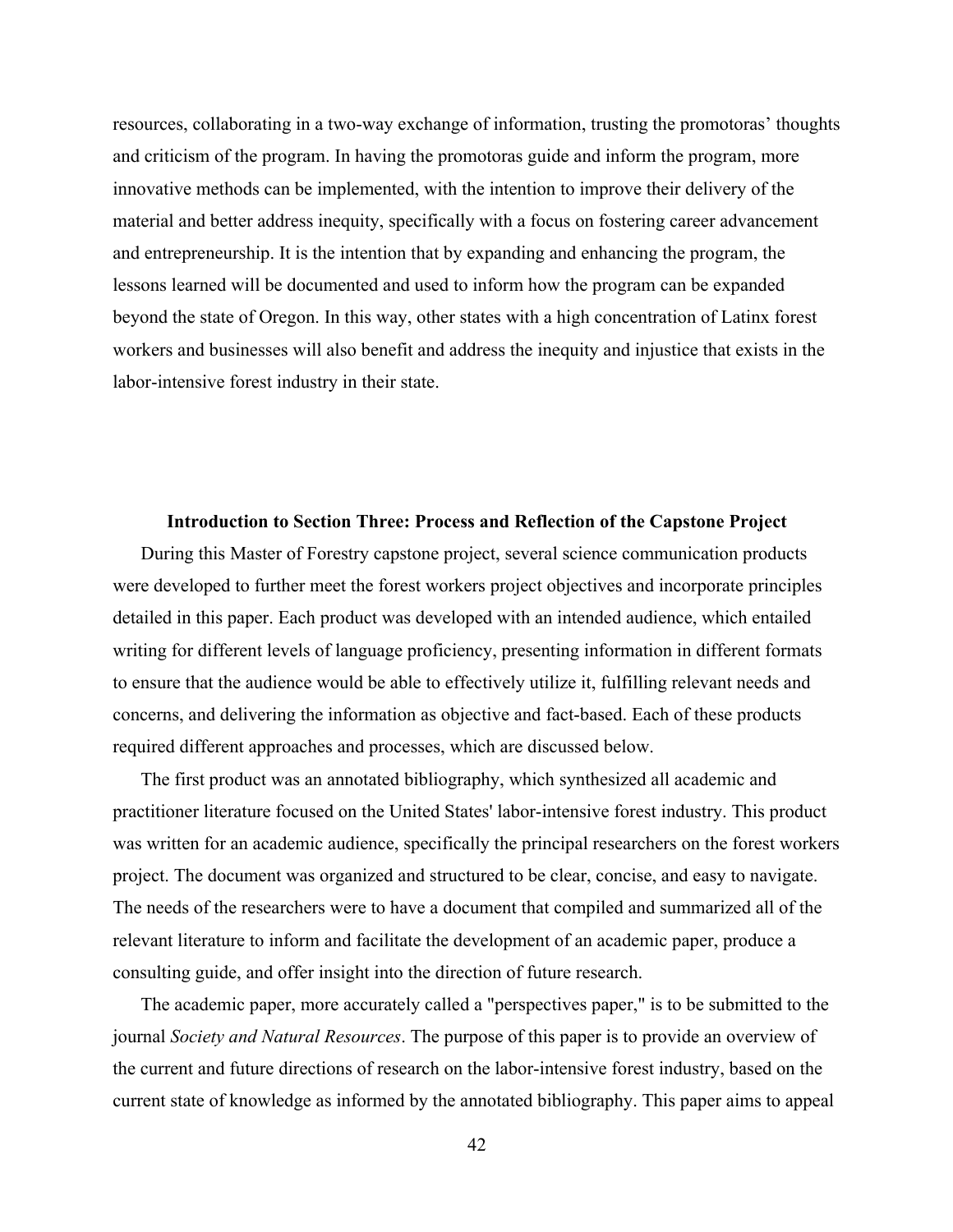to a scholarly audience, and thus the language is more complex and formal to suit the expected tone of this type of paper. The paper also serves the needs of the audience as it lays out the direction for future research and literature on this topic so as to facilitate greater discussion on how to improve future policies related to labor laws and practices, increase social awareness of the issue, and foster greater equity within the industry.

Finally, the consulting guide (in development) aims to provide guidance to forest landowners through the process of hiring restoration contractors and emphasize the importance of selecting contractors who are ethical, qualified, fair, and transparent. Considering that this process can be challenging to navigate, the guide will provide landowners with questions they should ask, concerns they should consider, and potential issues they should be aware of and be prepared to address. Keeping in mind that this is intended for a non-academic audience, the language is kept simple and straightforward, as appropriate for the structure of a brief consulting guide. The guide also provides links to external sources, including federal and state labor sites, which provide information about the laws that contractors must follow, as well as the site where contractors should be reported if they violate federal labor laws.

Considering that each of these science communication materials is published at a single point in time, they do not require a reiterative evaluation process. Nevertheless, since they will inform future action and guide specific processes, they are well suited to be evaluated for actual impact and ability to achieve the intended goals and outcomes.

In this section of my capstone paper, I will discuss the methods and processes I used to develop the annotated bibliography, including the steps I took to compile relevant articles by determining which aligned with predefined criteria. Following this, I will explain how the annotated bibliography informed the development of the perspectives paper and the consulting guide, which I developed in collaboration with Dr. Emily Jane Davis and Dr. Carl Wilmsen.

Lastly, I will describe my experience participating in an Extension-supported research project, as well as other Extension-related experiences that helped familiarize me with what a career in Extension, or community development and education, could entail. I will also discuss how these opportunities have helped me develop a clearer idea of what exactly my future career will look like, as well as how such experiences will benefit me in the future in terms of both practical and communication skills. And while there are several matters that I think I would have done differently with regard to my experience participating in this project, I feel that it provided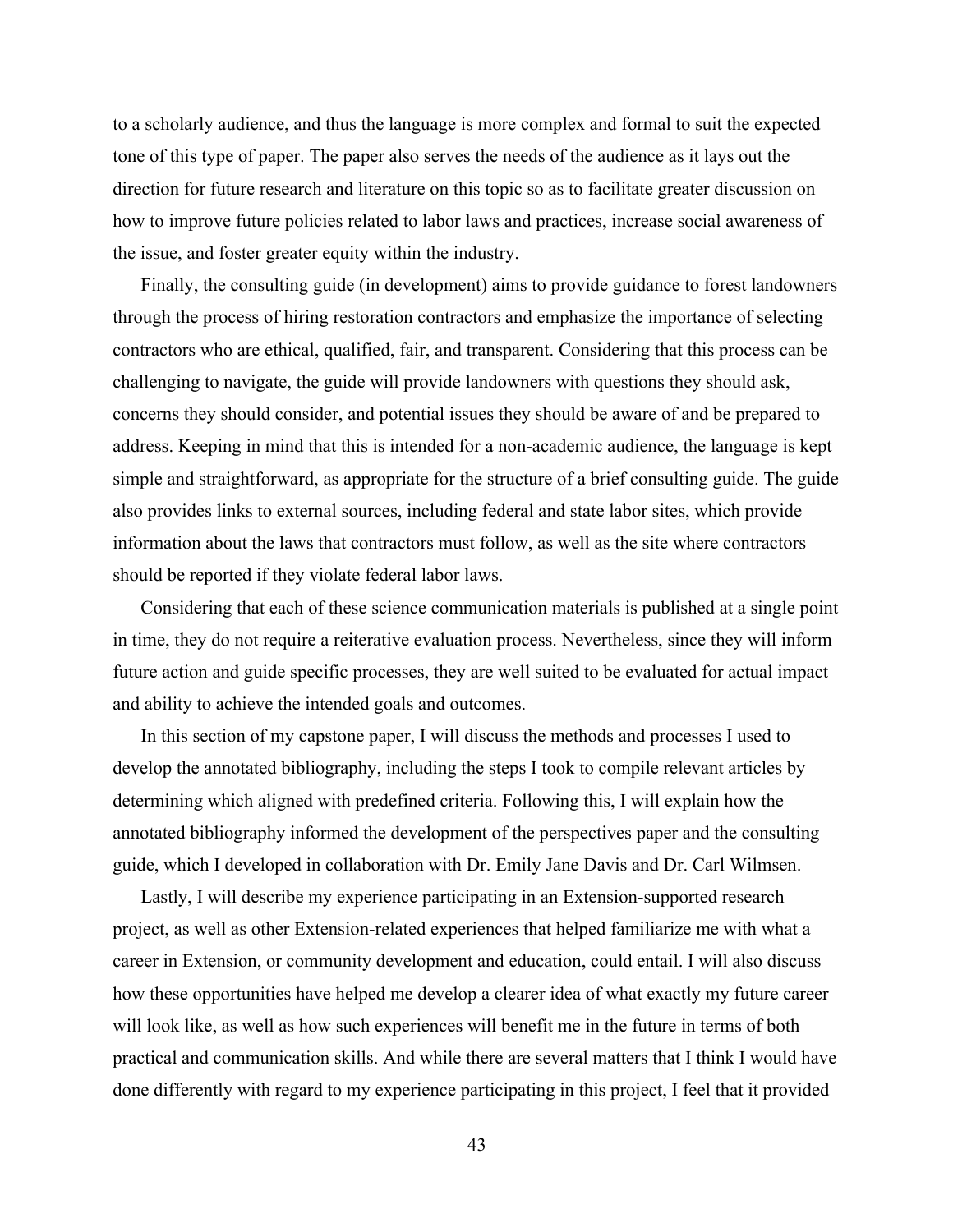me with valuable opportunities to enhance my writing and analytical skills, as well an awareness of the lack of equity and inclusion that is pervasive in the labor-intensive forest industry; I intend to continue speaking out about this issue into the future.

#### **Process of annotated bibliography**

The purpose of the annotated bibliography was to compile, review, and summarize published scientific and practitioner literature regarding the labor-intensive forest workforce. By applying a three-stage process, literature was found and identified following predetermined criteria, and each stage informed the method of the following stage. As I reviewed each piece of literature, I generated a corresponding annotated bibliography entry that covered five primary areas: identifying which fields of research the piece orients itself within; the purpose and research question(s)/hypotheses; methods used; relevant findings; and implications and conclusions. Each stage was meticulously tracked, organized, and documented to assist in efficient literature analysis and facilitate transparency and replicability. The final annotated bibliography includes 28 pieces of scientific and practitioner literature, all of which meet the criteria described below.

### *Topical Focus and Research Parameters:*

The annotated bibliography examined the labor-intensive forest workforce in the United States that performs activities related to forest restoration and hazardous fuel reduction. The publications that met these criteria could have been from any period of time but ultimately resulted in a period spanning 2001-2021, with the majority of the literature originating during the mid to late 2000s. I was not required to focus exclusively on the literature pertaining to Latinx forest workers. Nevertheless, the majority of articles included focused on this population, demonstrating the dependence on and dominance of Latinx workers in the restoration industry.

## *Stages of Research*

The annotated bibliography was completed in three stages, where all steps were documented and tracked in a single Excel document; an overview of the rounds is shown in **Figure 1.1** (see appendix A). Each stage had its own Excel sheet, which detailed each article's title, author(s), citation, year, and author-provided keywords (if applicable). Each stage gathered relevant citations as follows: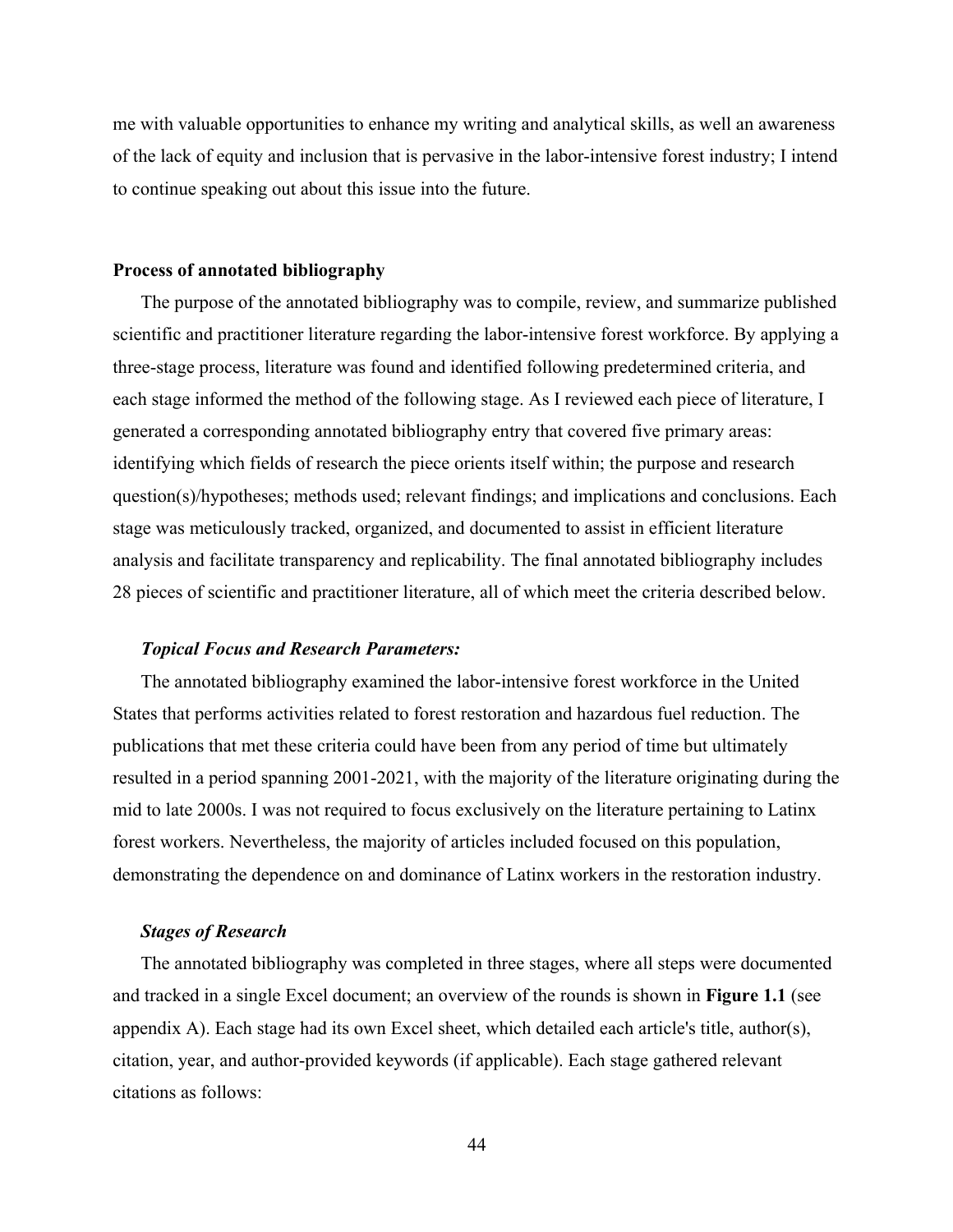- Stage 1: Relevant citations found in the project proposal
- Stage 2: Citation of the stage 1 document(s) that cited the piece.
- Stage 3: Search engine used to locate the article; search string (for Google Scholar); and similarity rating (for Connected Papers).

**Stage 1:** I began by reviewing the project's proposal submission to the USDA AFRI, titled "Advancing Rural Prosperity and Equity Through the New Forest Economy." I scanned through the literature cited in this document and selected those that appeared to meet the topical and geographical criteria. In addition, to determine whether the articles were relevant, I reviewed each one individually, reading the abstract and sometimes skimming the body of the work to determine if it met the criteria. Overall, 11 pieces met the criteria and were selected for inclusion in the annotated bibliography.

**Stage 2:** For stage two, I began by searching each article identified in stage one in Google Scholar, then made a list of all the articles that had cited it, and finally selected those that satisfied my criteria. For example, in Stage 1, I identified the article titled "System failure: work organization and injury outcomes among Latinx forest workers" (2019). When I searched this article in Google Scholar, I saw that seven articles had cited it, and one of those fit my criteria: "Occupational Hazards and Health and Safety Risks for Latinx Tree Trimmers in the Pine Forest Industry" (2020). Accordingly, after searching each of the 11 articles from Stage 1 and listing all relevant citations in the Excel spreadsheet, the total was 157 citations from which to select. In reviewing each citation, I categorized and used a color-coding system to track which articles did or did not meet the criteria and then recorded the number of articles that did or did not meet the criteria. In total, seven new articles met the criteria for inclusion in the annotated bibliography.

**Stage 3:** As a final step, I conducted additional research using the search engines Google Scholar and Connected Papers. Results were tracked on additional Excel pages, where specific terms and combinations and connected articles were recorded. To facilitate understanding of this step, **Figure 1.2** (see appendix B) shows the step-by-step process used to identify and select articles that met my criteria. Step one of **Figure 1.2** shows my process of finding articles using each search engine:

• As described above, I used Google Scholar (Step 1, Orange box) to search for specific terms and combinations of terms, and then I screened the first five pages of results for articles that seemed to meet the criteria. The terms and combinations I searched are as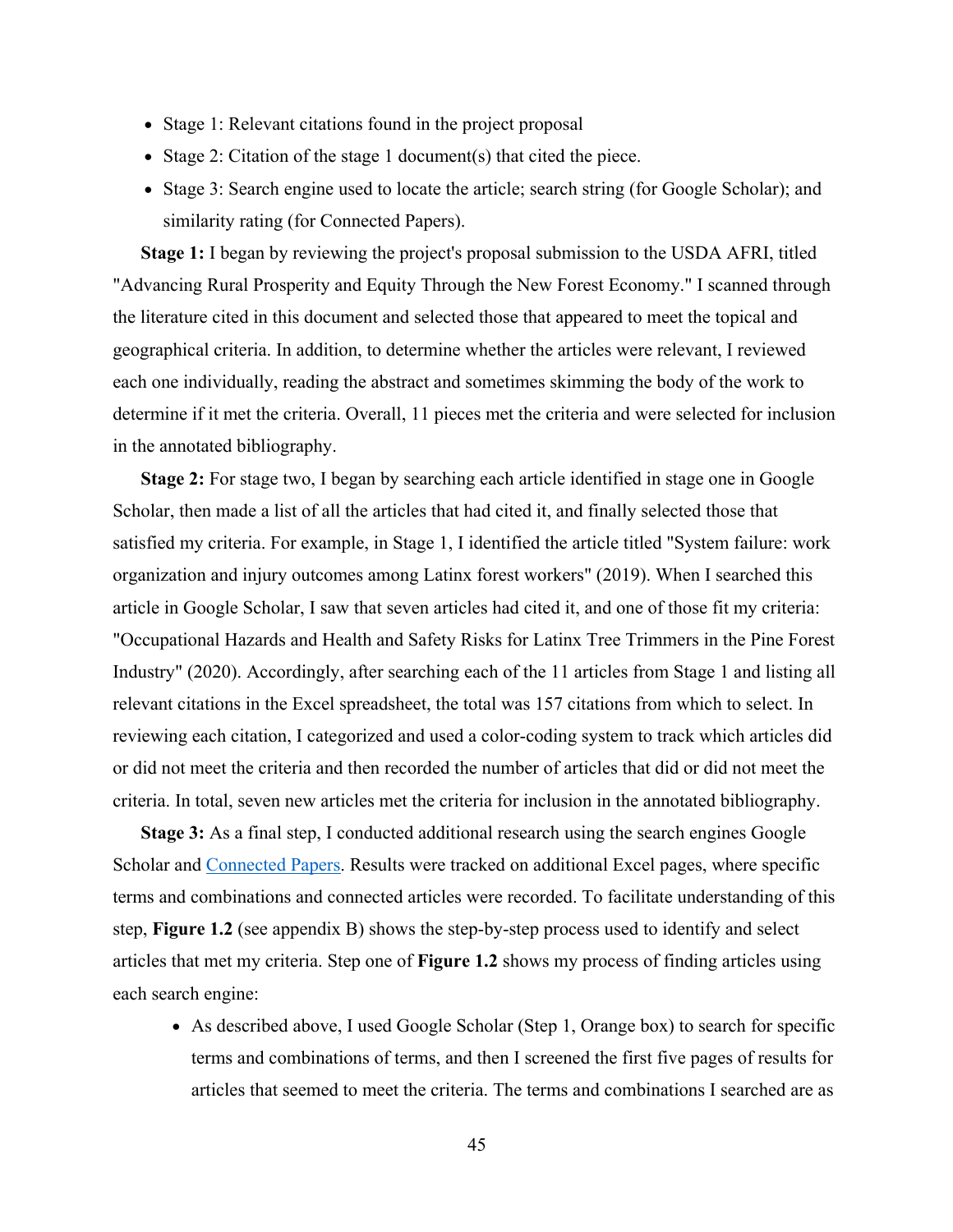follows: [occupational health AND safety AND forestry AND migrant]; [Latinx AND forest management]; [migrant labor AND forestry workforce]; [undocumented forest worker AND national forests]. In total, eight new pieces appeared to fit the criteria and were selected to be reviewed in subsequent steps.

• Connected Papers is a visual tool that assists researchers in finding and exploring academic pieces related to a chosen paper. Using a selected piece of literature as a basis for the search, the tool creates a web of related articles, where each article is rated on a scale of 0-100 based on its similarities to the source paper. To determine whether any articles met the criteria, I entered each article from Stages 1 and 2 and screened each result. Articles meeting the criteria were then recorded on the Excel sheet, and their similarity to the source was documented. In total, five new papers appeared to fit the criteria and were selected to be reviewed.

After locating articles in step one that appeared to meet the criteria, I conducted a preliminary review of the abstracts (step 2). This enabled me to determine whether the article should be excluded or sent on to the next step. The articles that met the criteria in step 2 were subsequently reviewed by reading them in full (step 3), after which I determined whether they met the criteria or not. As a result, eight articles were chosen to be included in the annotated bibliography; five articles were excluded. Overall, for the entirety of the annotated bibliography, 28 pieces met the criteria and were selected for inclusion in the annotated bibliography.

### *Literature Analysis*

To make for an easy and streamlined review of all the collected literature, I created an additional Excel page to review and analyze the assembled papers, including listing identification of connections, themes, and trends, as well as a visual tool for analysis. Each piece of literature listed included its title, author(s), year, author-provided keywords (if available), and citation. Additional information recorded included: Research questions/hypothesis, location where the research took place, study subjects, types of workers studied (e.g., H-2B, Pineros), limitations and biases, next steps or future research questions, where and how data were collected, the field of research the piece orients itself within, and key themes. I used a colorcoding system for different reoccurring trends in several categories for ease of organization and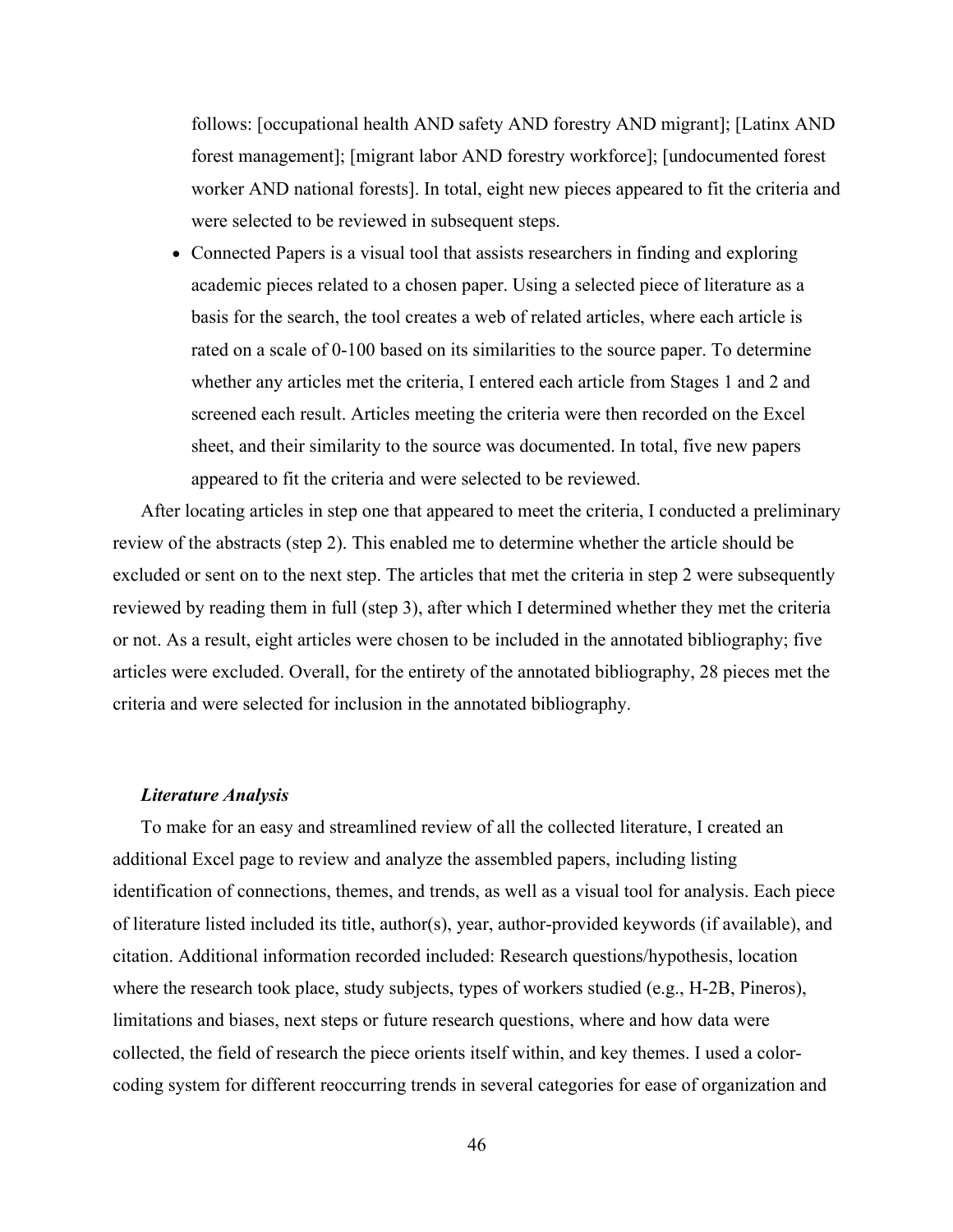analysis. This analysis provided substantial information on which to base the next steps and deliverables of the capstone project: the annotated bibliography, perspective paper, and consulting guide.

### **Process of Additional Deliverables**

### *Perspective paper*

The third component of my capstone project is to contribute to the publication of a perspectives paper to be submitted to *Society and Natural Resources*, which will discuss the current state of the literature on the labor-intensive forest industry and the direction that research should take in the future. As per the guidelines provided *by Society and Natural Resources*, a perspective paper should include "an overview of the current state and future directions related to the paper's topic, the perspective the author is advancing, and accurate presentation of the state of knowledge" (*Society and Natural Resources*, N.D.). The required elements will be informed in part by my annotated bibliography, which will provide information concerning the current state of the topic and provide a more accurate picture of the current situation.

This paper will be developed through the collaboration of myself, Dr. Emily Jane Davis, and Dr. Carl Wilmsen. Through this collaboration, we have discussed and outlined how this paper will address the required elements and what we believe to be important issues to address in future research on the topic. Dr. Davis will take the lead role of author to develop this paper, write the main body, and organize its structure. After completing the paper, Dr. Wilmsen and I will provide constructive feedback, which includes suggestions for additional topics and factors to consider, as well as editing recommendations.

Though uncomplete at the time of submitting this capstone, upon completion of the final revision, the perspectives paper will be submitted to *Society and Natural Resources* for peer review; if accepted, it will be published and made available on the journal's website.

# *Consulting Guide: Choosing a Forestry Service Contractor-Practical, Ethical, and Environmental Considerations*

The final component of my capstone project was to contribute to a consulting guide to assist forest owners and managers when hiring a forestry service contractor to conduct restoration work on their land. The guide was developed through the collaboration of myself, Dr. Davis, and Dr.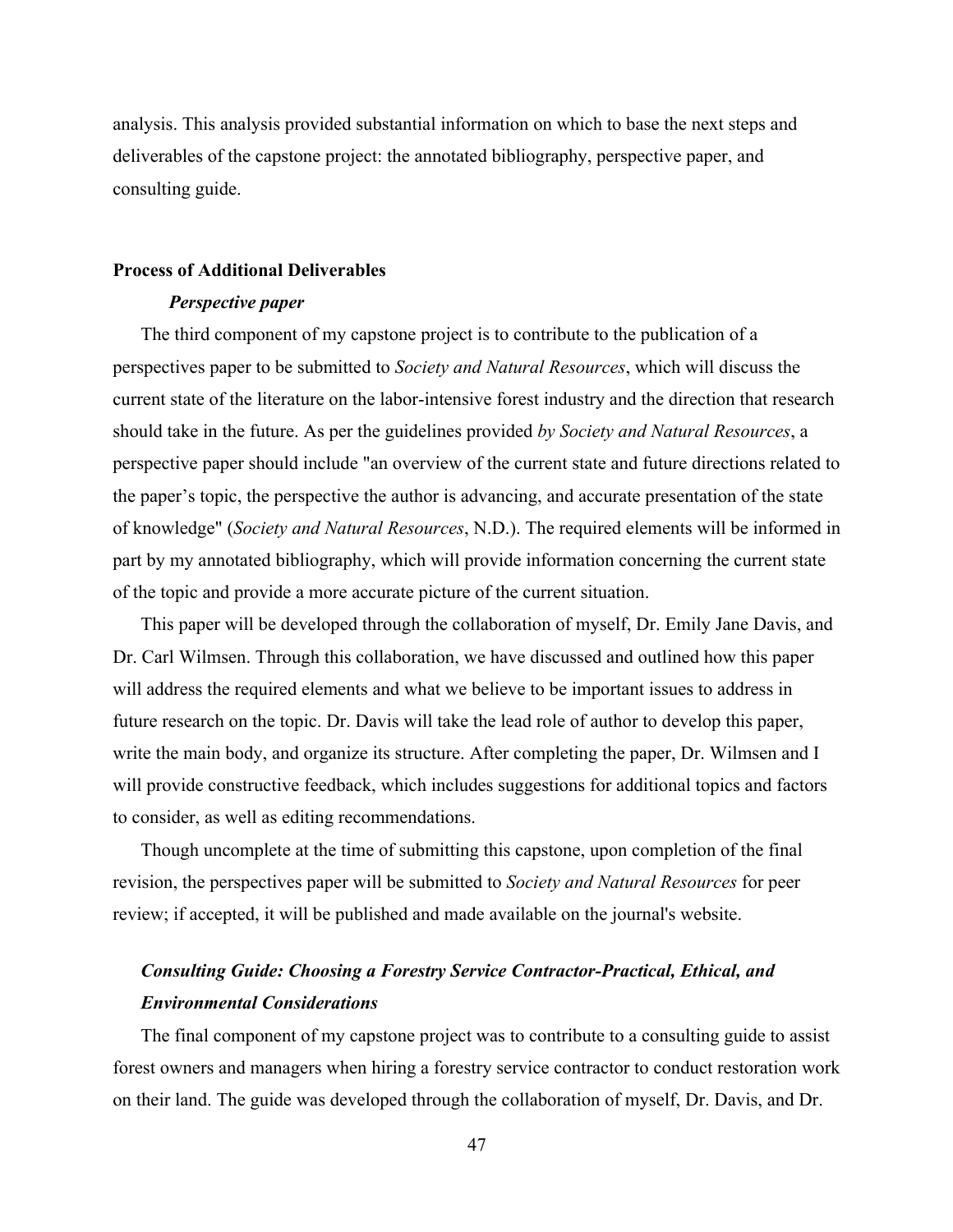Wilmsen. We discussed and outlined the main purpose of the guide, its intended impact, and practical application for users, as well as what themes, questions, and concerns are crucial to address when selecting a forestry service contractor.

Dr. Wilmsen took the lead role of author in developing the guide, outlining the foundational topics and questions to consider when hiring a forestry service provider, along with appropriate answers. After, Dr. Davis and I provided constructive feedback, which included suggestions for additional questions and concerns to be addressed in the guide. I then prepared a brief write-up to be added to the guide that addressed the ethical and general issues to consider when selecting a contractor. Among these considerations are exploitation practices, treatment of migrant workers, and recognizing the potential consequences of accepting a low-bid offer.

On completion of the final revisions, the consulting guide was sent to Extension for peer review, after which it will be published on the Extension website and made publicly available.

### **Reflection on My Capstone Experience**

This capstone project gave me an opportunity to explore what a career in Extension may look like, as well as observe how science communication and community development are applied to community events and used on a day-to-day basis. These experiences have provided me with the opportunity to establish connections with many Extension professionals, take part in Extensionled programs, gain valuable insights into how Extension operates, and develop valuable professional skills and perspectives that can be applied to my future career.

Prior to this project, I was unsure about the direction my career might take as well as the types of careers that might interest me. Generally, I knew it would involve natural resources and that I would work with people in some capacity. Still, I didn't have a clear idea of what a desirable job would look like, just that I knew that a career solely focused on scientific research was not in the cards for me. Truth be told, it was this confusion that prompted my decision to switch from a Master of Science to a Master of Forestry, which proved to be the right choice. As a result of this transition, I was exposed to Extension and this project, and had the opportunity to become involved in numerous opportunities that were made available to me because of this transition. Based on these experiences, I realized that I needed a career in natural resources that would enable me to play an active role in community development and resilience-building on the basis of community education and empowerment. I am much more confident and optimistic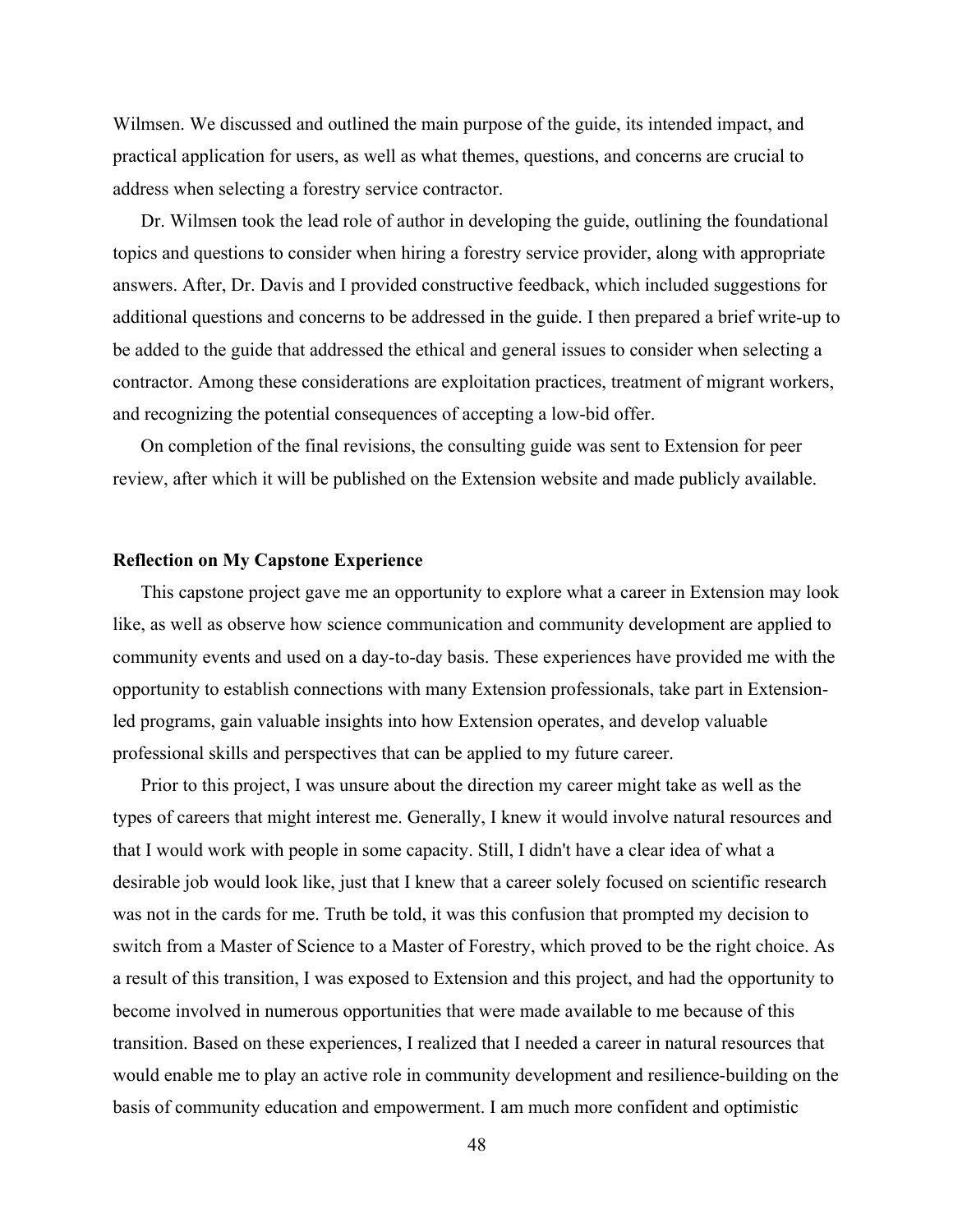about my future now that I have a much better sense of the direction in which my career will take me.

One of the most rewarding experiences I have had with Extension was conducting informational interviews with several Extension professionals specializing in areas that I am interested in pursuing, either within or outside of Extension. These individuals discussed their experiences with Extension, described best Extension practices, and highlighted the skills and qualities crucial to success in a career that involves community engagement and collaborative work in natural resources. In fact, these interviews contributed to significant sections of my capstone, particularly in Part 2, when I discussed the challenges common to Extension and the most effective approaches for addressing them and achieving successful science communication.

An aspect of my project that was particularly significant for me was the opportunity to become familiar with the labor-intensive forest industry and the treatment of migrant Latinx forest workers. Prior to this project, I knew next to nothing about this workforce and its challenges, which illustrates why this problem is so pervasive; the lack of widespread awareness. As an invisible group, these workers receive virtually no support and are systematically denied access to equitable and safe working conditions and opportunities to advance their careers. It was very eye-opening to read the literature, and it really highlighted the privilege I take for granted as a white female from a middle-class background.

This is a particularly exciting project in that it aims to address the lack of equity and prosperity in the labor-intensive forest industry, especially given that Extension has traditionally provided resources and opportunities for predominantly white audiences. My informational interviews with Extension personnel shared that working with marginalized communities is challenging because there is a lack of visibility, trust, and understanding of how to provide resources and opportunities to meet the needs and interests of these communities. Since this Extension project is a large project with an overarching goal of producing meaningful benefits and progress directed toward marginalized and underrepresented communities, it appears that Extension is taking measures to address the issues of diversity, inclusion, and access.

Upon reflection, there are several things I wish I had done differently during this project or that I had had the opportunity to participate in if given a chance. For example, there was the possibility for me to take part in interviews with relevant stakeholders involved in this project, including contractors and government agencies. Despite not being able to partake in this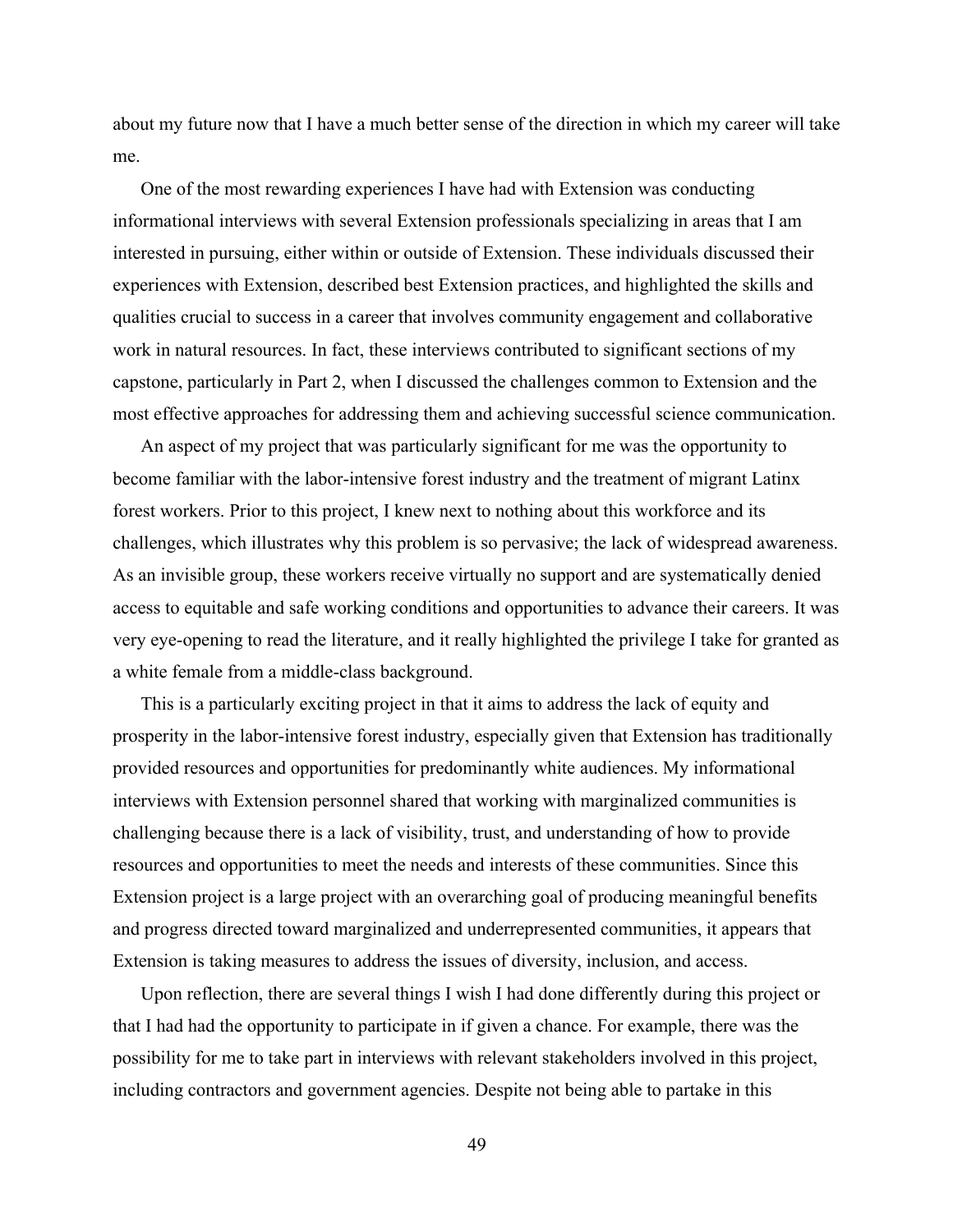opportunity due to logistics and timing, I feel that I could benefit a great deal from this experience, in addition to being able to engage in some hands-on qualitative research. Also, it would have been interesting and valuable to have started working on this project sooner, to be able to contribute to its development and even to write the grant proposal earlier in the process. Although I am not certain that this would have been practical or even permissible, it would have been interesting to at least observe the process of developing such a large-scale project. In addition, it would have presented me with the opportunity to become more familiar with the grant writing and application process, which is a valuable skill to possess for future employment opportunities.

Overall, I believe that my capstone project experience has been extremely eye-opening and rewarding. While I wish I had more hands-on experience and not so much time spent working with established research, I still feel that this project helped me develop skills that I can apply to my future career, as well as some much-needed professional and personal direction, which I was formerly lacking. Furthermore, I was quite pleased I was capable of writing a paper of this length and depth and that I was able to develop coherent sections and a coherent flow of content. This is the first time I have written a paper of this size, and it is quite empowering to know that I am capable of accomplishing something of this magnitude and have the determination to hold myself accountable for accomplishing it. In a way, I became an expert in this rather limited field of natural resource management and research, which is, in reality, an extremely prominent issue within natural resource management. Though I am not sure exactly what my future career path will be, I hope to use the skills and knowledge I acquired in some capacity and continue to advocate for Latinx forest workers in the labor-intensive forest industry.

# **Conclusion**

As complex and dynamic challenges emerge, they will need to be addressed by engaging the full spectrum of knowledge sources, diverse experiences, and perspectives to promote an equitable and inclusive future. A transdisciplinary research approach provides a viable strategy for addressing these dynamic challenges by extending the traditional understanding of disciplinary boundaries and integrating scientific and non-scientific knowledge. By applying newly generated information and knowledge, audiences and communities will be better equipped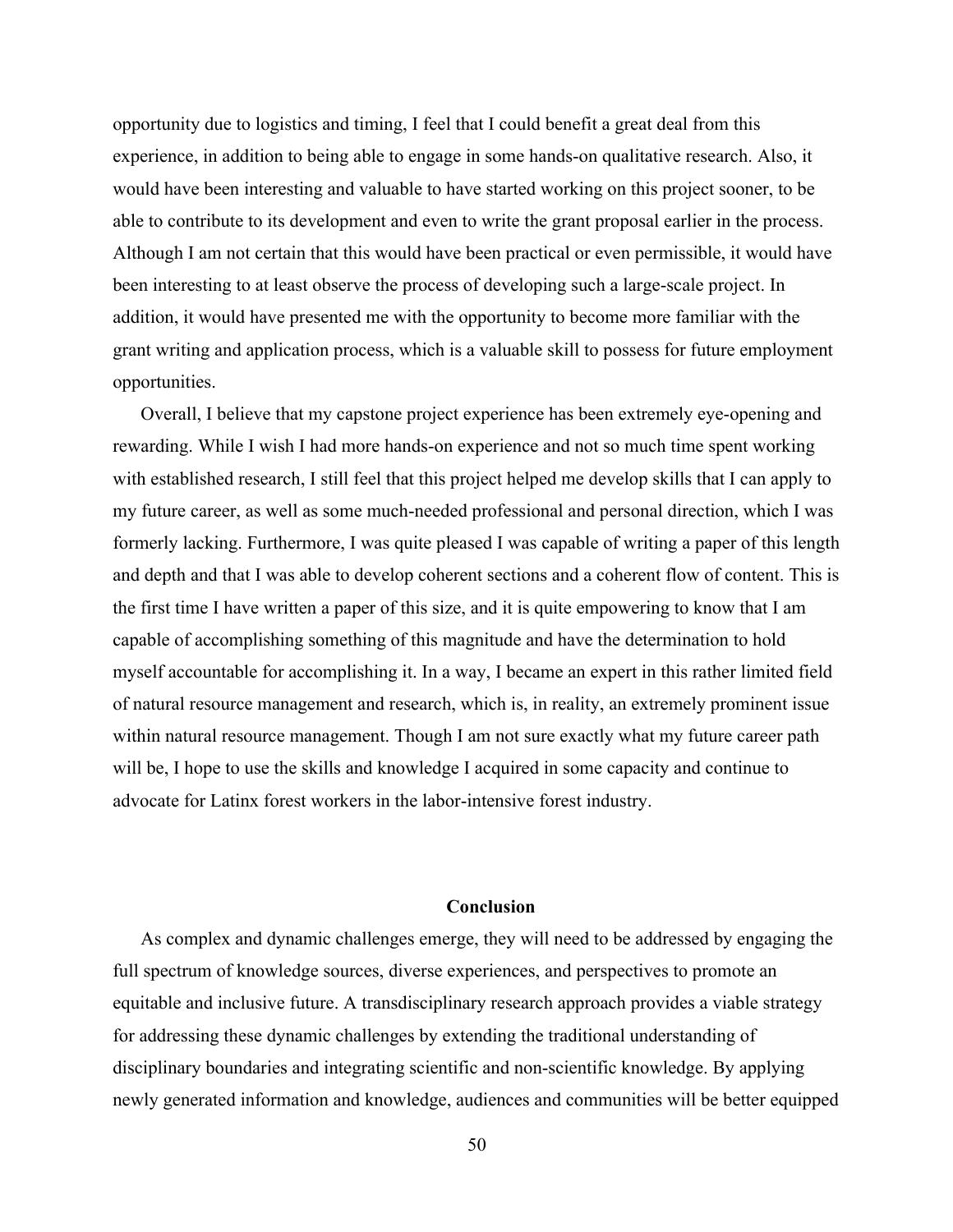to overcome complex challenges and facilitate greater community development. As an instrumental component of transdisciplinarity and TDR, science communication offers the opportunity to further engage with communities on multiple fronts, including providing information, materials, and resources tailored to the audience's specific needs, concerns, and interests.

This capstone project has demonstrated a practical application of transdisciplinarity and the TDR process and science communication on a dynamic challenge that impacts a marginalized and underrepresented group through equity-centered and collaborative research approaches. This paper aims to provide a deeper understanding of how unethical and exploitative labor practices adversely affect Latinx migrant forest workers in the Oregon labor-intensive forest industry. This challenge was studied by taking a systematic examination of the broader contextual background to gain a comprehensive understanding of it, as well as considering how this challenge has contributed to a range of societal, health, economic, and environmental issues. It is also examined how Latinx workers have become so dominant in this industry and how their exploitation has been exacerbated by unethical forest restoration practices that have become so prevalent amongst forest restoration contractors (Kalmar & Stenfert, 2020). Together with several forest worker advocacy organizations and other universities, Oregon State University Extension is seeking to address this challenge through transdisciplinarity by employing a TDR approach and the use of science communication principles. The goal of their project is to create a more equitable and prosperous forest labor workforce so that Latinx forest workers may achieve a more sustainable and prosperous life, which includes safe jobs, enough housing, and health care, as well as personal empowerment. Additionally, this capstone project has provided me with a chance to contribute to this larger effort through the development of an annotated bibliography, a consulting guide, and the publication of a perspective paper, all of which have provided me with a chance to practice developing different forms of science communication.

Former research and interactions with forest workers have identified issues relating to inequitable and exploitative working conditions. However, there exist some societal concerns, such as immigration, that deter Latinx populations from taking action against these issues. As previously noted, one of the reasons for this is the fear Latinx forest workers have of government officials, who they believe will report them as undocumented and subject them to deportation (Ballard & Sarathy, 2008). Therefore, conducting transdisciplinary research, a process requiring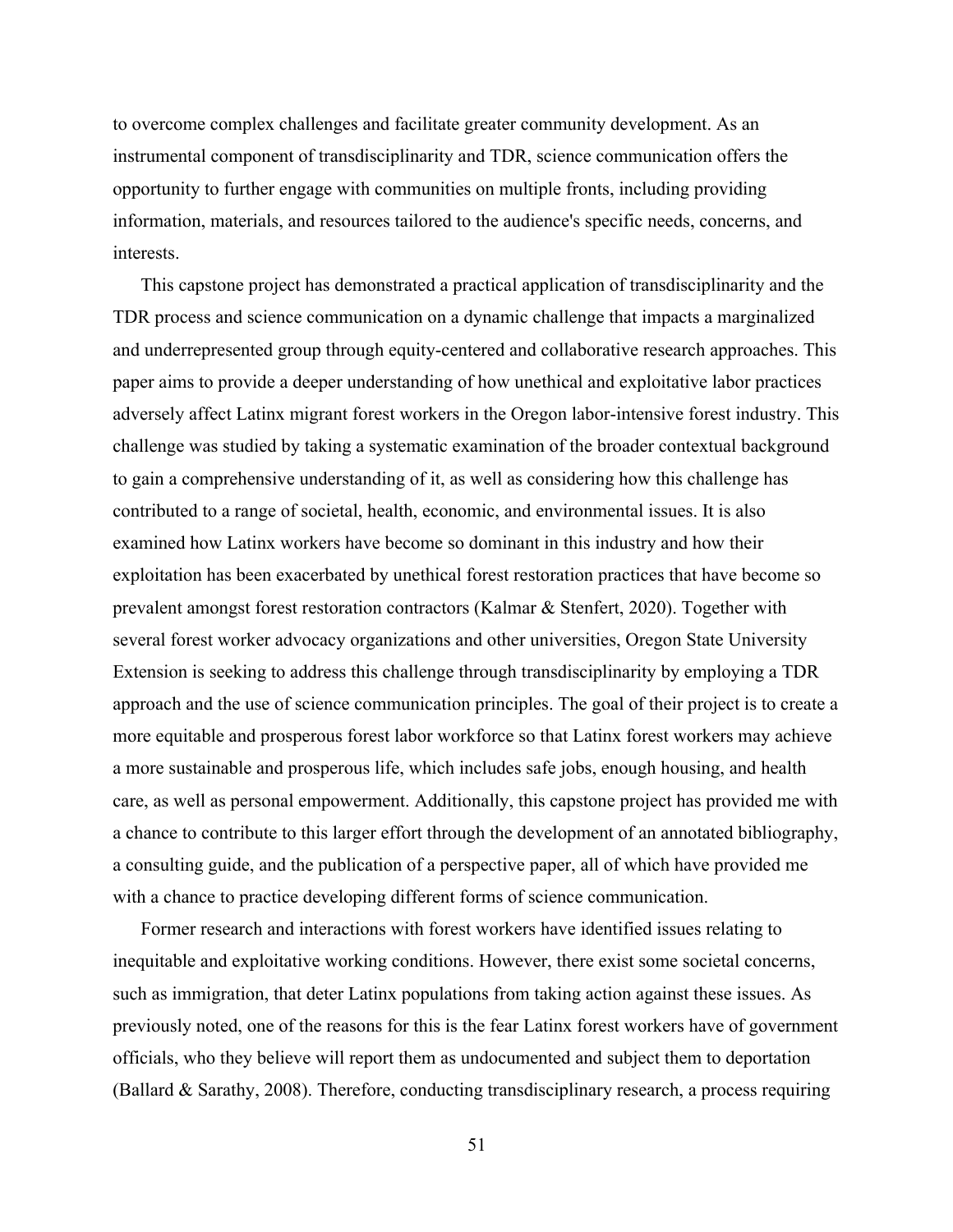extensive collaboration, can be challenging when working with these workers, as these individuals are often a "hidden" population due to mutually reinforcing factors of social marginalization and fear of retribution (Heckathorn, 2002; Romero & Umaña-Taylor, 2018).

The critical importance of social engagement and collaboration needs to be recognized to foster sustainable, meaningful change that influences decision-makers to enact policies aimed at improving working conditions for migrant workers as well as enhancing the quality of life in local communities. Nevertheless, the disadvantages associated with race, status, and social visibility have been significant barriers to the development of transformative change and collaborative action.

As the Latinx forest workers' population continues to grow, so do the needs of their community. As such, further research is crucial in order to continue the work of established programs, such as the promotoras and career training programs. How can Latinx forest workers in Oregon expand their capacity and capability to take action against barriers that prevent them from accessing a more equitable and prosperous forest labor workforce and community? Taking part in research that focuses on implementing collaborative and equity-oriented practices and that produces educational and skill-building opportunities is sure to prove to be a valuable resource to increase workers' ability to obtain equitable working conditions, foster personal empowerment, and promote public and policymakers' awareness of how land-use decisions and policies impact equity outcomes for workers.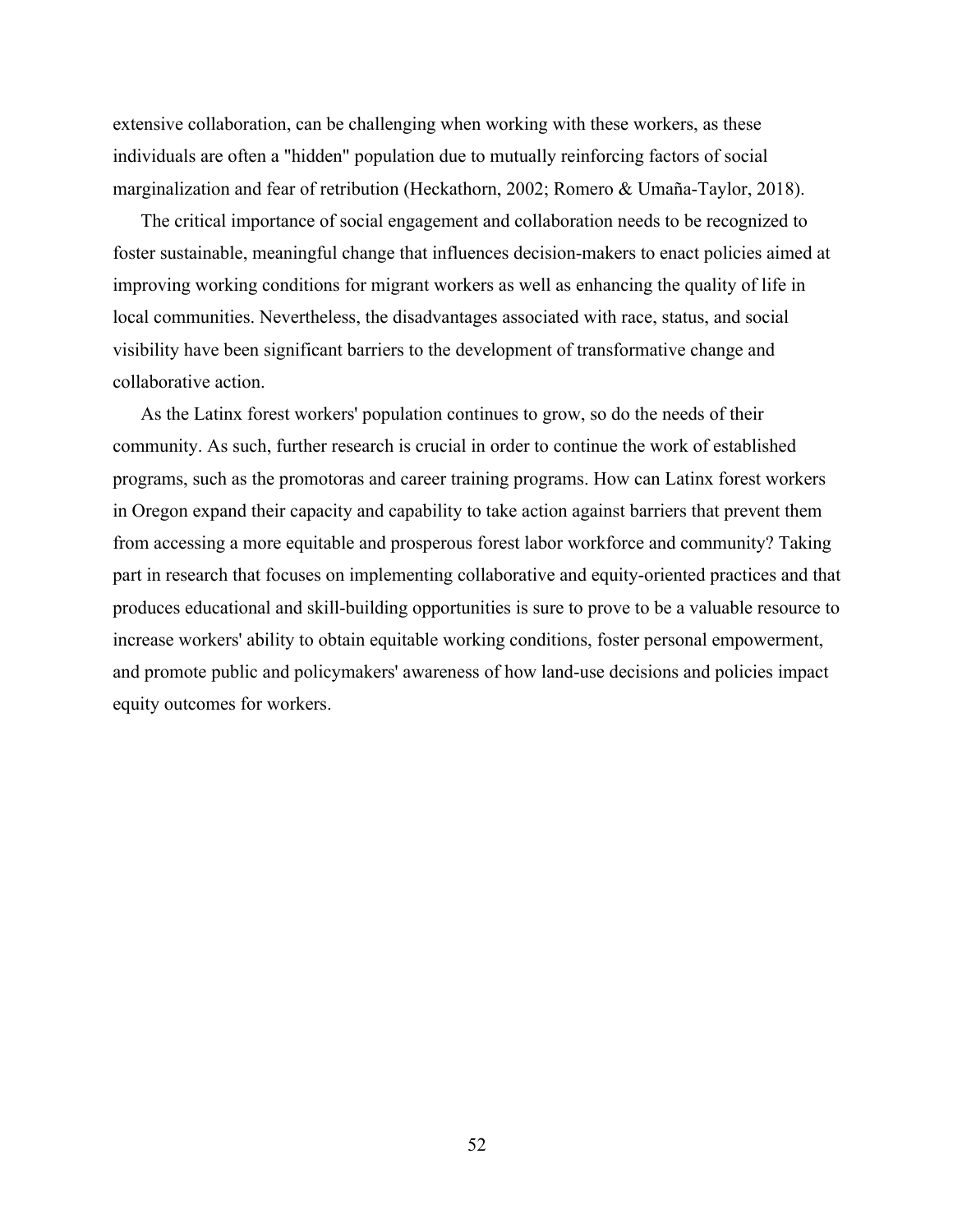### **Appendix A: Note of Importance: Indigenous People and Extension**

Transdisciplinary research emphasizes the importance of researchers reflecting on their role and place in power dynamics and the ways in which the institution they represent perpetuates the disenfranchisement of marginalized groups, specifically Indigenous People (Baumber 2021). Therefore, it is important to acknowledge that the emergence of land grant Extension programs owes its origins to the dispossession of Indigenous people from their native homelands (Lee & Ahtone, 2020).

Land grant universities, sometimes referred to as land-grab universities, were established under the 1862 Morrill Act. Under this legislation, the federal government distributed 10.7 million acres of land to the universities representing each state's land-grant university, for the express purpose that the universities would sell the land to fund the establishment of their Extension programs. However, the land the U.S. government had acquired for the land-grant universities was often taken by force and violently seized from Native Americans or under coercive means. The resulting effects impacted over 245 tribal nations across the USA; over 160 of these nations were subjected to "violence-backed land cessions" and were driven out of their ancestral homelands under the guise of academic research and scientific advancement (Lee & Ahtone, 2020).

The U.S. government paid less than \$400,000 to all tribal nations throughout the United States, and many nations received no payment. As a result of the sale of lands to fund Extension programs, universities raised almost 23 million dollars collectively, a return greater than 57 times what Native Nations had been paid. Oregon State University (OSU), the university where this Extension research project is housed, was granted 91,629 acres of appropriated Indigenous land by the U.S. government. In turn, OSU generated a revenue of  $$208,112$  from this land (Lee  $&$ Ahtone, 2020). OSU's Extension programs have benefited from and continue to benefit from land that encompasses the ancestral homelands of more than seven tribal nations and stretches across the entirety of Oregon. These tribal nations include the Calapooia (whose land Oregon State University is located), the Klamath Tribes, the Confederated Bands of Willamette Valley, the Coast Tribes of Oregon, and the Shoshoni (Western bands). Furthermore, many other Oregon tribal nations were displaced from their homelands to benefit other land grant universities throughout the United States. Therefore, land grant universities have historically and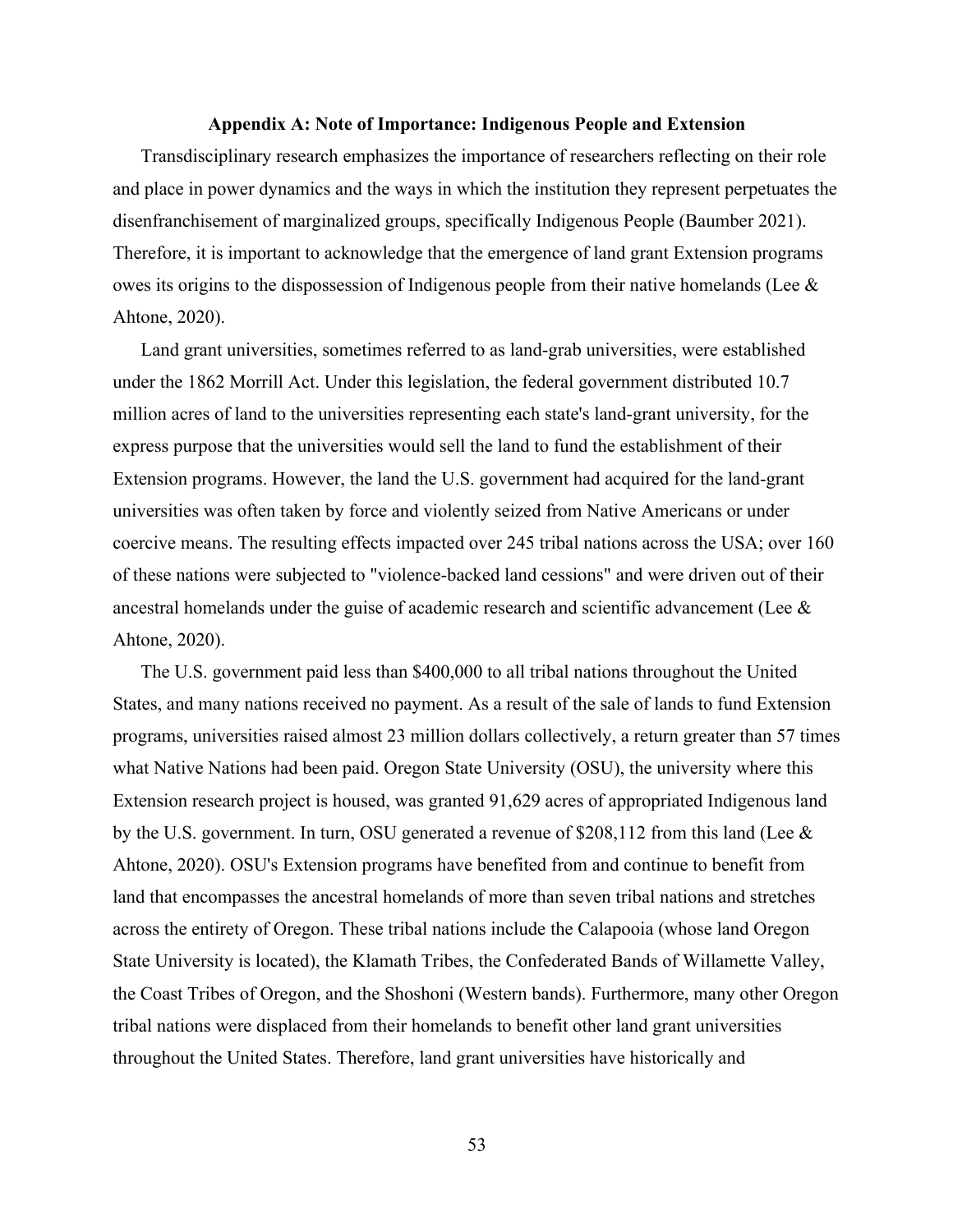continuously benefited and profited from the forced displacement and removal of Indigenous populations from their ancestral homelands.

Acknowledging the atrocities committed against tribal nations that stripped them of their ancestral homelands does not attempt to make excuses for the history that Extension was founded upon. Rather it is an essential issue to address when discussing the purpose and use of Extension programs and land-grant universities. Reflecting on our roles and how we benefit from stolen land as both researchers and privileged individuals is critical to ensuring we do not center ourselves in this process, do not promote Western ideas as the only legitimate way of living, and do not attempt to justify the violent history on which our nation was founded.

It should be noted that there are real movements and actions taking place to address Extension's history of mistreatment against Indigenous nations and remedy their injustices. In many Extension programs, there has been a greater emphasis on developing collaborative relationships with Tribal Nations, such as supporting the tribe in preserving and sharing traditional ways of understanding ecological systems. Some have worked to support the enhancement of local Indigenous nations' food production and marketing practices. And among others, they have created outreach programs for pre-college Indigenous youth aimed at increasing their access to and understanding of the process of pursuing a college education. This is particularly relevant in Oregon, where the number of students who identify as American Indian at Oregon State University is less than 0.5% of the total student population (OSU Extension, 2020). These are but a few of the actions that are being taken, and it is imperative that we continue to take action to right these wrongs, as well as to continue recognizing and taking responsibility for the ways we profit and benefit from stolen Indigenous land. Among other actions that can be taken include educating yourself as to whose land you occupy and from which you benefit, advocating for and supporting the land back movement - which is trying to facilitate the return of land back to the hands of Indigenous nations- - and supporting policies that support Indigenous nations through financial and legal means, including paying reparations for the violence that has occurred and continues to occur against the Indigenous peoples of the United States.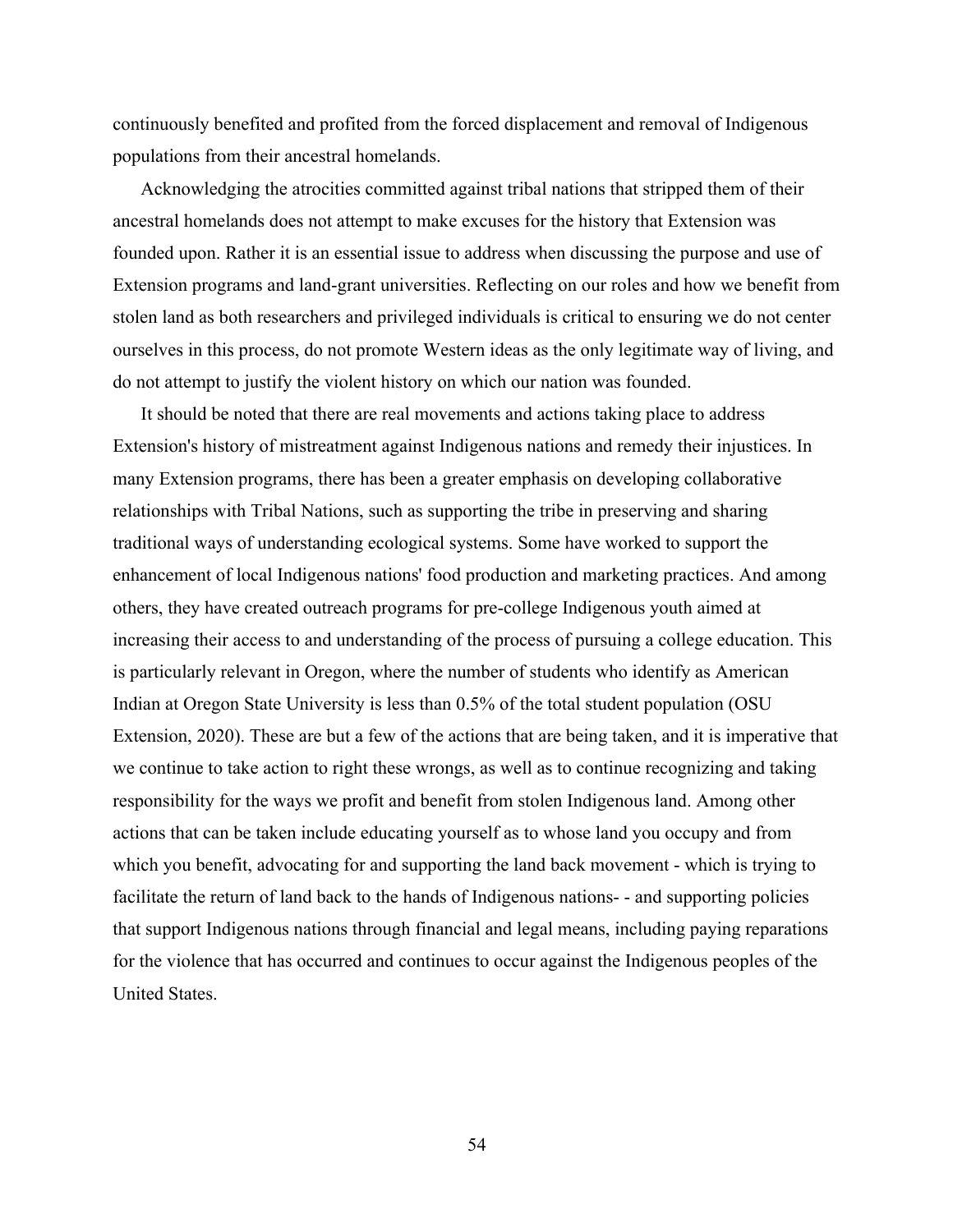

**Fig.1.1:** Overview of rounds of the systematic literature review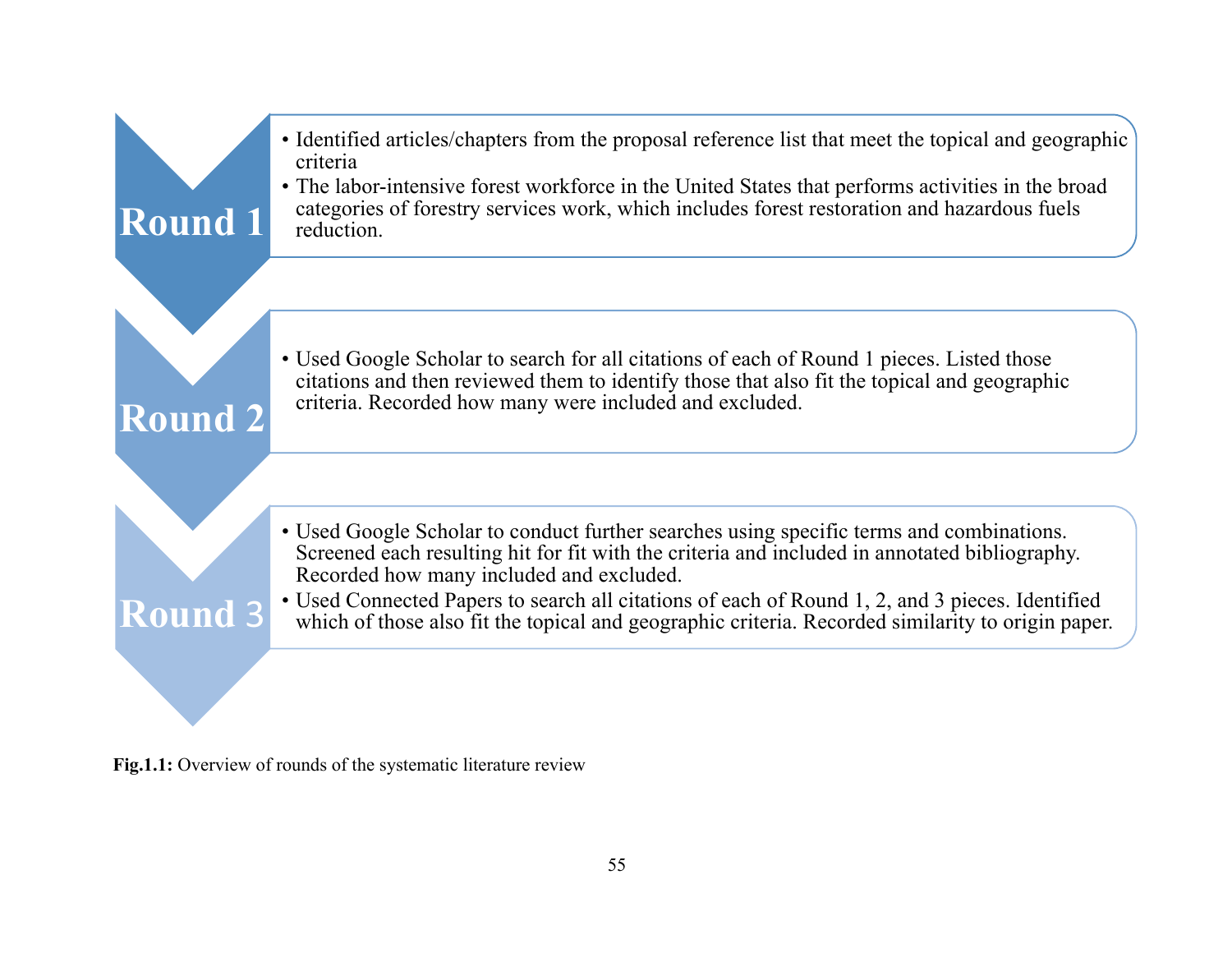

Fig.1.2: Process of the 3<sup>rd</sup> round of literature review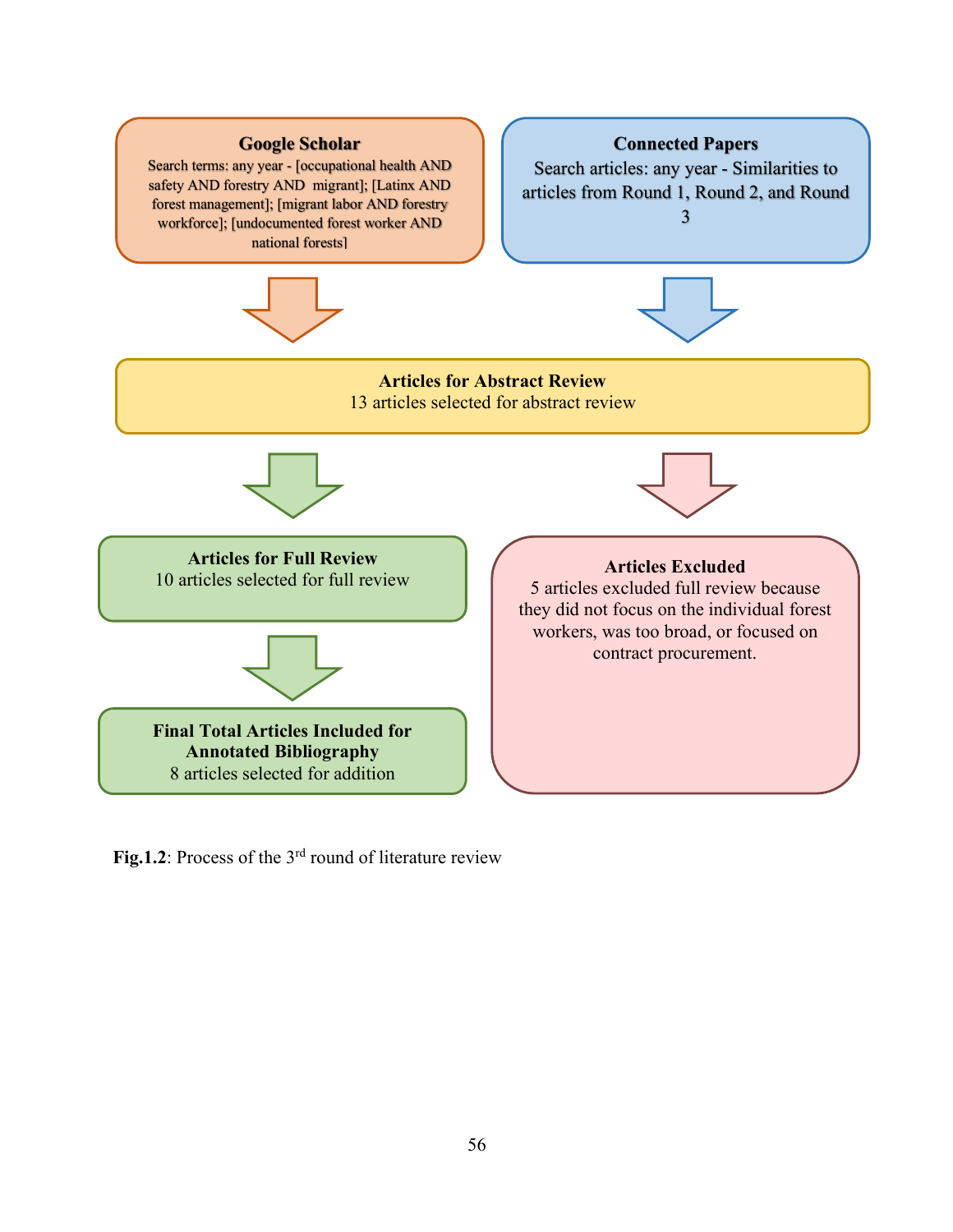### **References**

- Ballard, H. L., & Sarathy, B. (2008). Inclusion and exclusion: Immigrant forest workers and participation in natural resource management. In C. Wilmsen, W. F. Elmendorf, L. Fisher, J. Ross, B. Sarathy, & G. Well (Eds.), *Partnerships for Empowerment: Participatory Research for Community-based Natural Resource Management* (1st ed., pp. 191–210). Routledge. https://doi.org/10.4324/9781849772143
- Baram-Tsabari, A., & Lewenstein, B. V. (2017). Science communication training: What are we trying to teach? *International Journal of Science Education*, *Part B: Communication and Public Engagement, 7*(3), 285–300. https://doi.org/10.1080/21548455.2017.1303756
- Baumber, A. (2021). Transforming sustainability education through transdisciplinary practice. *Environment, Development and Sustainability*, 0123456789. https://doi.org/10.1007/s10668-021- 01731-3
- Baylog, Kara. Interview. By Gianna Alessi. January 2022.
- Bhattacherjee, A. (2012). *Social Science Research: Principles, Methods, and Practices* (2nd ed.). Global Text Project. https://doi.org/10.1351/pac198961091657
- Brodbeck, A., Bailey, C., & Morse, W. (2018). Seasonal migrant labor in the forest industry of the Southeastern United States: The impact of H-2B employment on Guatemalan **l**ivelihoods. *Society and Natural Resources*, *31*(9), 1012–1029. https://doi.org/10.1080/08941920.2018.1482038
- Brown, H., Jacobson, S., Cockrell, M., Sutt, J., Allen, K., & Copeland, A. (2021). A Five-step stakeholder communication plan for more effective natural resource management. *Journal of Extension, 59*  (Autumn 2021). https://doi.org/10.34068/joe.59.04.06
- Burns, T.W., O'Conner, D.J., & Stocklymayer, S. M. (2003). Science communication: A contemporary definition. *Public Understanding of Science, 12*(2), 183-202. https://doi.org/10.1177/09636625030122004
- Bush, D. E., Wilmsen, C., Sasaki, T., Barton-Antonio, D., Steege, A. L., & Chang, C. (2014). Evaluation of a pilot promotora program for Latino forest workers in Southern Oregon. *American Journal of Industrial Medicine*, *57*(7), 788–799. https://doi.org/10.1002/ajim.22347
- Campus Explorer. (2021). What's an Extension Program? www.campusexplorer.com
- Cartwright, S. J., Bowgen, K. M., Collop, C., Hyder, K., Nabe-Nielsen, J., Stafford, R., Stillman, R. A., Thorpe, R. B., & Sibly, R. M. (2016). Communicating complex ecological models to non-scientist end users. *Ecological Modelling*, *338*, 51–59. https://doi.org/10.1016/j.ecolmodel.2016.07.012
- Chaffin, B. C., & Gunderson, L. H. (2016). Emergence, institutionalization and renewal: Rhythms of adaptive governance in complex social-ecological systems. *Journal of Environmental Management*, *165*, 81–87. https://doi.org/10.1016/j.jenvman.2015.09.003
- Chaffin, B. C., Garmestani, A. S., Gunderson, L. H., Benson, M. H., Angeler, D. G., Arnold, C. A., Cosens, B., Craig, R. K., Ruhl, J. B., & Allen, C. R. (2016). Transformative environmental governance. *Annual Review of Environment and Resources*, *41*, 399–423. https://doi.org/10.1146/annurev-environ-110615-085817
- Charnley, S., Donoghue, E. M., & Moseley, C. (2008). Forest management policy and community wellbeing in the Pacific Northwest. *Journal of Forestry, 106*(8), 440–447. https://doi.org/10.1093/jof/106.8.440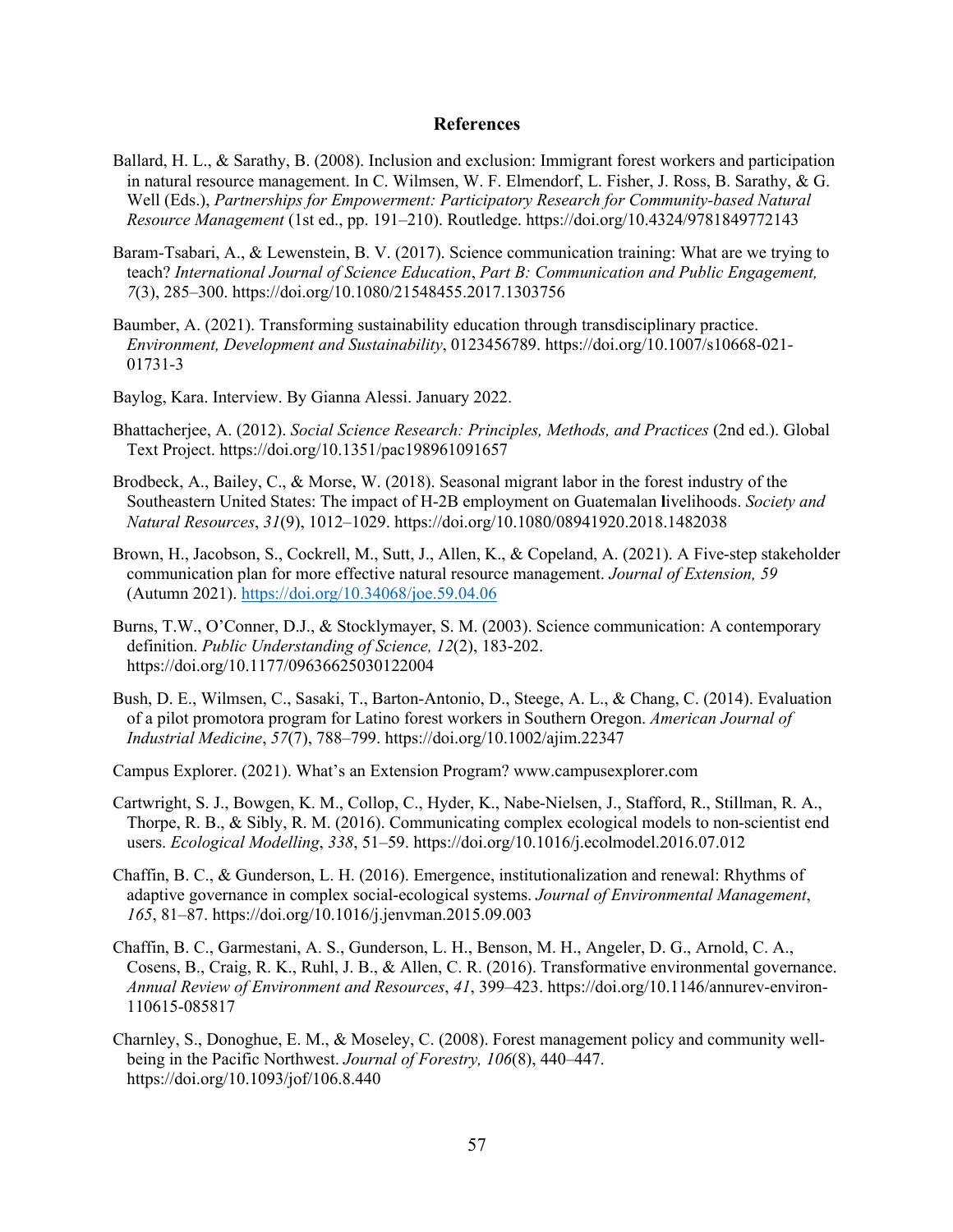- Charnley, S., Gosnell, H., Wendel, K. L., Rowland, M. M., & Wisdom, M. J. (2018). Cattle grazing and fish recovery on US federal lands: Can social–ecological systems science help? *Frontiers in Ecology and the Environment, 16*, S11–S22. https://doi.org/10.1002/fee.1751
- Clyde, M., Eberhardt, A., Prysby, M. D., & Stofer, K. (2018). Untapped: Accessing Extension to strengthen connections between citizen science and community decision making. *Journal of Extension, 56*(5). https://tigerprints.clemson.edu/joe/vol56/iss5/19
- Congressional Research Service (CRS). (2021, February). Federal Land Ownership: Overview and Data. https://sgp.fas.org/crs/misc/R42346.pdf
- Cooke, S. J., Gallagher, A. J., Sopinka, N. M., Nguyen, V. M., Skubel, R. A., Hammerschlag, N., Boon, S., Young, N., & Danylchuk, A. J. (2017). Considerations for effective science communication. *Facets, 2*(1), 233–248. https://doi.org/10.1139/facets-2016-0055
- Creighton, Janean. Interview. By Gianna Alessi. January 2022.
- Curtis, K. J., Veroff, D., Rizzo, B., & Beaudoin, J. (2012). Making the case for demographic data in Extension programming. *Journal of Extension, 50*(3), 3–6.
- Davies, S. R. (2008). Constructing communication: Talking to scientists about talking to the public. *Science Communication, 29*, 413-434. doi:10.1177/1075547008316222
- Davis, E. J., Crandall, M. S., Hajjar, R. F., Huber-Stearns, H. R., Sandoval, G., Bey, M., & Albrecht, D. E. (2021). *Advancing rural prosperity and equity through the new forest economy: Grant proposal.*
- Dean, C. (2009). *Am I Making Myself Clear? A Scientist's Guide To Talking To The Public*. Harvard University Press. http://www.jstor.org/stable/j.ctt13x0jv7
- Donley, N., Bullard, R. D., Economos, J., Figueroa, I., Lee, J., Liebman, A. K., Martinez, D. N., & Shafiei, F. (2022). Pesticides and environmental injustice in the USA: Root causes, current regulatory reinforcement and a path forward. *BMC Public Health, 22*(1), 1–23. https://doi.org/10.1186/s12889- 022-13057-4
- Environmental Defense Fund (EDF). (2022). Equity and Environmental Justice at EDF. https://www.edf.org/about/equity-and-environmental-justice-edf
- Fiske, S. T., & Dupree, C. (2014). Gaining trust as well as respect in communicating to motivated audiences about science topics. *Proceedings of the National Academy of Sciences, 111* (supplement\_4), 13593–13597. https://doi.org/10.1073/pnas.1317505111
- Gardner, S. K. (2014). Bridging the divide: Tensions between the biophysical and social sciences in an interdisciplinary sustainability science project. *Environment and Natural Resources Research, 4*(2). https://doi.org/10.5539/enrr.v4n2p70

Grande, Lauren. Interview. By Gianna Alessi. January-February 2022.

- Granzow, R. F., Schall, M. C., Smidt, M. F., Chen, H., Fethke, N. B., & Huangfu, R. (2018). Characterizing exposure to physical risk factors among reforestation hand planters in the Southeastern United States. *Applied Ergonomics, 66*, 1–8. https://doi.org/10.1016/j.apergo.2017.07.013
- Grzywacz, J. G., Arcury, T. A., Marín, A., Carrillo, L., Coates, M. L., & Quandt, S. A. (2009). Using lay health promoters in occupational health: Outcome evaluation in a sample of Latino poultry-processing workers. *New Solutions, 19*(4), 449–466. https://doi.org/10.2190/ns.19.4.e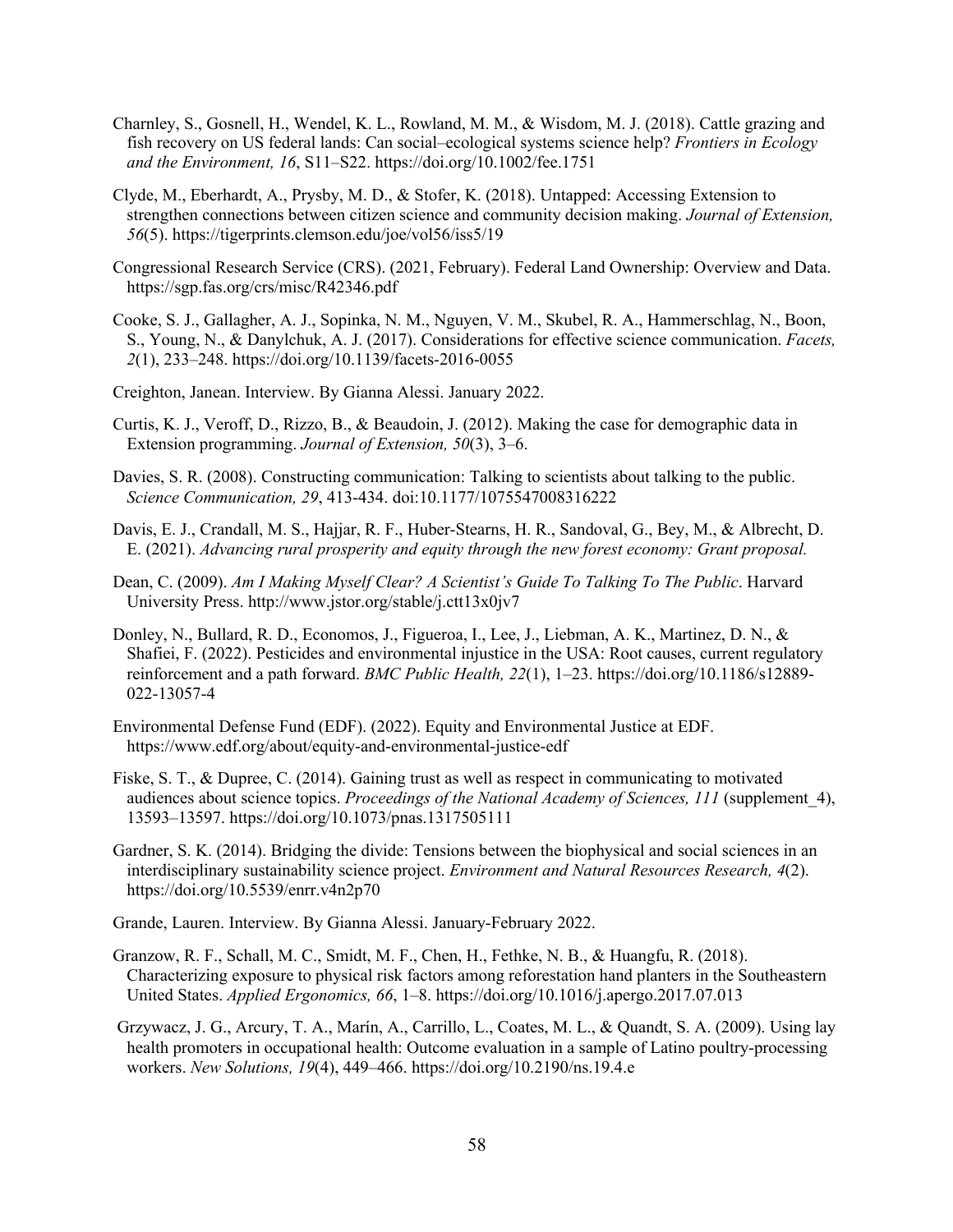- Halbleib, M. L. & Jepson, P.C. (2015) Adapting an outcome-based education development process to meet near real-time challenges to sustainable agricultural production. *The Journal of Agricultural Education and Extension. 21*(2), 109-126. https://doi.org/10.1080/1389224X.2014.927377
- Haynes, R., & Sanchez, P. (2001). *Northwest forest plan research synthesis*. Portland, OK: Pacific Northwest Research Station, U.S. Forest Service, pp 1-1
- Heckathorn, D. D. (2002). Respondent-driven sampling II: Deriving valid population estimates from chain-referral samples of hidden populations. *Social Problems, 49*(1), 11–34. https://doi.org/10.1525/sp.2002.49.1.11
- Hibbard, M., & Lurie, S. (2013). The new natural resource economy: Environment and economy in transitional rural communities. *Society and Natural Resources, 26*(7), 827–844. https://doi.org/10.1080/08941920.2012.720358
- Hilger, A., Rose, M., & Keil, A. (2021). Beyond practitioner and researcher: 15 roles adopted by actors in transdisciplinary and transformative research processes. *Sustainability Science, 16*(6), 2049–2068. https://doi.org/10.1007/s11625-021-01028-4
- Howarth, C., Parsons, L., & Thew, H. (2020). Effectively communicating climate science beyond academia: Harnessing the heterogeneity of climate knowledge. *One Earth, 2*(4), 320–324. https://doi.org/10.1016/j.oneear.2020.04.001
- Jahn, T., Bergmann, M., & Keil, F. (2012). Transdisciplinarity: Between mainstreaming and marginalization. *Ecological Economics, 79*, 1–10. https://doi.org/10.1016/j.ecolecon.2012.04.017
- Jenkins, A. E., Grygorczyk, A., & Boecker, A. (2020). Science communication: Synthesis of research findings and practical advice from experienced communicators. *Journal of Extension, 58*(4), 1–9.
- Kalmár, É., & Stenfert, H. H. (2020). Science communication as a design challenge in transdisciplinary collaborations. *Journal of Science Communication, 19*(04), 1–12. http://repositorio.unan.edu.ni/2986/1/5624.pdf
- Katona, G., & Curtin, T. (1980). Problem-oriented rather than discipline-oriented research. *Association for Consumer Research, 7*. https://www.acrwebsite.org/volumes/9645
- Kearney, G. D., Berkner, A. N., Langley, R. L., Little, N. R. G., & Wambui, D. W. (2020). Occupational hazards and health and safety risks for Latino tree trimmers in the pine forest industry. *New Solutions, 30*(3), 183–191. https://doi.org/10.1177/1048291120947480
- Kivunja, C., & Kuyini, A. B. (2017). Understanding and applying research paradigms in educational contexts. *International Journal of Higher Education, 6*(5), 26. https://doi.org/10.5430/ijhe.v6n5p26
- Knudson, T., & Amezcua, H. (2005, November 15). The pineros: Men of the pines. *The Sacramento Bee*. http://dwb.sacbee.com/content/news/projects/pineros/c1/
- Krause, N., Brossard, D., Scheufele, D., Xenos, M., & Franke, K. (2019). Trends: Americans' trust in science and scientists. *Public Opinion Quarterly, 83*, 817–836. https://doi.org/10.1093/poq/nfz050
- Kudo, M., & Wood, M. (2020). Engaging migrant and refugee communities in non-formal science learning spaces. *Journal of Science Communication, 19*(01), 1–5.
- Lang, D. J., Wiek, A., Bergmann, M., Stauffacher, M., Martens, P., Moll, P., Swilling, M., & Thomas, C. J. (2012). Transdisciplinary research in sustainability science: Practice, principles, and challenges. *Sustainability Science, 7*(SUPPL. 1), 25–43. https://doi.org/10.1007/s11625-011-0149-x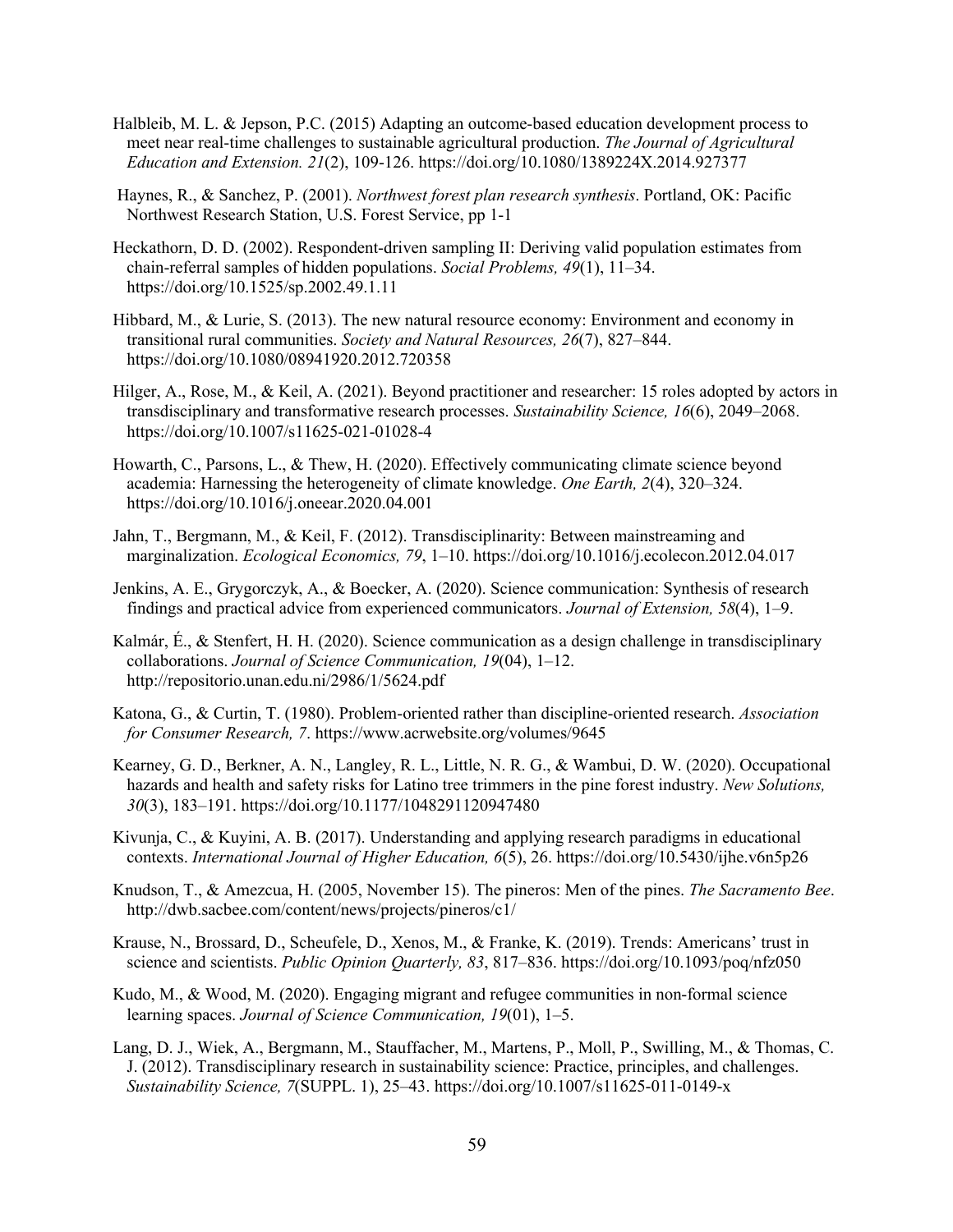- Lawrence, R. J. (2010). Deciphering interdisciplinary and transdisciplinary contributions. *Transdisciplinary Journal of Engineering & Science, 1*(1), 125–130. https://doi.org/10.22545/2010/0003
- Lee, R., & Ahtone, T. (2020, March 30). Land-grab universities. *High Country News*. Retrieved January 20, 2022, from https://www.hcn.org/issues/52.4/indigenous-affairs-education-land-grab-universities
- Marshall, F., Dolley, J., & Priya, R. (2018). Transdisciplinary research as transformative space making for sustainability: Enhancing propoor transformative agency in periurban contexts. *Ecology and Society, 23*(3). https://doi.org/10.5751/ES-10249-230308
- Mattor, K., Betsill, M., Huayhuaca, C., Huber-Stearns, H., Jedd, T., Sternlieb, F., Bixler, P., Luizza, M., & Cheng, A. S. (2014). Transdisciplinary research on environmental governance: A view from the inside. *Environmental Science and Policy, 42*, 90–100. https://doi.org/10.1016/j.envsci.2014.06.002
- Max-Neef, M. A. (2005). Foundations of transdisciplinarity. *Ecological Economics, 53*(1), 5–16. https://doi.org/10.1016/j.ecolecon.2005.01.014
- McDaniel, J., & Casanova, V. (2003). Pines in lines: Tree planting, H2B guest workers, and rural poverty in Alabama. *Southern Rural Sociology, 19*(1), 73–96. https://www.researchgate.net/publication/255578697
- Mercer-Mapstone, L., & Kuchel, L. (2017). Core skills for effective science communication: A teaching resource for undergraduate science education*. International Journal of Science Education, Part B: Communication and Public Engagement, 7*(2), 181–201. https://doi.org/10.1080/21548455.2015.1113573
- Minow, M. (2021). Equality vs. equity. *American Journal of Law and Equality, 1*, 167–193. https://doi.org/10.1162/ajle\_a\_00019
- Moseley, C. (2006). Ethnic differences in job quality among contract forest workers on six national forests. *Policy Sciences, 39*(2), 113–133. https://doi.org/10.1007/s11077-006-9005-8
- Moseley, C., & Reyes, Y. (2008). Forest restoration and forest communities: Have local communities benefited from Forest Service contracting of ecosystem management? *Environmental Management, 42*(2), 327–343.
- Moseley, C., & Shankle, S. (2001). Who gets the work? National forest contracting in the Pacific Northwest*. Journal of Forestry, 99*(9), 32–37. https://doi.org/10.1093/jof/99.9.32
- Moseley, C., Sandoval, G., & Davis, E. J. (2014). Comparing conditions of labor-intensive forestry and fire suppression workers. *Society and Natural Resources, 27*(5), 540–556. https://doi.org/10.1080/08941920.2014.888792
- National Academies of Sciences, Engineering, and Medicine. (2017). Communicating science effectively: A research agenda. *The National Academies Press*. https://doi.org/10.17226/23674.
- Northwest Forest Worker Center. (n.d.). Northwest Forest Workers Center. https://nwforestworkers.org
- Office of Foreign Labor Certification (OFLC). (2021). Performance Data. U.S. Department of Labor. https://www.dol.gov/agencies/eta/foreign-labor/performance
- Oregon State University Extension. (2022, January 3). About Us. OSU Extension Service. https://Extension.oregonstate.edu/about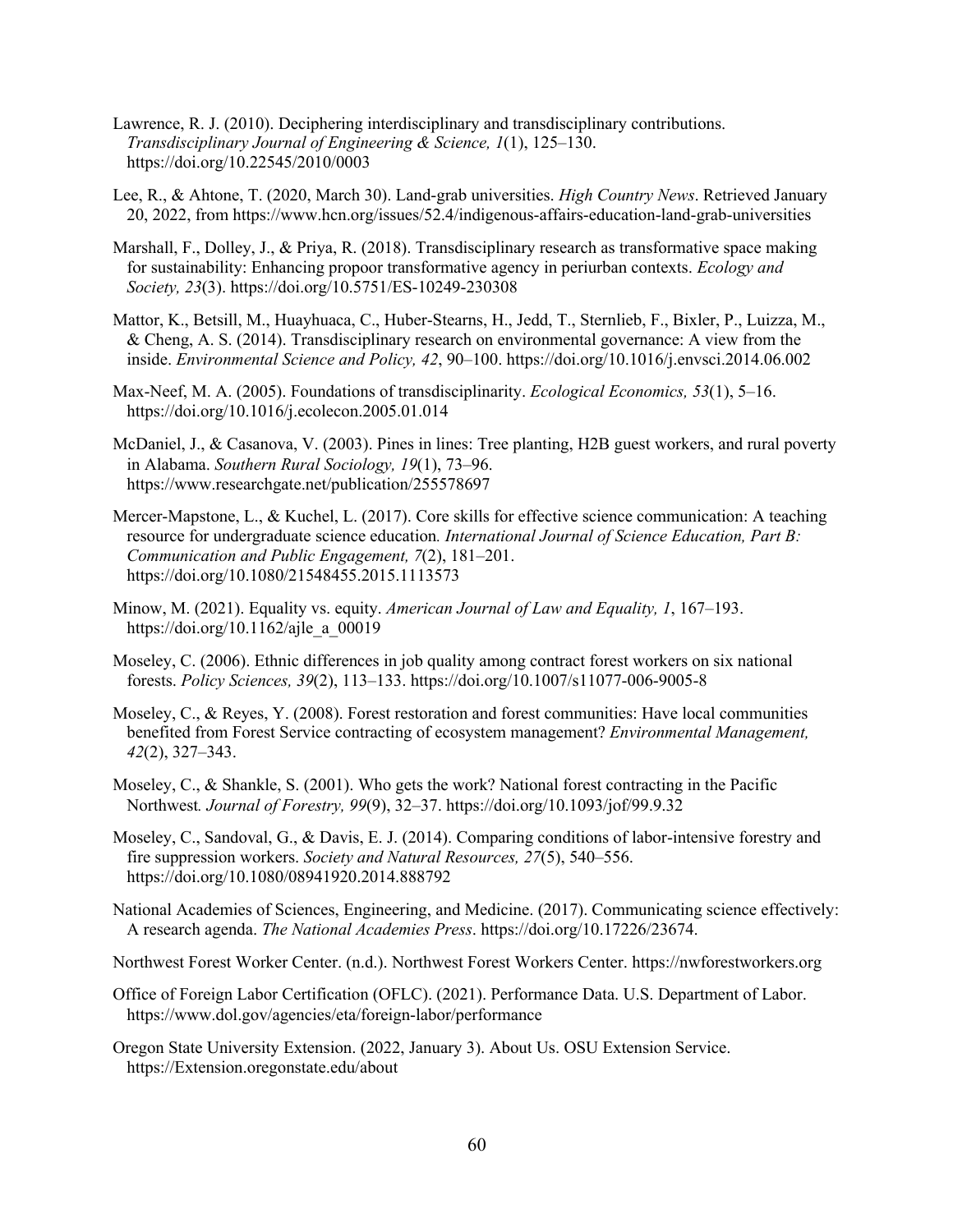- Park, J.-Y., & Son, J.-B. (2010). Transitioning toward transdisciplinary learning in a multidisciplinary environment. *International Journal of Pedagogies and Learning, 6*(1), 82–93. https://doi.org/10.5172/ijpl.6.1.82
- Penrose, A. M. (2003). Writing in the sciences: Exploring conventions of scientific discourse (3rd ed.). Longman Publishing Group. https://canvas.uw.edu/files/83697775/download?download\_frd=1
- Polk, E., & Diver, S. (2020). Situating the scientist: Creating inclusive science communication through equity framing and environmental justice. *Frontiers in Communication, 5* (February), 1–10. https://doi.org/10.3389/fcomm.2020.00006
- Puritty, C., Strickland, L. R., Alia, E., Blonder, B., Klein, E., Kohl, M. T., McGee E., MacLovia Q., Ridley R.E., Tellman B., & Gerber L.R. (2017). Without inclusion, diversity initiatives may not be enough. *Science 357*, 1101–1102. https://doi.org/10.1126/science.aai9054
- Quintero-Somaini, A., Quirindongo, M., Arévalo, E., Lashof, D., Olson, E., & Solomon, G. (2004, October). *Hidden danger: Environmental health threats in the Latino community*. Natural Resources Defense Council. https://doi.org/10.1007/s10554-011-9947-6
- Radhakrishna, R., Tobin, D., & Foley, C. (2014). Integrating Extension and research activities: An exploratory study. *Journal of Extension, 52*(1).
- Reid, S. A., Giles, H., & Harwood, J. (2006). A self-categorization perspective on communication and intergroup relations. In J. Harwood & H. Giles (Eds.), *Intergroup communication: Multiple perspectives* (2nd ed., pp. 241–263). Peter Lang Inc., International Academic Publishers.
- Robinson, P. (2013). Effectively communicating science to Extension audiences. *Journal of Extension, 51*(2), 0–4.
- Romero, A. J., & Umaña-Taylor, A. J. (2018). Introduction to special issue on research methods and design considerations with Latinx populations. *Journal of Latina/o Psychology, 6*(4), 259–263. https://doi.org/10.1037/lat0000124
- Rongerude, J., & Francisco, G. (2016). From the table to the street: Strategies for building a more inclusive collaborative process. In R. D. Margerum & C. J. Robinson (Eds.), *The Challenges of Collaboration in Environmental Governance: Barriers and Responses* (pp. 317–337). Edward Elgar Pub. https://doi.org/10.4337/9781785360411
- Rosenfield, P. L. (1992). The potential of transdisciplinary research for sustaining and extending linkages between the health and social sciences. *Social Science & Medicine, 35*(11), 1343-1357.
- Sarathy, B. (2006). The Latinization of forest management work in southern Oregon: A case from the Rogue Valley. *Journal of Forestry, 104*(7), 359–365. https://doi.org/10.1093/jof/104.7.359
- Sarathy, B., & Casanova, V. (2008). Guest workers or unauthorized immigrants? The case of forest workers in the United States. *Policy Sciences, 41*(2), 95–114. https://doi.org/10.1007/s11077-008-9057 z
- Schweizer, S., Thompson, J. L., Teel, T., & Bruyere, B. (2009). Strategies for communicating about climate change impacts on public lands. *Science Communication, 31*(2), 266–274. https://doi.org/10.1177/1075547009352971
- Sheehan, B. (2018). Introduction to social science: An overview. *PSAKU International Journal of Interdisciplinary Research, 5*(1), 1–9. https://doi.org/10.12778/235108618x15452373185570